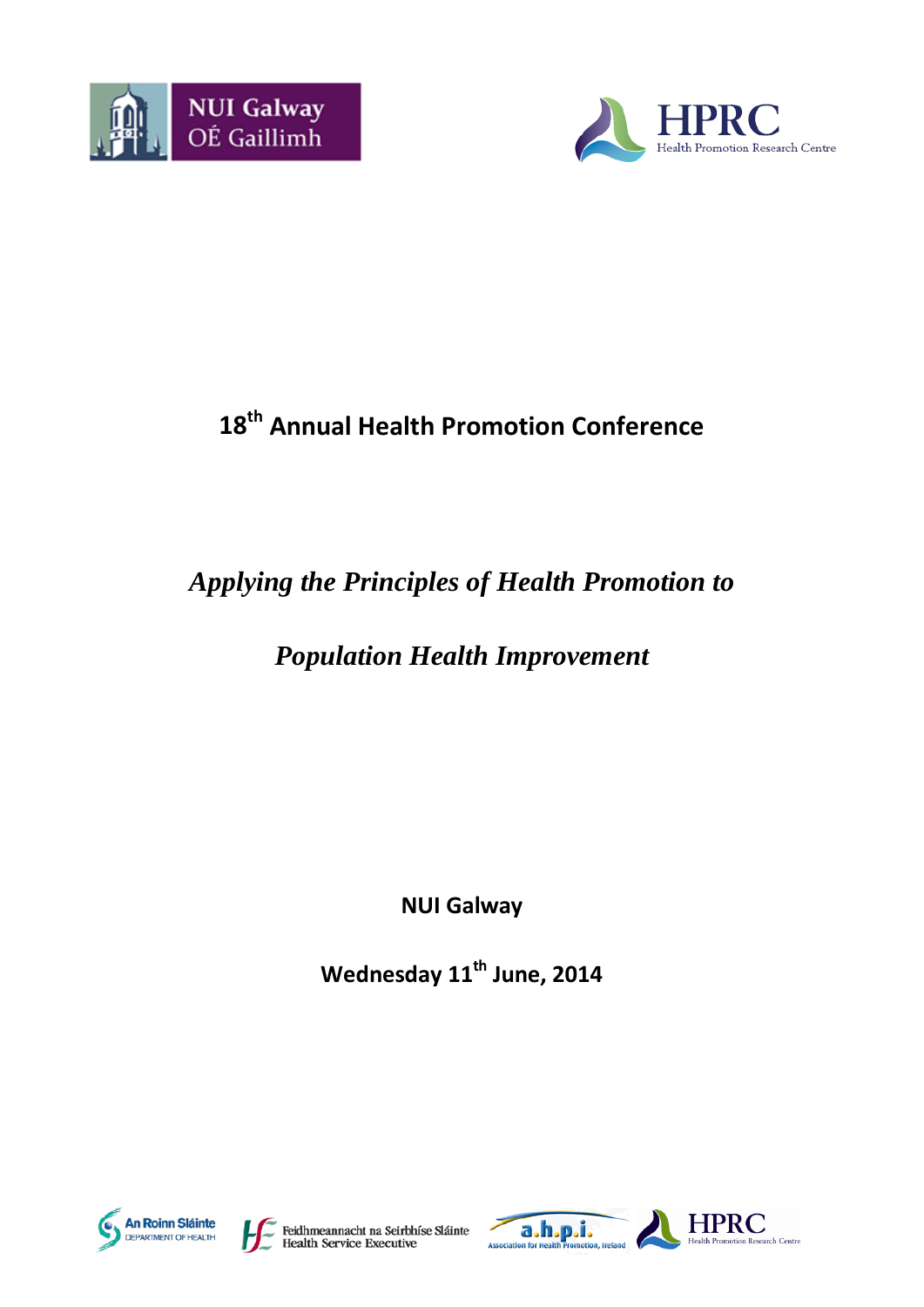*Applying the Principles of Health Promotion to Population Health Improvement*

# **Conference Steering Committee**

### Conference Steering Committee:

| Dr. John Devlin                 | Deputy Chief Medical Officer, Department of Health                   |
|---------------------------------|----------------------------------------------------------------------|
| Ms. Biddy O'Neill               | Interim Assistant National Director for Health Promotion, Health and |
|                                 | Wellbeing Division, Health Service Executive                         |
| <b>Professor Margaret Barry</b> | Director WHO Collaborating Centre for Health Promotion, NUI Galway   |
| Dr. Saoirse Nic Gabhainn        | Health Promotion Research Centre, NUI Galway (Chair)                 |
| Dr. Lisa Pursell                | Health Promotion Research Centre, NUI Galway                         |
| Ms. Verna McKenna               | Health Promotion Research Centre, NUI Galway                         |
| Dr. Martin Power                | Health Promotion Research Centre, NUI Galway                         |
|                                 |                                                                      |

| Conference Secretariat: |                                              |
|-------------------------|----------------------------------------------|
| Dr. Vivienne Batt       | Health Promotion Research Centre, NUI Galway |
| Ms. Cathie Clare        | Health Promotion Research Centre, NUI Galway |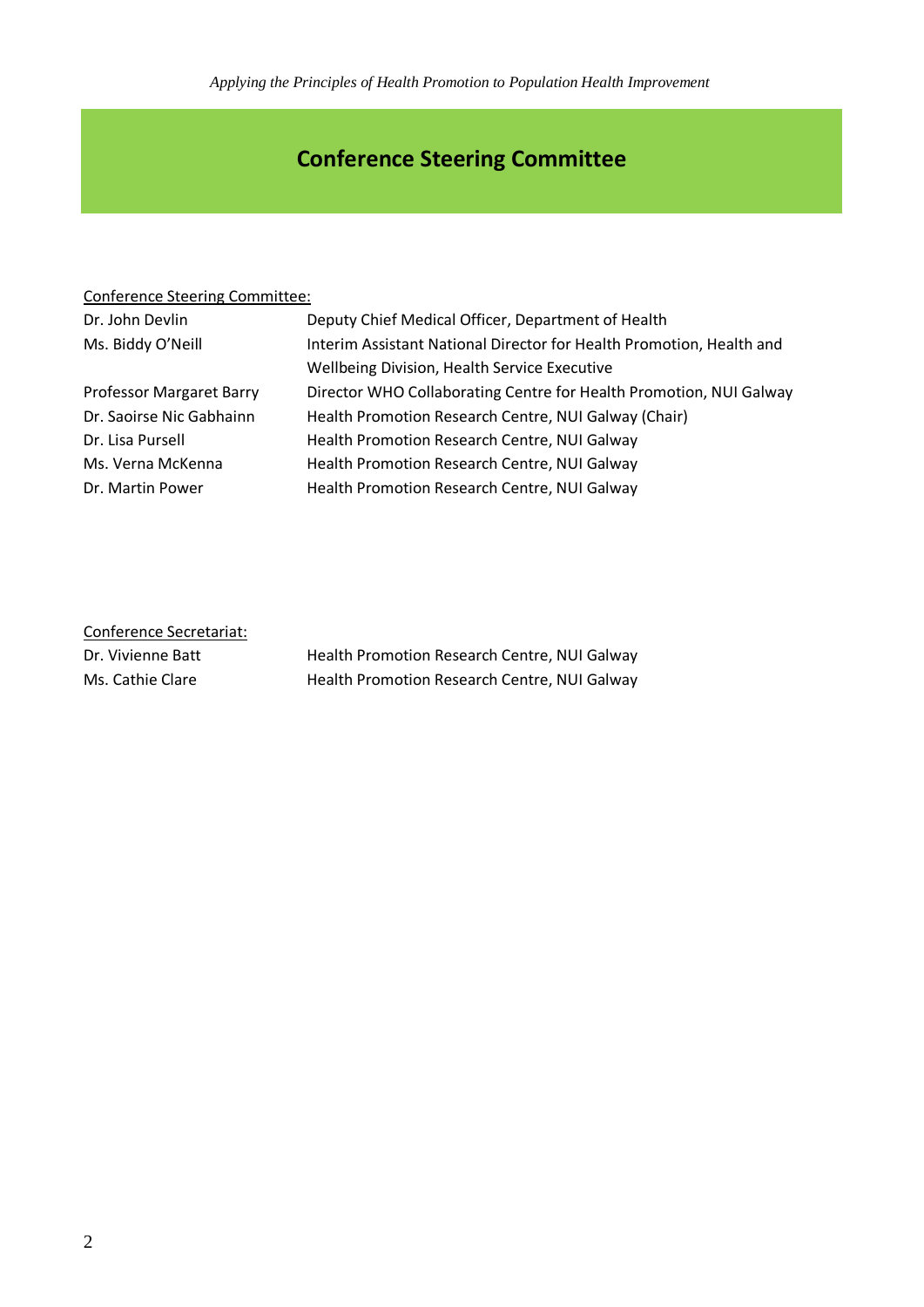### **Conference Programme**

### 9.30 **Registration and Coffee**

*Venue: Foyer, Aras Moyola*

### 10.00 **Introduction**

Professor Margaret Barry, Director WHO Collaborating Centre for Health Promotion, NUI Galway *Venue: MY243 Aras Moyola*

### 10.15 **Keynote Speakers (International):**

Professor Louise Potvin, ESPUM Université de Montréal, Canada *The Contribution of Population Health Intervention Research (PHIR) to the Science of Health Promotion*

Dr. Antony Morgan, National Institute for Health and Clinical Excellence, UK *An Asset Model for Public Health: Challenges and Opportunities for Improving Health and Wellbeing* 

*Chair:* Ms. Kate O'Flaherty, Director Health and Wellbeing Programme, Department of Health *Venue: MY243 Aras Moyola*

### 11.15 *Tea/Coffee* (Posters will be available for viewing during breaks) *Venue: Foyer, Aras Moyola Building*

### 11.45 **Parallel Presentations**:

| Session A: Applying the Principles of Health Promotion<br>Chair: Dr. Martin Power, HPRC, NUI Galway          | Venue – MY123, Aras Moyola |
|--------------------------------------------------------------------------------------------------------------|----------------------------|
| Session B: Monitoring and Evaluation in Health Promotion<br>Chair: Dr. Catherine Ann Field, HPRC, NUI Galway | Venue – MY124, Aras Moyola |
| Session C: Translating the Health Promotion Evidence Base<br>Chair: Dr. Colette Kelly, HPRC, NUI Galway      | Venue – MY125, Aras Moyola |
| Session D: Population Interventions<br>Chair: Dr. Victoria Hogan, HPRC, NUI Galway                           | Venue – MY126, Aras Moyola |
| Session E: Community Interventions<br>Chair: Dr. Lisa Pursell, HPRC, NUI Galway                              | Venue – MY129, Aras Moyola |

### 12.45 *Lunch*

*Venue: Friar's Restaurant*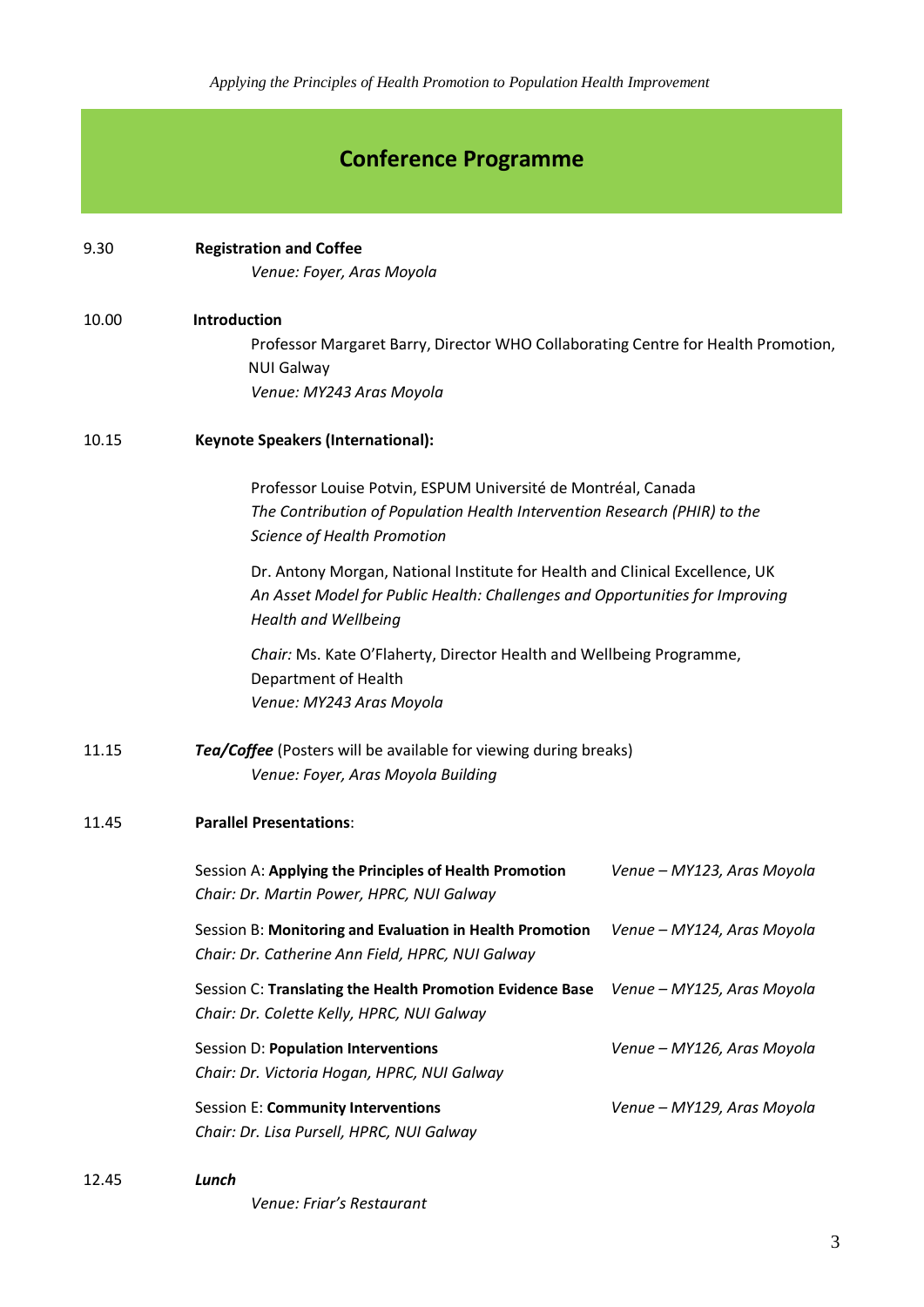### 1.45 **Keynote Speakers (National)**

Ms. Biddy O'Neill, Interim Assistant National Director Health Promotion, HSE *Health Promotion in Ireland – The Journey, Reflections and Challenges*

Mr. Barry McGinn, Health and Wellbeing Division, HSE *Next Generation Measurement*

*Chair:* Dr. Margaret Hodgins, NUI Galway *Venue: MY243 Aras Moyola*

### 2.45 **Open Space Workshops:**

### **Workshop 1: Applying the Principles of Health Promotion**

*Proposers – Ms. Alannah O'Beirne, HPO, HSE West 'Are Irish Children being raised in Captivity'*

> *Ms. Roisin Lowry, Chair AHPI/HPO, HSE Dublin North East 'Applying the Health Promotion Competencies to Practice'*

*Facilitator: Ms. Barbara Battel-Kirk, AHPI Venue: MY123, Aras Moyola*

#### **Workshop 2: Monitoring and Evaluation**

*Proposers – Ms. Maureen Mulvihill, Irish Heart Foundation 'How to communicate that Health Promotion impacts Disease Prevention'*

> *Dr. Aleisha Clarke, HPRC, NUIG 'Monitoring and evaluation in health promotion: approaches, challenges and opportunities'*

*Facilitator: Dr. Claire Connolly, NUI Galway/AHPI Venue: MY124, Aras Moyola*

#### **Workshop 3: Translating the Health Promotion Evidence Base**

*Proposers – Ms. Fiona Donovan, Galway Healthy Cities Coordinator, HSE West 'How can we keep the evidence base central to decision making'*

> *Ms. Laura McHugh, HPO, Health Promotion and Improvement, HSE West 'Moving from standards to practice: opportunities for Health Promotion in Health Services'*

*Facilitator: Dr. Michal Molcho, NUI Galway/AHPI Venue: MY125, Aras Moyola*

### 4.00 **Tea/Coffee** (Posters will be available for viewing)

### **Closing Session:**

*Reflections:* Dr. Cate Hartigan, Head of Health Promotion and Improvement, HSE

*Chair:* Dr. Saoirse Nic Gabhainn, HPRC, NUI Galway *Venue: MY129, Aras Moyola*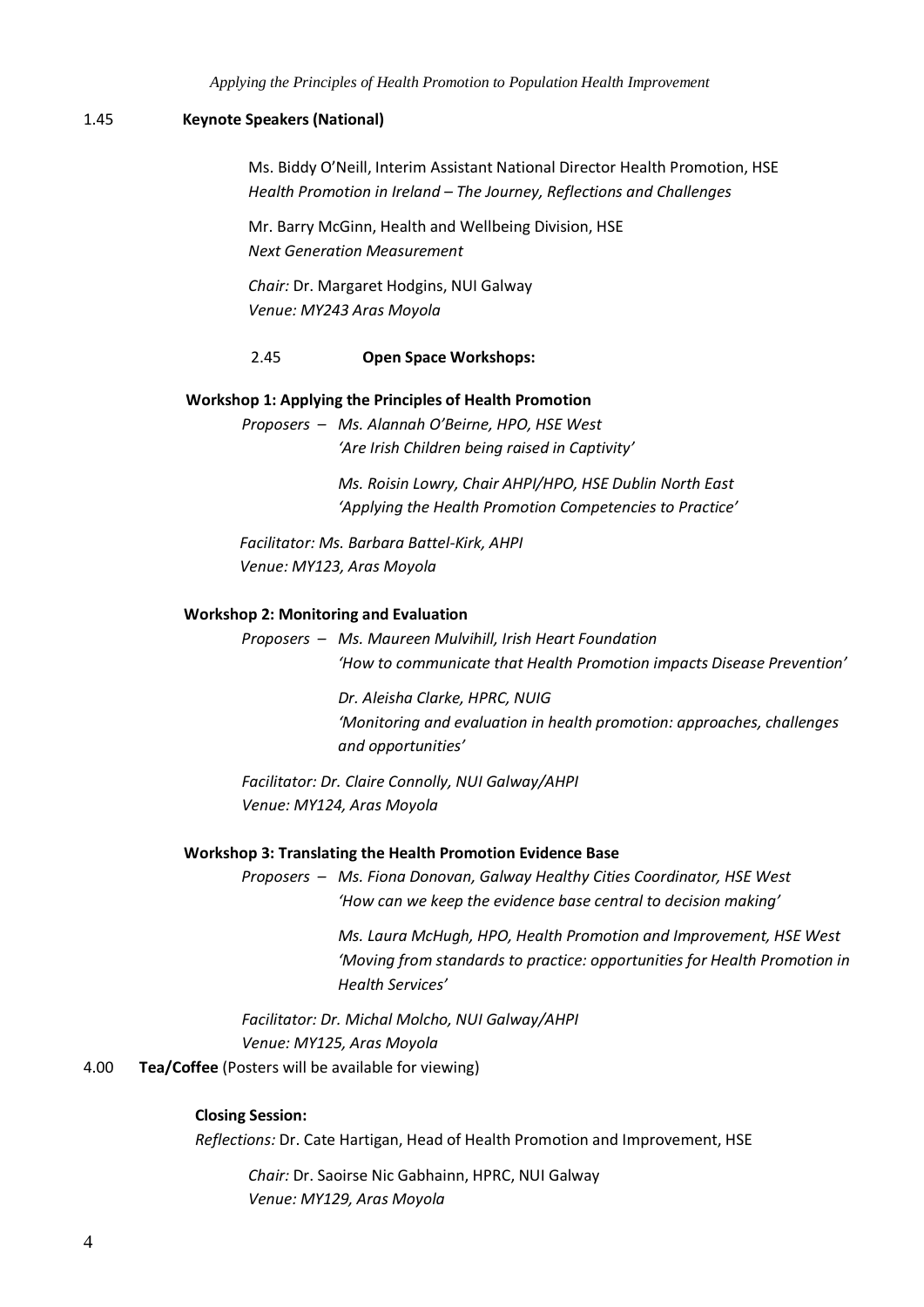### **Plenary Speaker Biographies**



**Professor Louise Potvin, PhD** is currently professor at the Department of Social and Preventive Medicine, School of Public Health, Université de Montréal, researcher at the Institut de recherché en santé publique de Montréal, and scientific director of the Centre Léa-Roback sur les inégalités sociales de santé de Montréal. She holds the Canada Research Chair in Community Approaches and Health Inequalities. This Chair aims at documenting how public health interventions support local social development and contribute to the reduction of health inequalities in urban settings. Her main research interests are Population Health Intervention Research and the role of social environments in the local production of health. For the past 25 years she has

been a strong advocate for the development and use of evaluation in health promotion. In addition to having edited and co-edited eight books, she has published more than 250 peer-reviewed papers, book chapters, editorials and comments. She is a Fellow and a Director of the Canadian Academy of Health Sciences and the Scientific Editor of the Canadian Journal of Public Health.

### **Dr Antony Morgan, FFPH**

An epidemiologist and Associate Director, Centre for Public Health Excellence, National Institute for Health and Care Excellence (NICE), England, Antony trained originally as an applied chemist and later in information science and epidemiology. He has worked in Public Health in the English NHS for the last 30 years, at district, regional and national level; he is a Fellow of the UK Faculty of Public Health. At NICE he is currently responsible for producing public health guidance across a range of public health topic areas, including inequalities, community engagement, social and emotional wellbeing of children, sexual health, alcohol misuse, quitting smoking during pregnancy, domestic violence



and Hepatitis B and C. Antony is currently on secondment to Glasgow Caledonian University (GCU) as Visiting Professor in Public Health. He is based at GCU London, a specialist postgraduate centre of the University, in the role of Programme Leader for the MSc Public Health with Social Action [http://www.gculondon.ac.uk/.](http://www.gculondon.ac.uk/) He is also the Principal Investigator for England on the WHO Health Behaviour in School-aged Children. His main research interests include: positive 'asset based' approaches to health development; evaluating social action research initiatives; and taking a social determinants approach to evidence based public health.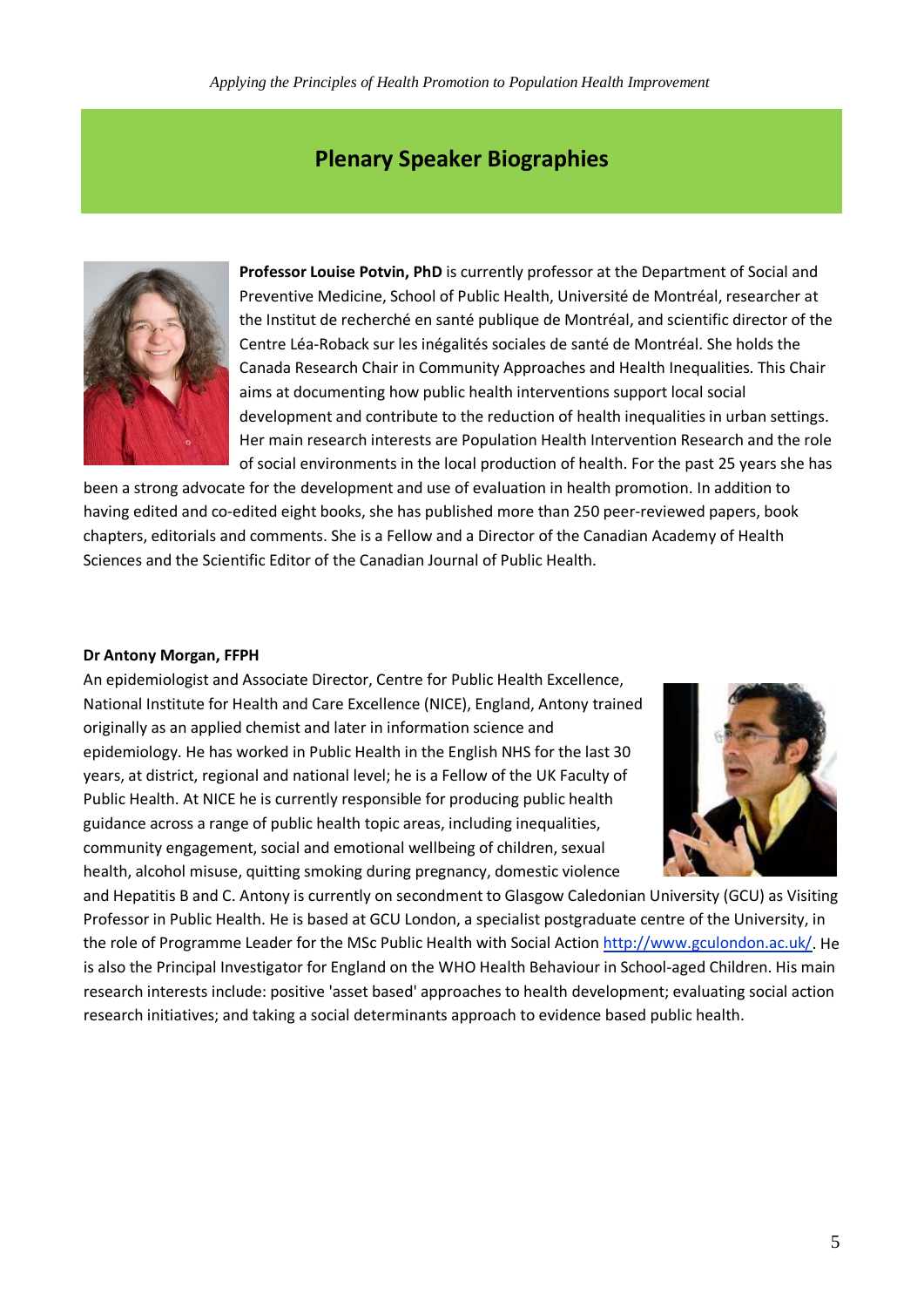**Biddy O'Neill** currently works as the Interim Assistant National Director for Health Promotion, Health and Wellbeing Division, HSE. She has worked in health promotion since 1993 initially as a Health Promotion Officer for schools and then as the Regional Health Promotion Manager for the South East. In 2003 she was seconded to the Health Promotion Unit, Department of Health as the Health Promotion Advisor and returned to the HSE in 2006 as Health Promotion Manager for National Programmes. She has extensive experience in policy and programme development as well as partnership working with Government Departments, Academia and Community/Voluntary sector. Her background is in Nursing, Addiction Counselling and she has a Higher Diploma in Adult Education and MA in Health Promotion.





**Barry McGinn** was appointed Head of Planning, Performance and Programme Management in the Health and Wellbeing Division of the HSE in December 2013. Barry has worked in the health sector since 1999 in a variety of information, planning and evaluation roles. He has previously worked at the Department of Health and Children, the Eastern Regional Health Authority, the Primary, Community and Continuing Care Directorate of the HSE and within the office of the Regional Director of Operations, Dublin Mid-Leinster. He is also an Associate Lecturer at the Institute of Public Administration.

**Dr. Cate Hartigan,** Head of Health Promotion and Improvement, Health andWellbeing Division, Health Service Directorate. Cate is a registered nurse having trained in the NHS and has a Doctorate in Governance. Cate moved into general management in the NHS in1994 and returned to Ireland to live in 1999, working in the Eastern Health Board and the East Coast Area Health Board, primarily in Child Care and subsequently in services for Older People; acute hospitals and emergency planning. Cate was appointed Assistant National Director of Primary, Community and Continuing Care for the Health Service Executive (HSE) on its establishment, with responsibility for Planning, Monitoring and Evaluation. Cate also worked as Acting National Director of Corporate Planning and Control Processes for the HSE and more recently as Assistant National Director, Disability Services, HSE.



Now working in the new Health and Wellbeing Division, reporting to Dr. Stephanie O'Keeffe, Cate was appointed as Head of Health Promotion and Improvement which encompasses Sexual Health and the Crisis Pregnancy Programme. She has an extensive background in governance and change management, strategy and policy development and implementation. Cate provides corporate governance expertise on a voluntary basis to the NGO sector.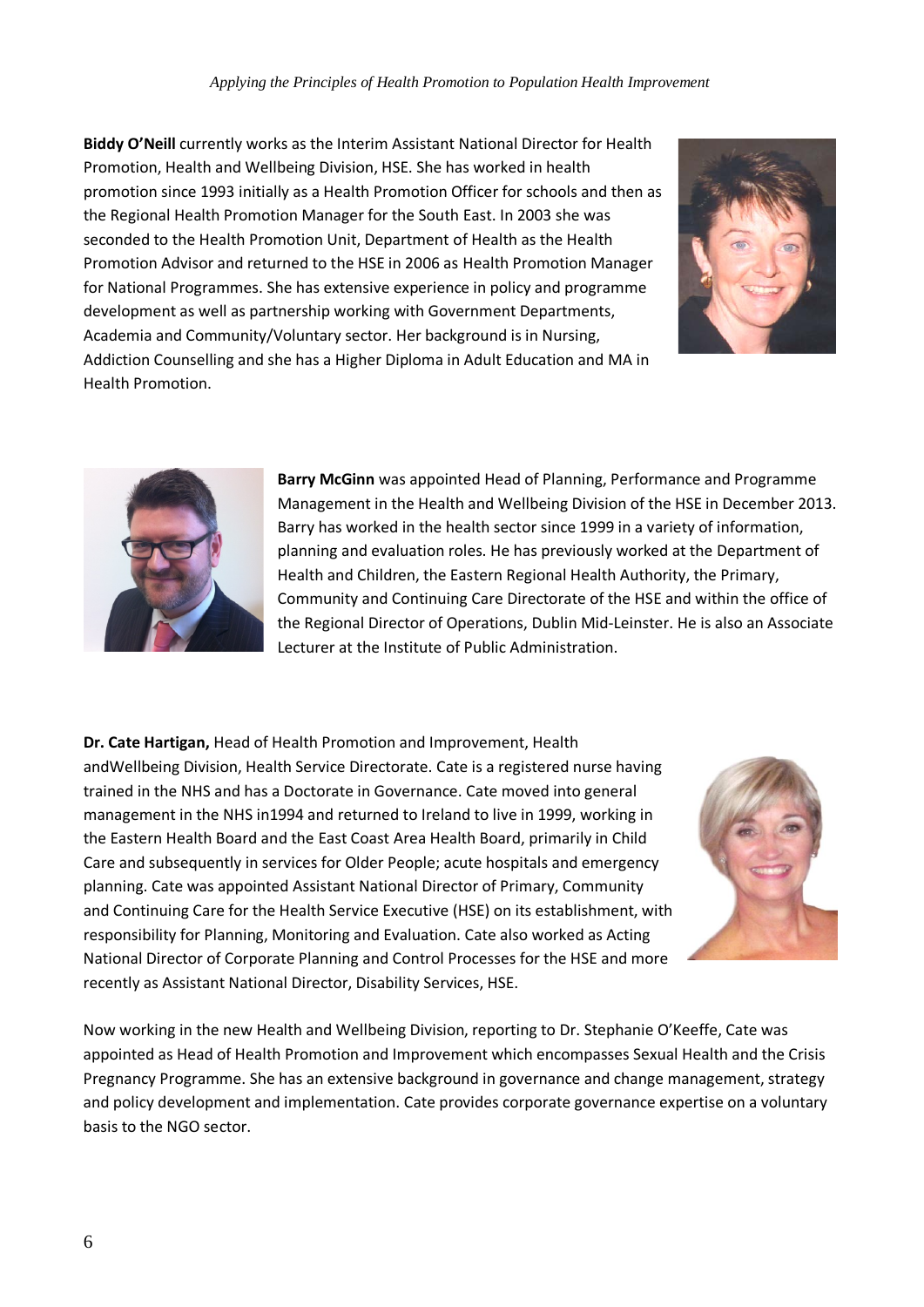### **Plenary Sessions**

### **The Contribution of Population Health Intervention Research (PHIR) to the Science of Health Promotion**

### **Professor Louise Potvin,** *Institut de recherche en santé publique, École de santé publique, Université de Montréal*

In this presentation I will argue that although evaluation "of" and "in" health promotion is a necessity for the field to develop "research-informed" practice, it is not sufficient as a foundation for a science of health promotion. In reference to the Ottawa Charter, health promotion is essentially an action-oriented field which aims at supporting individuals' and communities' efforts to gain control over their health and the conditions conducive to health. Interventions in the form of programs and policies with the potential to affect health and its determinants at the population level form the core of health promotion activity. Because population health intervention research, or PHIR, poses population health interventions as objects of scientific inquiry, I propose that this new and emerging field should be considered as a fundamental science for health promotion.

### **An Asset Model for Public Health: Challenges and Opportunities for Improving Health and Wellbeing**

### **Dr Antony Morgan,** *Visiting Professor, Glasgow Caledonian University and Associate Director at the Centre for Public Health, National Institute for Health and Care Excellence*

The 'Asset Model' first published in Global Health Promotion in 2007 was put forward as a way of getting policy makers, researchers and practitioners to think and act differently about their approach to improving health and wellbeing. It recognised that there was a disproportionate emphasis placed on deficit versus asset based approaches to develop health programmes. The former focuses on assessing health needs, sometimes ignoring the potential strengths of individuals and communities; the latter assesses multiple levels of health-promoting aspects in populations, and promotes joint solutions between communities and outside agencies. The Asset Model brought together a range of existing ideas to provide a framework for establishing the evidence base required to demonstrate the benefits to be gained from investing in 'health centred' approaches. Since its publication, there has been a growing interest and recognition that the ideas presented in the model could provide some of the answers to unlocking persistent barriers to reducing health inequalities.

So how have the challenges set out by the Asset Model been discussed, advanced or achieved? This paper rehearses the key features of the model, and highlights the opportunities opened up by a growing number of examples of good practice; and focuses on some of the challenges that still lie ahead.

Source: Morgan, A. and Ziglio, E. (2007). Revitalising the evidence base for public health: an assets model. IUHPE - Promotion and Education, Supplement 2, pp. 17-22. [http://ped.sagepub.com/content/14/2\\_suppl/17.refs](http://ped.sagepub.com/content/14/2_suppl/17.refs)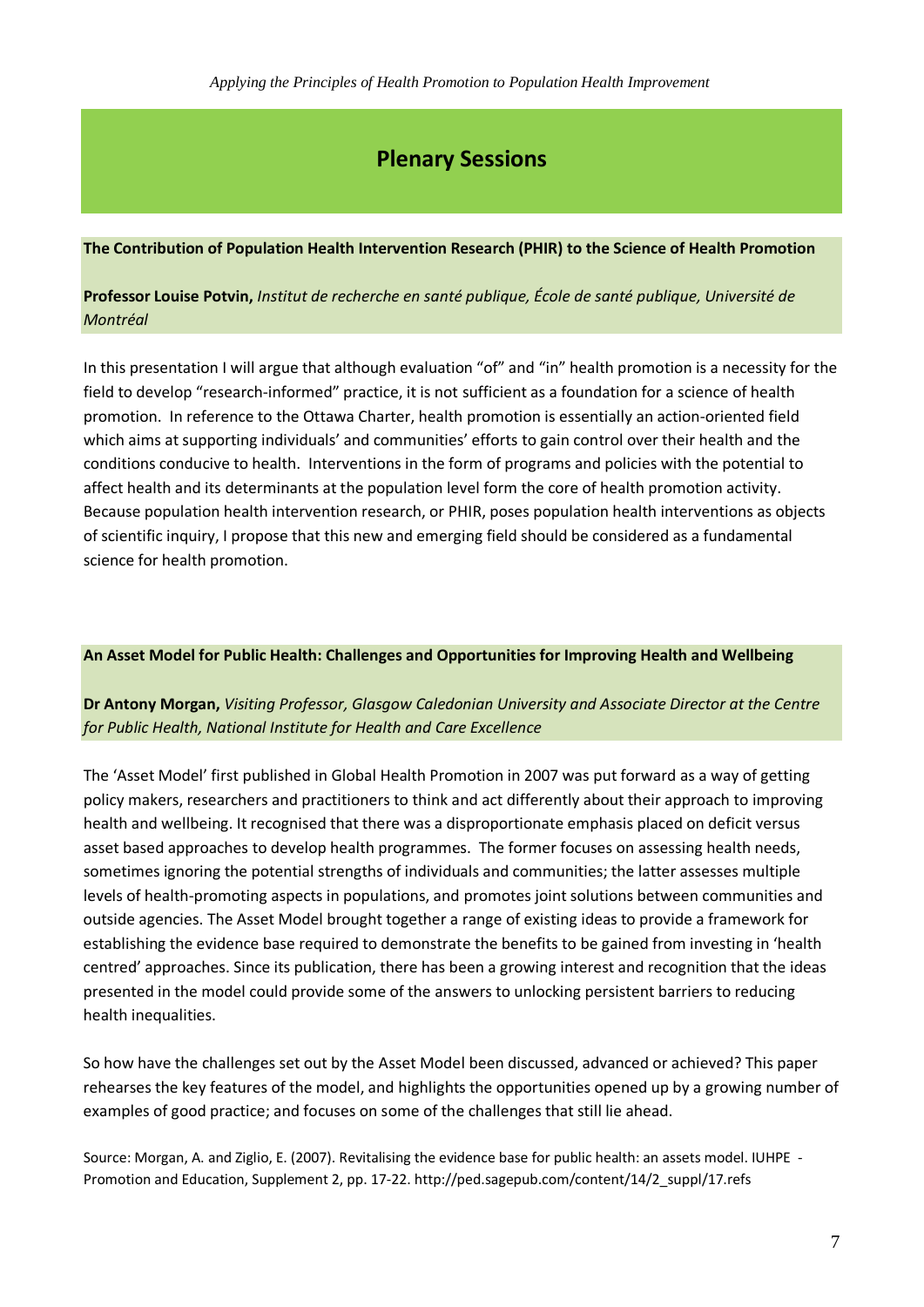### **Health Promotion in Ireland – The Journey, Reflections and Challenges**

### **Biddy O'Neill,** *Interim Assistant National Director Health Promotion, Health Service Executive*

Since its emergence at an international level in the 1980's, health promotion in Ireland has developed and grown with significant achievements in the areas of cardiovascular health, healthy public policies and healthy settings. This presentation will trace the development of health promotion in Ireland over the last thirty years focusing on the policy context and key milestones. It will also reflect on key elements of effective practice and the challenges facing health promotion professionals in this ever-changing land.

### **Next Generation Measurement**

**Barry McGinn,** *Head of Planning, Performance and Programme Management, Health and Wellbeing Division, Health Service Executive*

The focus on target-driven, performance management within the health services has been a major part of our overall accountability framework since the creation of the HSE in 2005. In recent times, there has been considerable debate about the need for greater balance within this framework, seeking greater visibility for quality and outcomes within the system.

At national level, work is underway to widen the lens through which service performance is measured and evaluated. In light of the publication of Healthy Ireland and the creation of the Health and Wellbeing Division in 2013, Barry will consider the implications and opportunities for Health and Wellbeing services which arise from this and will offer some views on it from a Health Promotion and Improvement perspective.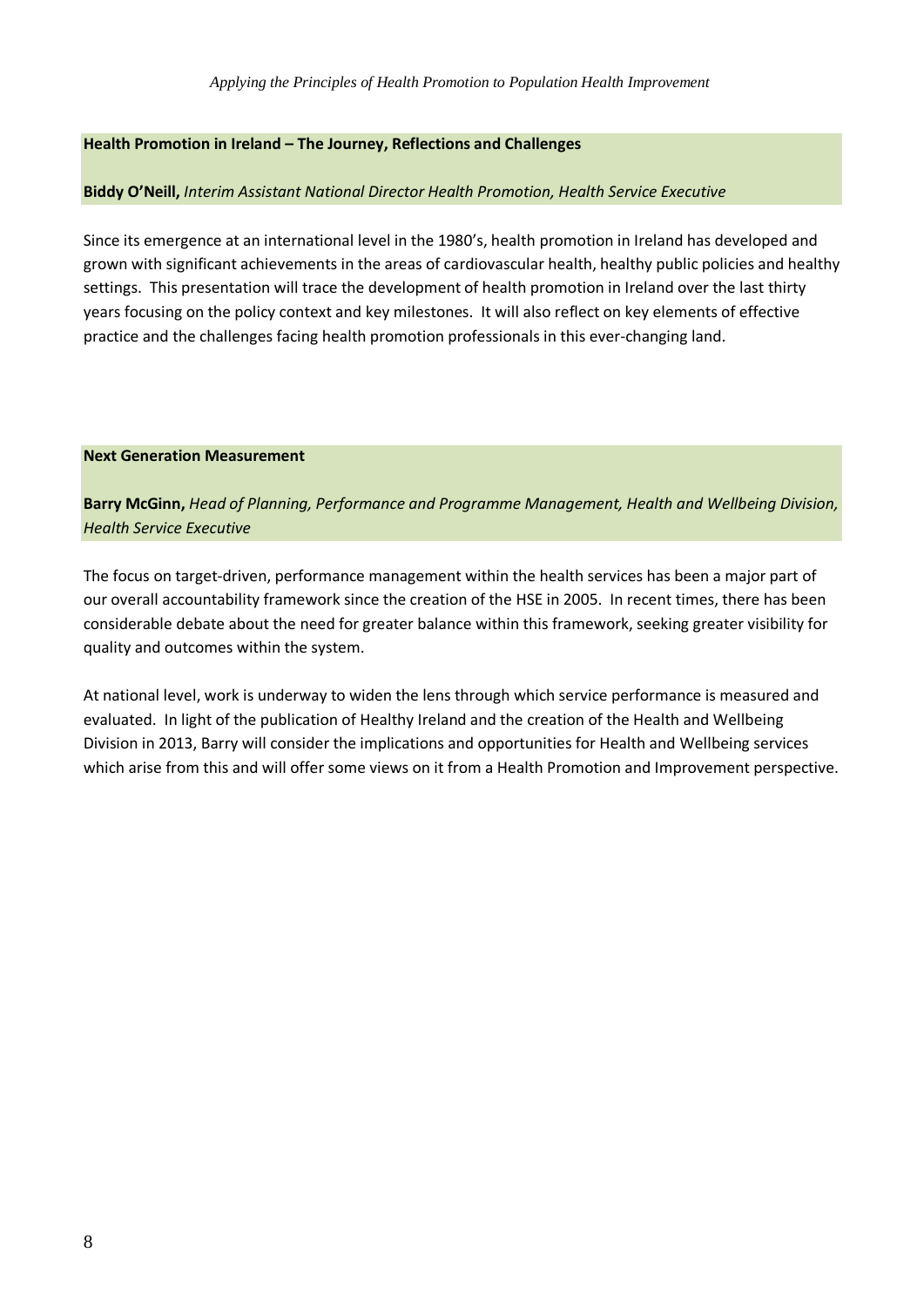## **Open Space Workshops**

Three open space workshops will be held in the afternoon, from 2.45 to 4pm.

Each will be facilitated by a member of staff from the Health Promotion Research Centre, NUI Galway who is also a member of the Association for Health Promotion, Ireland.

The three workshops will focus on the broad themes:

- *Workshop 1: Applying the Principles of Health Promotion* (Venue MY123)
- *Workshop 2: Monitoring and Evaluation* (Venue MY124)
- *Workshop 3: Translating the Health Promotion Evidence Base* (Venue MY125)

At each workshop there will be two scheduled 'proposers', that is, conference attendees who wish to discuss a particular issue, problem or question with others – they will be proposing a discussion topic. The scheduled 'proposers' and their intended topics are listed on page 4 of this booklet.

Following the presentation from the two scheduled 'proposers' the facilitator will invite two delegates to make additional proposals based on their own experience and views.

All proposers should speak for between three to five minutes on their topic and once all proposers have presented the group will disperse into subgroups to further consider and discuss the issues.

Attendees will be free to move between sub-groups if they wish.

At the conclusion of the workshop, delegates will be asked to identify any key learning and proposers will be invited to continue their discussions via the AHPI website [\(http://ahpi.ie/\)](http://ahpi.ie/) and details of how to participate will be provided.

*\* Please note, you need to sign up for one of these workshops at the registration desk beforehand.*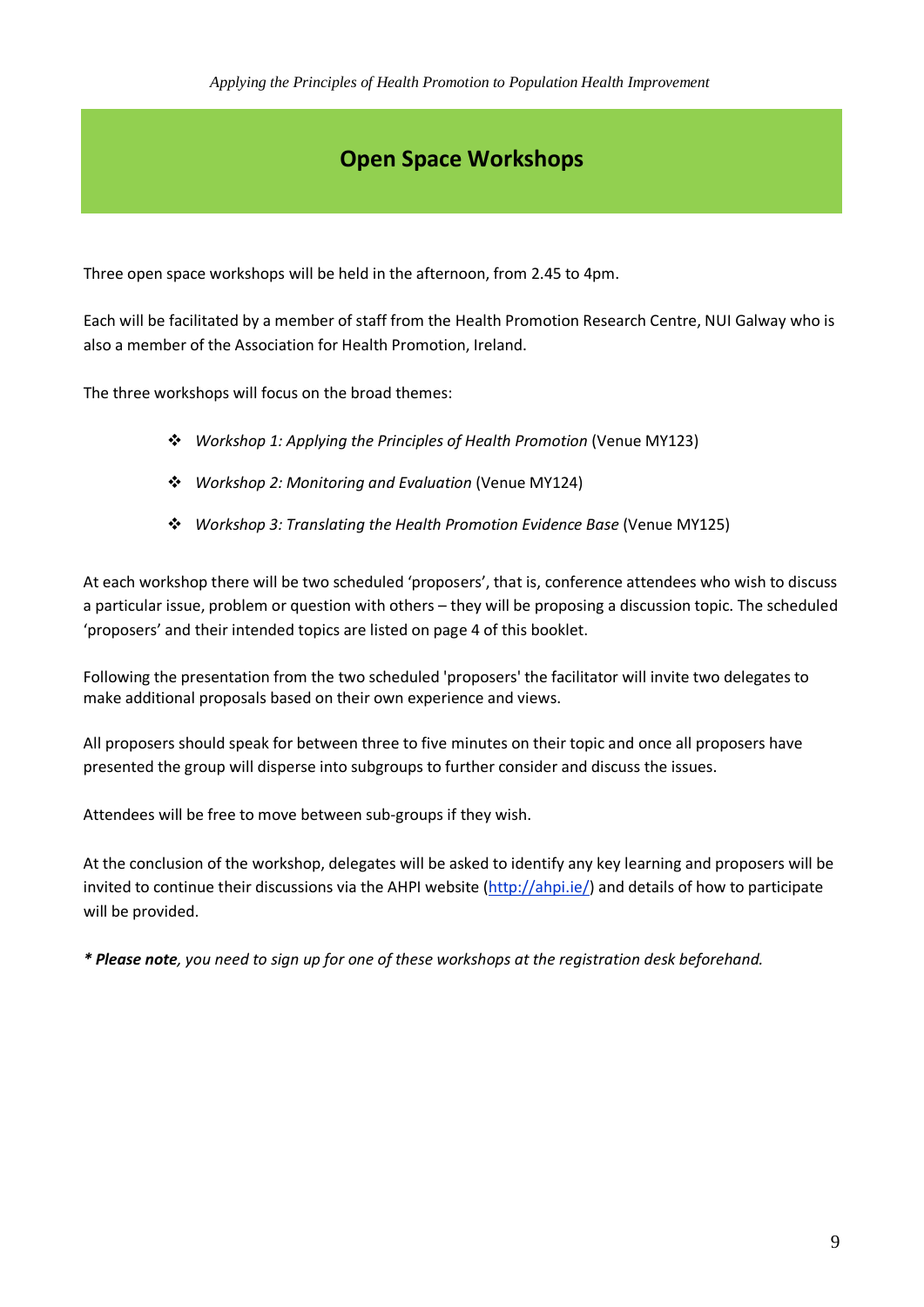# **Oral Communications**

| <b>Room</b>  | A: Applying the Principles of Health Promotion                                                  |  |
|--------------|-------------------------------------------------------------------------------------------------|--|
| <b>MY123</b> | Chair: Dr. Martin Power, HPRC, NUI Galway                                                       |  |
| 11.45        | Debbie van Tonder: A missed population: design and implementation of a physical health          |  |
|              | promotion programme for service users with severe and enduring mental illness.                  |  |
| 12.00        | Barbara Battel-Kirk: Developing professional registration for Health Promotion practitioners in |  |
|              | Ireland - findings from a scoping study.                                                        |  |
| 12.15        | Hazel Gough: The role of therapeutic recreation in Health Promotion - reflections from          |  |
|              | practice.                                                                                       |  |

| <b>Room</b>  | <b>B: Monitoring and Evaluation in Health Promotion</b>                                       |  |
|--------------|-----------------------------------------------------------------------------------------------|--|
| <b>MY124</b> | Chair: Dr. Catherine Ann Field, HPRC, NUI Galway                                              |  |
| 11.45        | Katie Cunningham: The impact of attending the Croí MyAction CVD prevention programme          |  |
|              | with a partner on diet and anthropometrics.                                                   |  |
| 12.00        | Martin Doheny: Engage - Ireland's national Men's Health training.                             |  |
| 12.15        | Máire McCallion: A case study of the use of logic models for planning and evaluation in Sligo |  |
|              | Sport and Recreation Partnership.                                                             |  |
| 12.30        | Michael Byrne: The university as a setting for Health Promotion initiatives - a case study of |  |
|              | the alcohol and substance abuse working group of UCC Health Matters.                          |  |

| <b>Room</b>  | <b>C: Translating the Health Promotion Evidence Base</b>                                    |
|--------------|---------------------------------------------------------------------------------------------|
| <b>MY125</b> | Chair: Dr. Colette Kelly, HPRC, NUI Galway                                                  |
| 11.45        | Laura McHugh: From standards to practice: guidance document for hospitals on health and     |
|              | wellbeing standards.                                                                        |
| 12.00        | Helen Grealish: Investigating how research impacts on health policy: a review and proposal. |
| 12.15        | Mary Callaghan: Towards building healthy school communities through healthy food access.    |
| 12.30        | Lorraine Burke: Consulting stakeholders about dissemination.                                |

| <b>Room</b>  | <b>D: Population Interventions</b>                                                         |
|--------------|--------------------------------------------------------------------------------------------|
| <b>MY126</b> | Chair: Dr Victoria Hogan, HPRC, NUI Galway                                                 |
| 11.45        | Carmel Parnell: Happy Teeth: promoting oral health for preschool children in disadvantaged |
|              | communities.                                                                               |
| 12.00        | Lucia Canavan: 'Men on the Move' activity programme: an evaluation.                        |
| 12.15        | Irene Gibson: Effects of the Croí CLANN structured lifestyle modification programme on     |
|              | anthropometric and metabolic characteristics in severely obese adults.                     |
| 12.30        | Miranda Novak: Implementation quality research of prevention programmes in Croatia.        |

| <b>Room</b>  | <b>E: Community Interventions</b>                                                                |
|--------------|--------------------------------------------------------------------------------------------------|
| <b>MY129</b> | Chair: Dr. Lisa Pursell, HPRC, NUI Galway                                                        |
| 11.45        | David Evans: 'Beyond the blue line': evaluating Galway University Hospitals tobacco-free         |
|              | campus initiative.                                                                               |
| 12.00        | Paula Carroll: Community based Health Promotion for men: a guide for practitioners.              |
| 12.15        | Marian Faughnan:'Let's take on childhood obesity one step at a time' - an all island campaign of |
|              | practical solutions for parents.                                                                 |
| 12.30        | Jackie Ruttledge: Effects of the sipITT alcohol misuse intervention - a pilot project.           |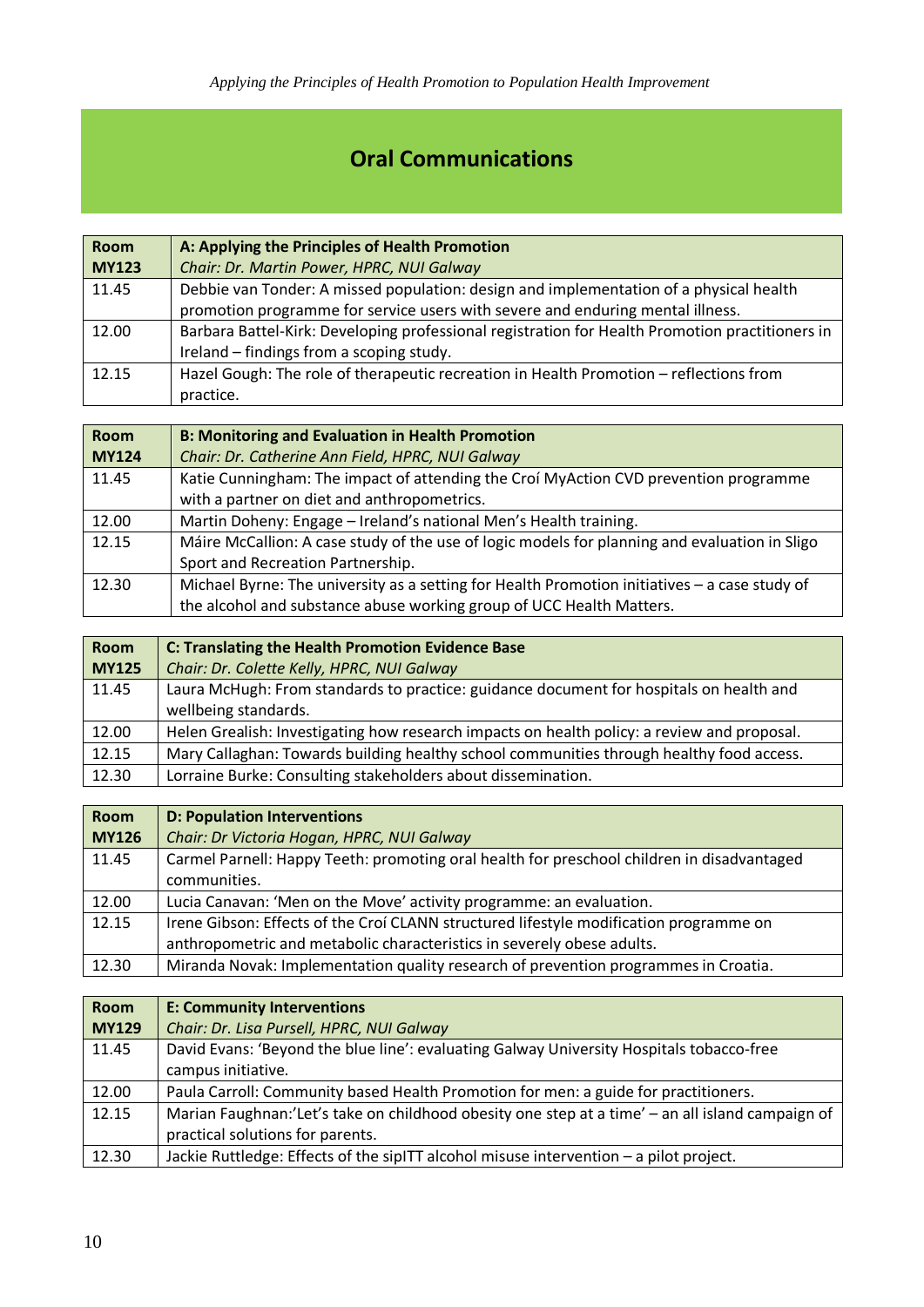## **Oral Communication Abstracts**

| <b>Presentation Title:</b>        | A missed population: Design and implementation of a physical health<br>promotion programme for service users with severe and enduring mental<br>illness                                                       |
|-----------------------------------|---------------------------------------------------------------------------------------------------------------------------------------------------------------------------------------------------------------|
| <b>Author(s) and Affiliation:</b> | Debbie van Tonder, St Patrick's University Hospital<br>Caroline Jagoe, St Patrick's University Hospital<br>Martina Coen, St Patrick's University Hospital<br>Paul Geoghegan, St Patrick's University Hospital |
| Room MY123                        | Session A: Applying the Principles of Health Promotion                                                                                                                                                        |

For over two decades it has been recognised that people with serious Mental Health Disorders (MHDs) have a lower life expectancy than the general population (Newman & Bland, 1991). Individuals with MHDs are at higher risk of mortality and morbidity related to cardiac disease (e.g. Garcia-Portilla, 2009; Sowdon & Huffman, 2009), diabetes (Citrome et al., 2007; De Hert et al., 2006), obesity (e.g. Keck & McIlroy, 2003; Wirshing, 2004), high rates of smoking (e.g. de Leon &Diaz, 2005) and dysphagia. The increase in mortality and morbidity are largely related to modifiable risk factors and yet physical health screening and health promotion activities are very rarely considered or systematically applied. Despite the public health implications of such findings, the mental health services worldwide have been slow to respond to this challenge.

While the increased risk of physical health problems of people with MHDs is well documented, researchers have noted that "this lack of parity is so embedded in healthcare and in society that it is tolerated and hardly remarked upon" (Royal College of Psychiatrists, 2013, p.1). This population arguably faces an inequality of outcomes when it comes to physical health (Lawrence & Kisely, 2010) and the challenges of promoting health and preventing disease in this population are compounded by the nature of mental health disorders themselves.

This paper will explore how the principles of health promotion embodied in the Ottawa charter (WHO, 1986) may be operationalised in addressing the pervasive challenge of physical health and wellbeing in people with mental health disorders. Drawing from our experience in designing and implementing a novel multi-faceted physical health programme, we will argue that the principles of health promotion fit comfortably alongside the principles of 'Recovery' as the dominant model in mental health services, and therefore the physical health of this population can, and should, be systematically addressed. An integrated multidisciplinary model, in which health promotion activities, physical health monitoring and maintenance of change are addressed at the individual and institutional levels will be presented.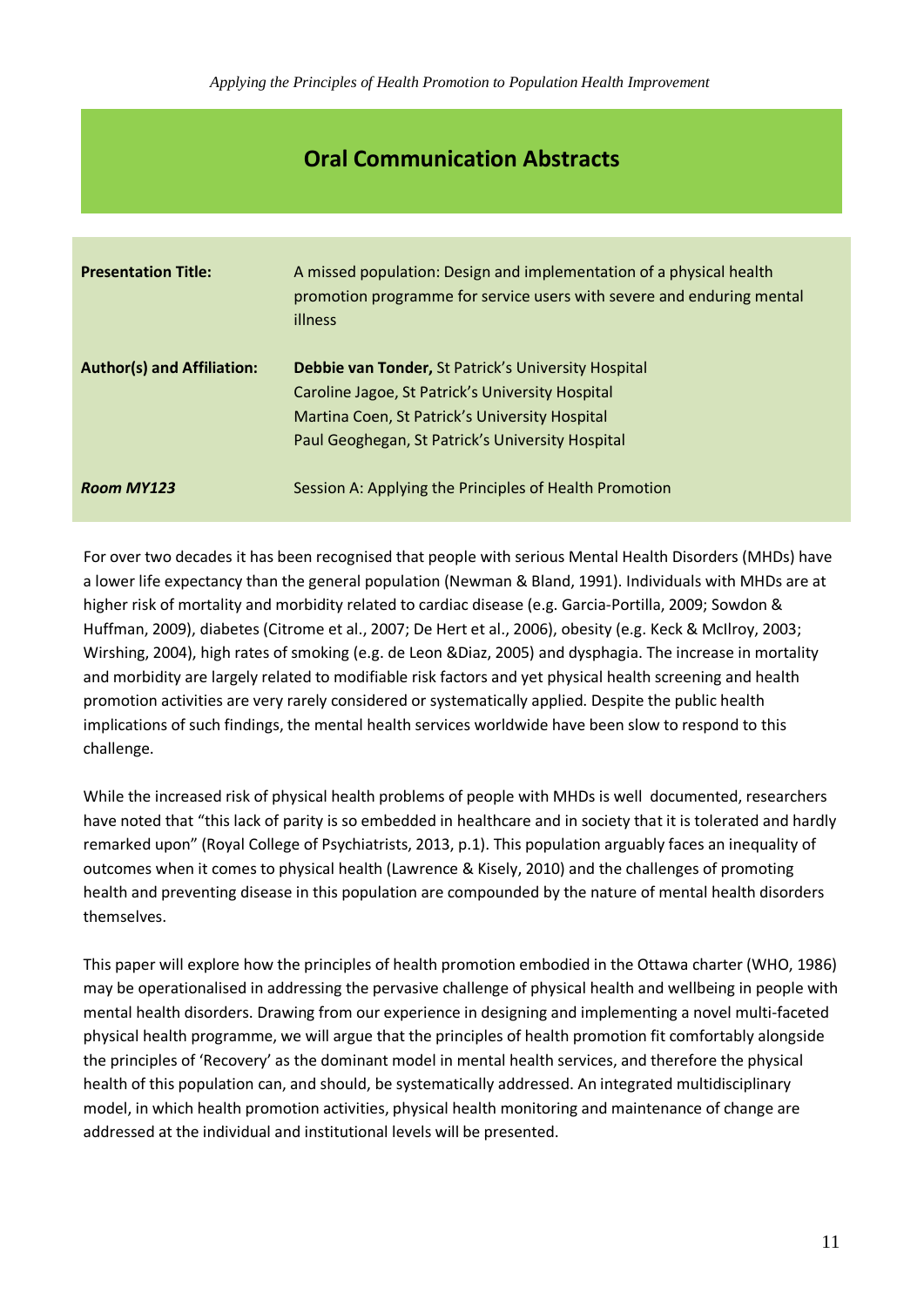| <b>Presentation Title:</b>        | Developing professional registration for Health Promotion practitioners in<br>Ireland - findings from a scoping study. |
|-----------------------------------|------------------------------------------------------------------------------------------------------------------------|
| <b>Author(s) and Affiliation:</b> | <b>Barbara Battel-Kirk</b> on behalf of the Association for Health Promotion in<br>Ireland                             |
| <b>Room MY123</b>                 | Session A: Applying the Principles of Health Promotion                                                                 |

This presentation reports on the findings from a scoping study undertaken in early 2014 with the Health Promotion community in Ireland. The focus of the study was the feasibility of developing a registration system for practitioners in the context of current workforce capacity. The development of such a system will support greater recognition of the contribution of Health Promotion to the population health agenda.

The study was prompted by ongoing interest expressed by the Health Promotion community in Ireland in developing a registration system as the basis for quality assurance of practice, education and training. The study also responds to the opportunity offered to develop a registration system in Ireland within the devolved model of the recently established IUHPE European Health Promotion Accreditation System (http://www.iuhpe.org/index.php/en/the-accreditation-system).

Funded by the Health Promotion Department of the HSE, the study presents a snapshot of current Health Promotion workforce capacity and the opinions of the workforce on practice, education and training. Feedback from the workforce on the development of a registration system for Health Promotion practitioners in Ireland, including the main drivers and barriers is also presented. These findings will inform further consultation on the development of a registration system and will include feedback from conference participants.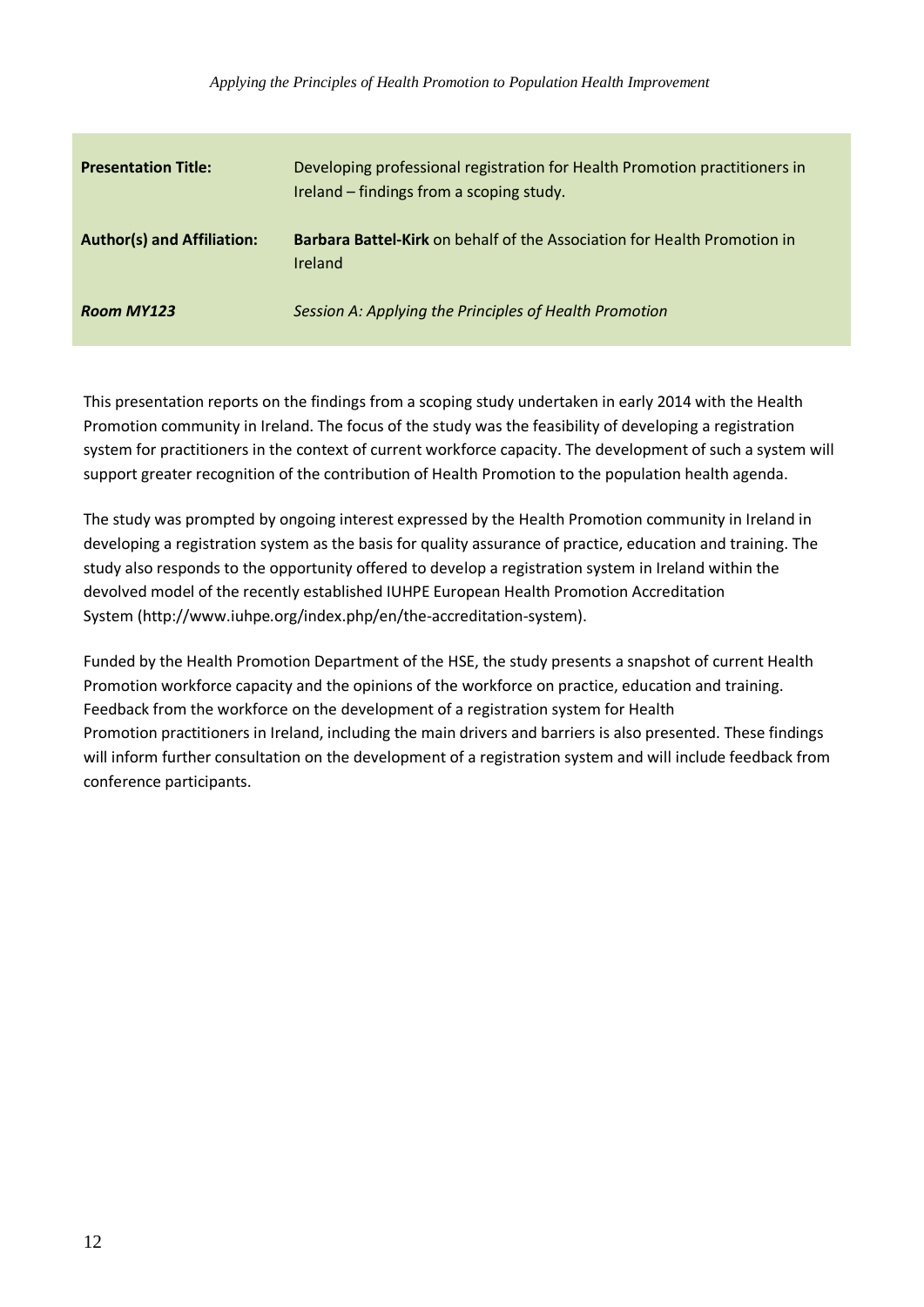*Applying the Principles of Health Promotion to Population Health Improvement*

| <b>Presentation Title:</b>        | The role of therapeutic recreation in Health Promotion - reflections from<br>practice |
|-----------------------------------|---------------------------------------------------------------------------------------|
| <b>Author(s) and Affiliation:</b> | Hazel Gough, Health Promotion, NUI Galway                                             |
| <b>Room MY123</b>                 | Session A: Applying the Principles of Health Promotion                                |

The following presentation will provide an introduction and analysis of the Health Promotion/Health Protection model of Therapeutic Recreation. A brief description of the approach and an overview of the research informing it will be provided. This approach will then be explored in relation to the principles of Health Promotion and how these are demonstrated in practice.

Therapeutic Recreation is an activity based process of challenge, reflection and personal discovery which takes a holistic person-centred approach to improve the physical, social, emotional and psychological wellbeing of the individual and groups participating.

The author will make specific reference to her own practice-based experience of such a programme as implemented at Barretstown Camp. Barretstown, which was founded by Paul Newman in 1994, is an Irish Therapeutic Recreation programme run under the aegis of the International "Serious Fun" Network. Its mission is to rebuild the lives of children affected by serious illness and their families. The Barretstown programme, which is grounded in the principles of Health Promotion is endorsed by leading medical professionals and is internationally recognised as having a profound and positive impact on the lives of children with serious illness.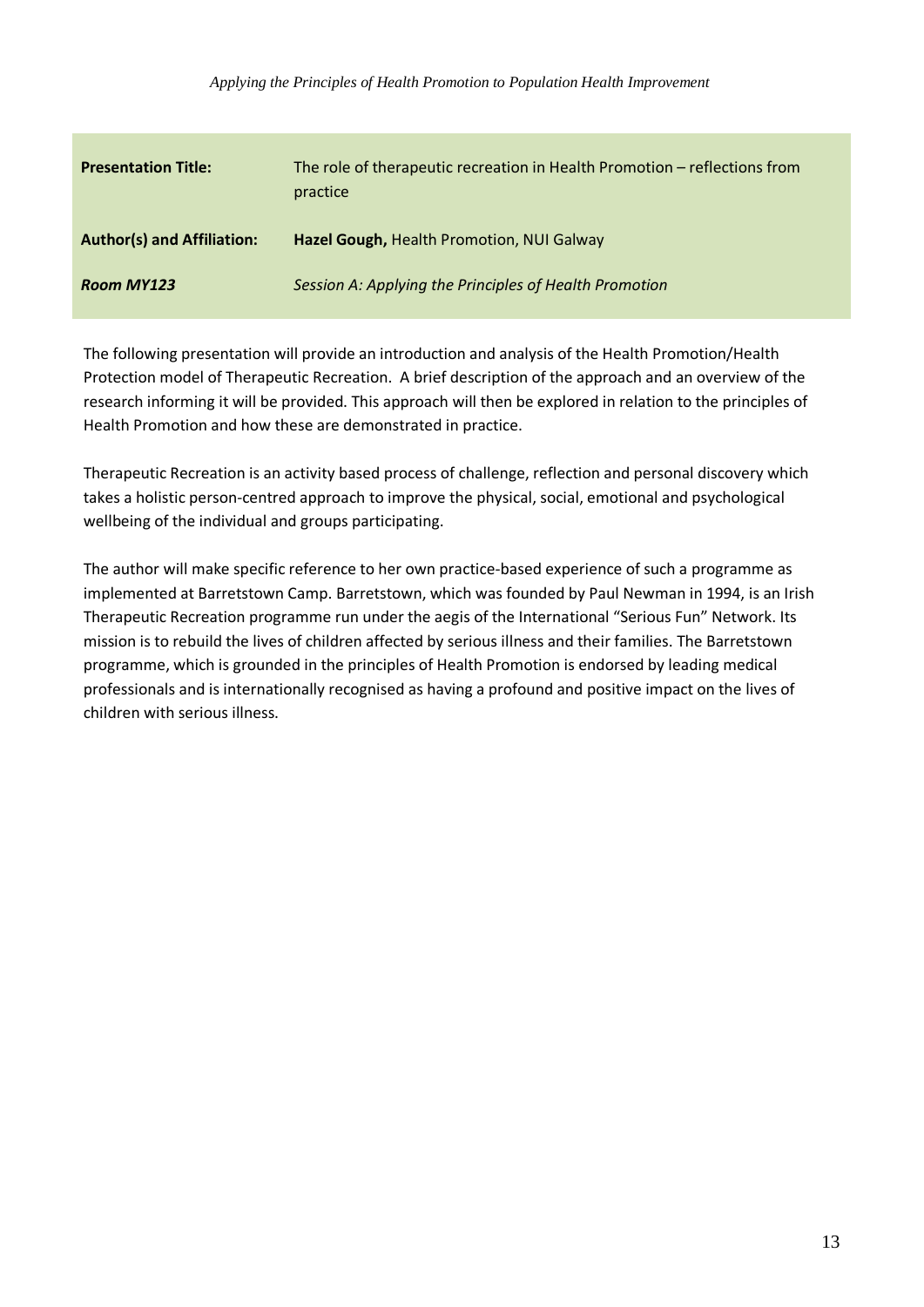| <b>Presentation Title:</b>        | The impact of attending the Croi MyAction CVD prevention programme with a<br>partner on diet and anthropometrics                                                                                                                                                                                                                                                                                                                                                                                                                                                                                                                                                                                                                                                                 |
|-----------------------------------|----------------------------------------------------------------------------------------------------------------------------------------------------------------------------------------------------------------------------------------------------------------------------------------------------------------------------------------------------------------------------------------------------------------------------------------------------------------------------------------------------------------------------------------------------------------------------------------------------------------------------------------------------------------------------------------------------------------------------------------------------------------------------------|
| <b>Author(s) and Affiliation:</b> | Irene Gibson - Croí, the West of Ireland Cardiac Foundation.<br>Catherine Crowe - Bariatric Medicine Service, Galway Diabetes Research<br>Centre, HRB Clinical Research Facility, Ireland.<br>Katie Cunningham - Croí, the West of Ireland Cardiac Foundation/Bariatric<br>Medicine Service, Galway Diabetes Research Centre, HRB Clinical Research<br>Facility, Ireland<br>Claire Kerins - Croí, the West of Ireland Cardiac Foundation.<br>Caroline Costello - Croí, the West of Ireland Cardiac Foundation.<br>Jane Windle - Croi, the West of Ireland Cardiac Foundation.<br>Jennifer Jones - Croi, the West of Ireland Cardiac Foundation.<br>Francis M Finucane - Bariatric Medicine Service, Galway Diabetes Research<br>Centre, HRB Clinical Research Facility, Ireland. |
| <b>Room MY124</b>                 | Session B: Monitoring and Evaluation in Health Promotion                                                                                                                                                                                                                                                                                                                                                                                                                                                                                                                                                                                                                                                                                                                         |

**Introduction:** Lifestyle modification is fundamental to obesity treatment, but few studies have described the effects of structured lifestyle programmes specifically in bariatric patients. We sought to measure changes in anthropometric and metabolic characteristics in this cohort after participation in a nurse-led, group-based, fully supervised eight week programme, incorporating tailored weekly exercise sessions and educational workshops.

**Methods:** Weight, height, waist circumference, blood pressure, HbA1c, fasting glucose and lipid profiles as well as functional capacity (Incremental Shuttle Walk Test) and questionnaire-based anxiety and depression scores before and after the programme were compared in per-protocol analyses using a paired t-test.

**Results:** Of 109 bariatric patients enrolled, 100 completed the programme. Mean age was 48.8±11.9 years. 38% were male. Results demonstrated that there was a significant mean improvement in weight, BMI, waist circumference, functional capacity, total cholesterol, HDL cholesterol, triglycerides, anxiety and depression at the end of the programme. However, there were no significant changes seen in LDL cholesterol, blood pressure, fasting glucose or HbA1c.

**Conclusions:** Bariatric patients completing an eight week, nurse-led structured lifestyle programme had improved adiposity, fitness, lipid profiles and mental health, but not blood pressure or glycaemia. Further assessment of this programme in a pragmatic randomised controlled trial is warranted.

**1. Conflicts of Interest:** None of the authors have a conflict of interest to declare.

**2. Funding:** This project was funded by grant-in-aid from the Health Service Executive, Ireland.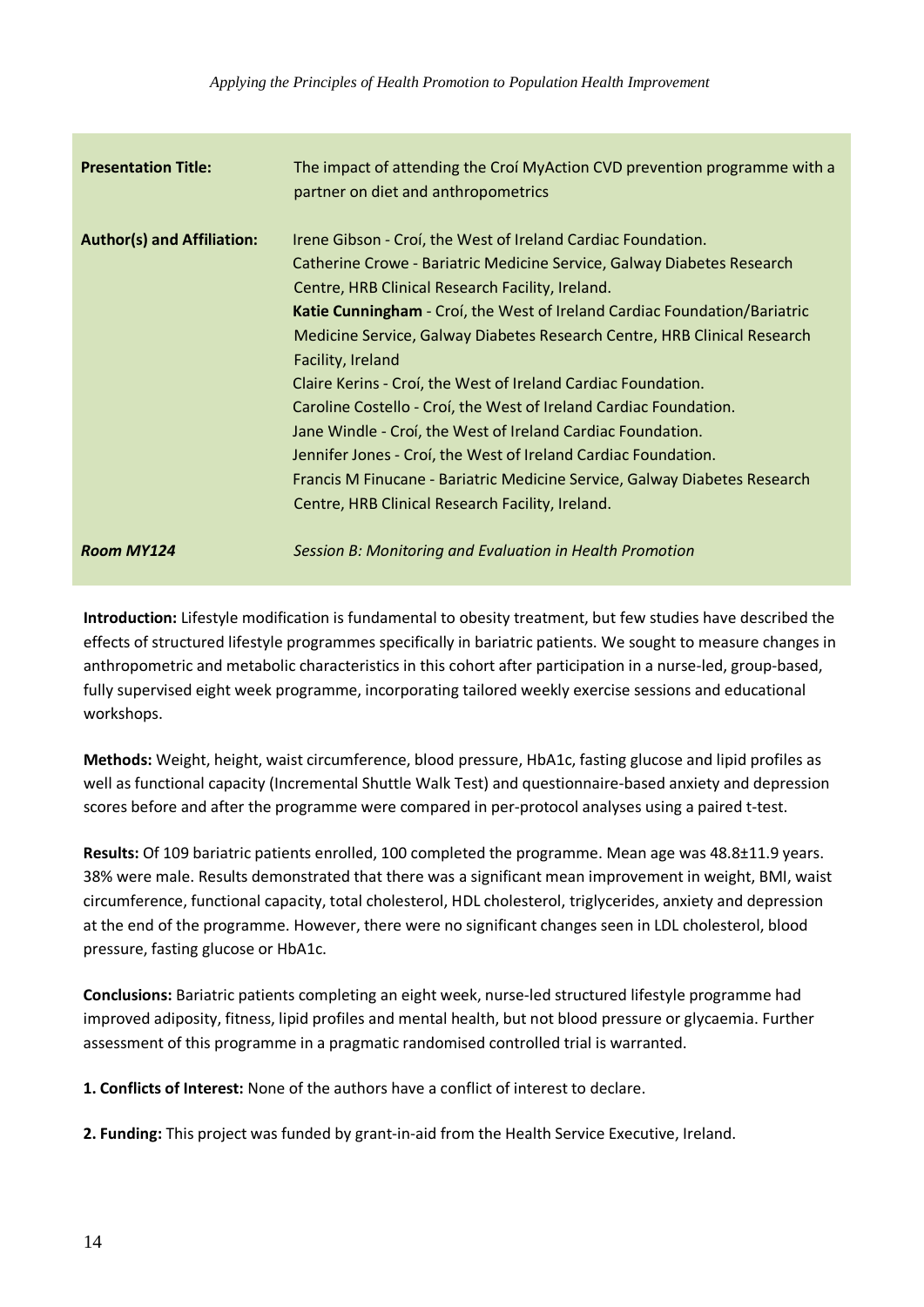| <b>Presentation Title:</b>        | Engage – Ireland's national Men's Health training                                                                                                                                                                                                                                                                                                                                                                        |
|-----------------------------------|--------------------------------------------------------------------------------------------------------------------------------------------------------------------------------------------------------------------------------------------------------------------------------------------------------------------------------------------------------------------------------------------------------------------------|
| <b>Author(s) and Affiliation:</b> | <b>Martin Doheny, Institute of Technology of Carlow</b><br>Aoife Osborne, Institute of Technology of Carlow<br>Noel Richardson, Institute of Technology of Carlow<br>Barry Lambe, Centre for Health Behaviour Research, Waterford Institute of<br>Technology<br>Lorcan Brennan, Men's Development Network, Waterford<br>Paula Carroll, Centre for Health Behaviour Research, Waterford Institute of<br><b>Technology</b> |
| Room MY124                        | Session B: Monitoring and Evaluation in Health Promotion                                                                                                                                                                                                                                                                                                                                                                 |

**Background:** Among the key priorities in Ireland's National Men's Health Policy is the development of men's health training targeted at front line service providers. The 'Engage' men's health training programme was developed following a 24-month pilot phase. A 4-day residential 'Train the Trainers' programme has been delivered in 2012/2013. This cohort of trainers (n=38) is currently delivering the programme.

**Aim:** To investigate the impact of a men's health training programme in terms of the capacity of trainers to deliver the programme; the 'reach' of the programme delivered by the trainers; and the knock-on effects of the programme on building capacity among service providers and on the wider service environment.

**Methods:** This study has adopted a mixed methods approach. Quantitative and qualitative methodologies were used to explore the effectiveness of the process by which the Trainers were trained and supported to deliver the 'ENGAGE' programme. Quantitative methodologies are being used (on-going) to evaluate the impact of the 'ENGAGE' programme (at baseline and at 20 weeks). Written informed consent will be provided by all research participants. Quantitative data will be entered into an SPSS spreadsheet and both descriptive and inferential statistics will be compiled. A thematic analysis of qualitative data will be presented.

**Results:** The evaluation of the programme is on-going and a synthesis of both the qualitative and quantitative data will be presented.

**Conclusion:** The findings from this study will have an important bearing on the application of a gender lens to the development and delivery of so-called 'male-friendly' health services.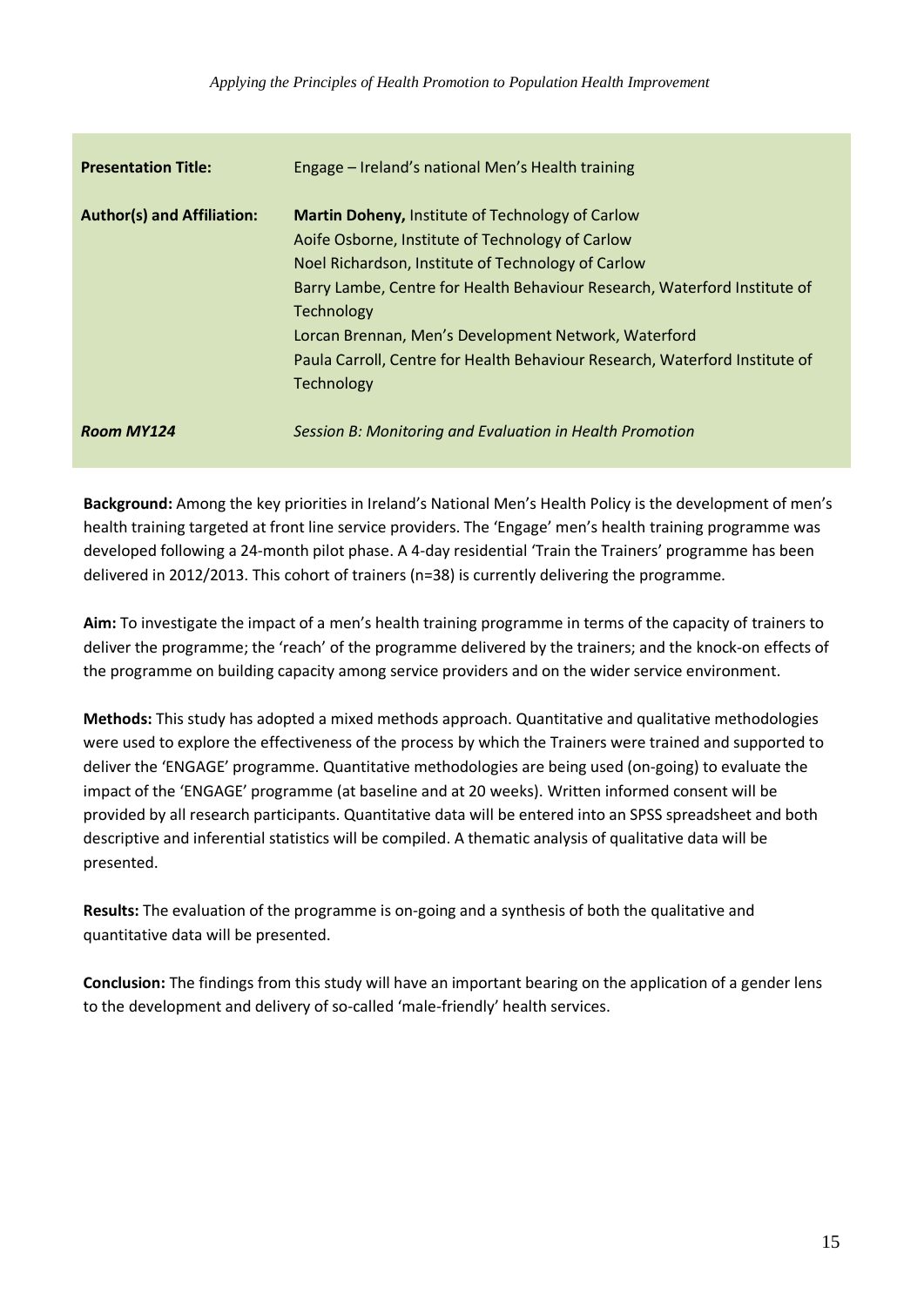| <b>Presentation Title:</b>        | A case study of the use of logic models for planning and evaluation in Sligo<br><b>Sport and Recreation Partnership</b>                                                                                         |
|-----------------------------------|-----------------------------------------------------------------------------------------------------------------------------------------------------------------------------------------------------------------|
| <b>Author(s) and Affiliation:</b> | Máire Mc Callion, The Centre for Research in the Social Professions, The<br>Institute of Technology, Sligo and Sligo Sport and Recreation Partnership.<br>Deirdre Lavin, Sligo Sport and Recreation Partnership |
| <b>Room MY124</b>                 | Session B: Monitoring and Evaluation in Health Promotion                                                                                                                                                        |

Background: Sligo Sport and Recreation Partnership launched its 3<sup>rd</sup> Strategic Plan in 2013 which includes the objective: *T*o *compile appropriate research to determine and illustrate the impact of SSRP programmes and activities.* 

There are various models which describe the stages in programme evaluation and common to many is a first step which clearly describes the programme through involving stakeholders and developing a programme logic model (Green and Tones, 2010). While ideally Logic Models should be developed at the initial planning stages, they can be developed later as an aid to refine the progamme and also to assess the 'evaluability' of a programme (THCU, 2001). The recent framework for improved health and well-being '*Healthy Ireland'*  (Department of Health, 2013) places greater responsibility on organisations to have evaluation data to support their work.

This paper will document the process of developing the capacity of SRRP to evaluate its programmes through the use of logic models. The main focus will be on the development of the logic model for an active community programme in area of considerable disadvantage in Sligo. This paper will also review the process with various stakeholders.

Recommendations for future use of logic models in this setting will be made and further development of capacity for evaluation within the Local Sports Partnership model.

### **References:**

Sligo Sport and Recreation Partnership (2013). *Sligo Sport and Recreation Partnership Strategic Plan 2013*. Available at Department of Health (2013). Healthy Ireland: A Framework for Improved Health and Wellbeing 2013-2025. Dublin: Department of Health.

Green, J. and Tones, K. (2010). *Health Promotion Planning and Strategies* 2<sup>nd</sup> ed. London: Sage. THCU (2001). *Logic models workbook*. Toronto: Centre for Health Promotion at University of Toronto. Available<http://www.thcu.ca/infoandresources/publications/logicmodel.wkbk.v6.1.full.aug27.pdf> [last accessed 3/5/2014].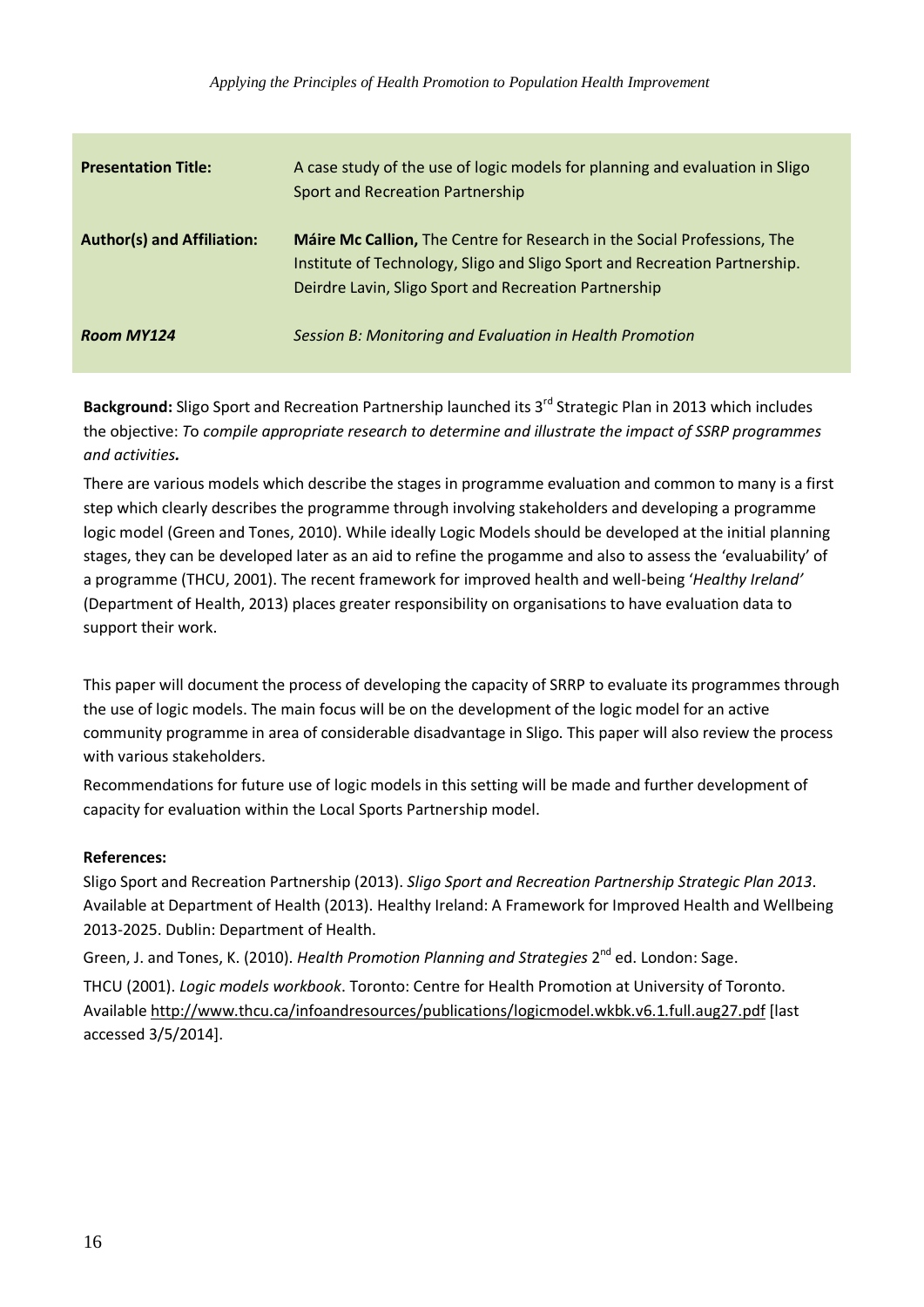| <b>Presentation Title:</b>        | The university as a setting for Health Promotion initiatives $-$ a case study of the<br>alcohol and substance abuse working group of UCC Health Matters                                                                                      |
|-----------------------------------|----------------------------------------------------------------------------------------------------------------------------------------------------------------------------------------------------------------------------------------------|
| <b>Author(s) and Affiliation:</b> | Michael Byrne, Head of Student Health, UCC<br>Mary Cronin, Dept. of Epidemiology and Public Health UCC<br>Martin Davoren, Dept. of Epidemiology and Public Health UCC<br>Verdi Ahern, Academic Year Manager, Campus Accommodation (UCC) Ltd. |
| Room MY124                        | Session B: Monitoring and Evaluation in Health Promotion                                                                                                                                                                                     |

Background: In 2012 University College Cork (UCC) commenced a process towards becoming a Health Service Executive (HSE) recognised Health Promoting University. 'UCC Health Matters' employs the settings approach and puts into practice the principles of participation, empowerment, inter-sectoral working and sustainability. It seeks to nurture an environment and activities which will, over time, embed an understanding of how health is created and supported, as well as influencing systemic change in favour of health creation throughout the university.

Case Study: At operational level UCC Health Matters has 8 working groups; these emerged following a series of discussions which were open to all UCC staff and students. This paper focuses on the Alcohol and Substance Abuse Group outlining how its membership and work have evolved, including the development, monitoring and evaluation of key priority indicators (KPIs). Furthermore it highlights the 'Alcohol Free Student Accommodation' initiative – a first in Ireland – as well as work with student societies and the UCC authorities on the creation of more alcohol-free spaces and events. Finally, it discusses the development of new relationships within UCC and with the local community to create a more supportive environment for health.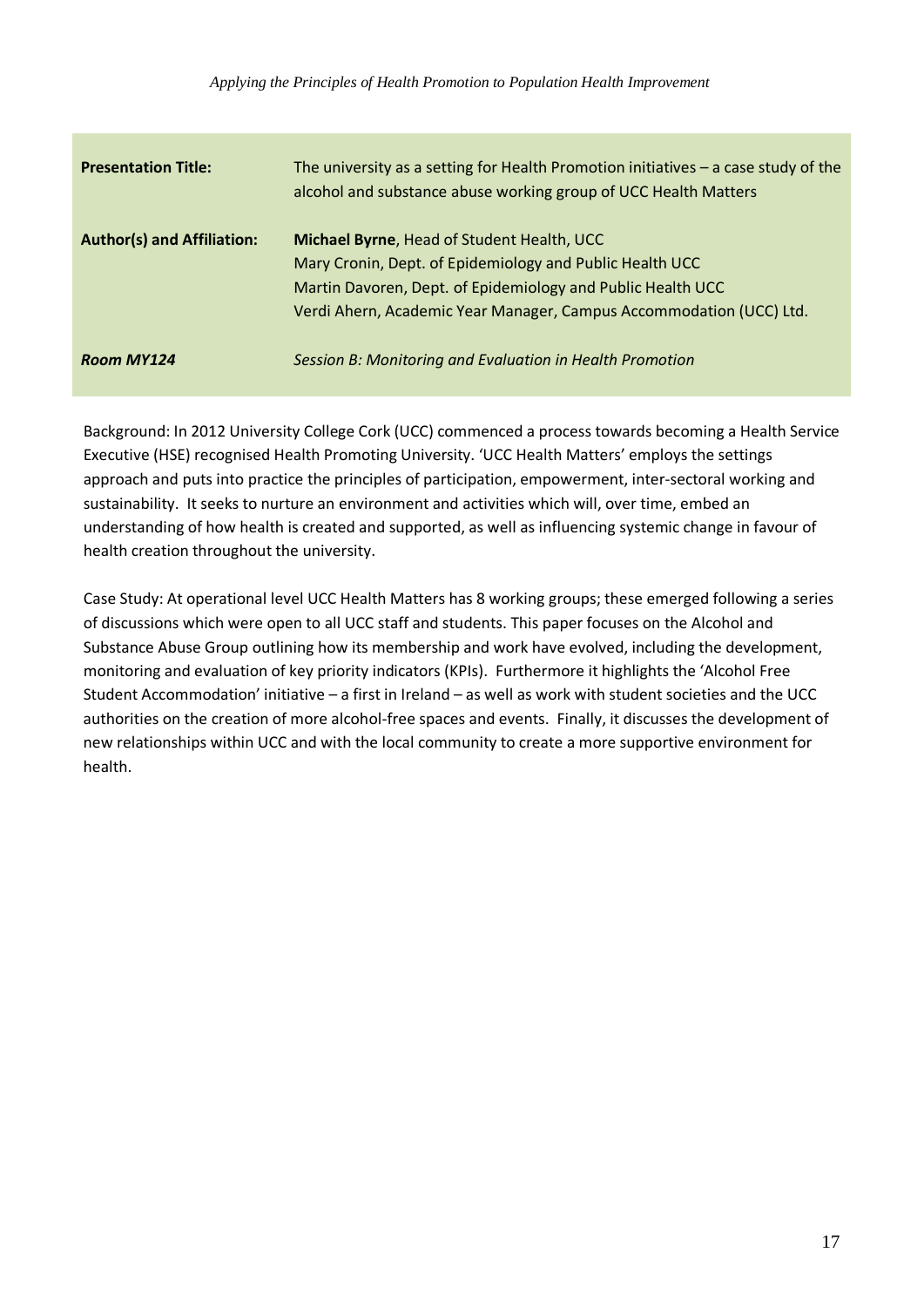| <b>Presentation Title:</b>        | From standards to practice: guidance document for hospitals on health and<br>wellbeing standards                                                                                                                                                                                                                                                                                                 |
|-----------------------------------|--------------------------------------------------------------------------------------------------------------------------------------------------------------------------------------------------------------------------------------------------------------------------------------------------------------------------------------------------------------------------------------------------|
| <b>Author(s) and Affiliation:</b> | Laura McHugh, Health Promotion Officer, Health Promotion and Improvement<br>West, Health Service Executive West<br>Laura Molloy, Health Promotion Officer, Health Promotion and Improvement<br>Dublin North East, Health Service Executive<br>Dr Nazih Eldin, Head of Health Promotion Dublin North East / National Lead on<br>Obesity, Health Promotion & Improvement, Health Service Executive |
| <b>Room MY125</b>                 | Session C: Translating the Health Promotion Evidence Base                                                                                                                                                                                                                                                                                                                                        |

The National Standards for Safer Better Healthcare (HIQA, 2012) set out key principles of quality and safety that should be applied in all healthcare settings. Health Promotion and Improvement identified the need to standardise how "Health and Wellbeing" is understood in the standards. To meet these needs, the Irish Health Promoting Health Services Network has developed a guidance document for hospitals which translates evidence based health promotion into practice for the acute setting.

The purpose of the guidance document is to:

- Support hospitals to gather information and evidence to verify their assessments against the "National Standards for Safer Better Healthcare" and the WHO Standards for Health Promotion in Hospitals
- Support Health Promotion Coordinators in hospitals and/or standards assessment teams in carrying out the assessments
- Demonstrate the interlinking of the WHO HPH and the HIQA standards
- Illustrate comprehensive examples of evidence of health promotion activities in acute hospitals
- Re-orientate the hospitals to develop a more salutogenic culture.

The guidance document was developed in consultation with specialist health promotion staff for various topics and settings and specialist quality and safety staff. The document was circulated in April 2014 and is being very well received by hospitals to date.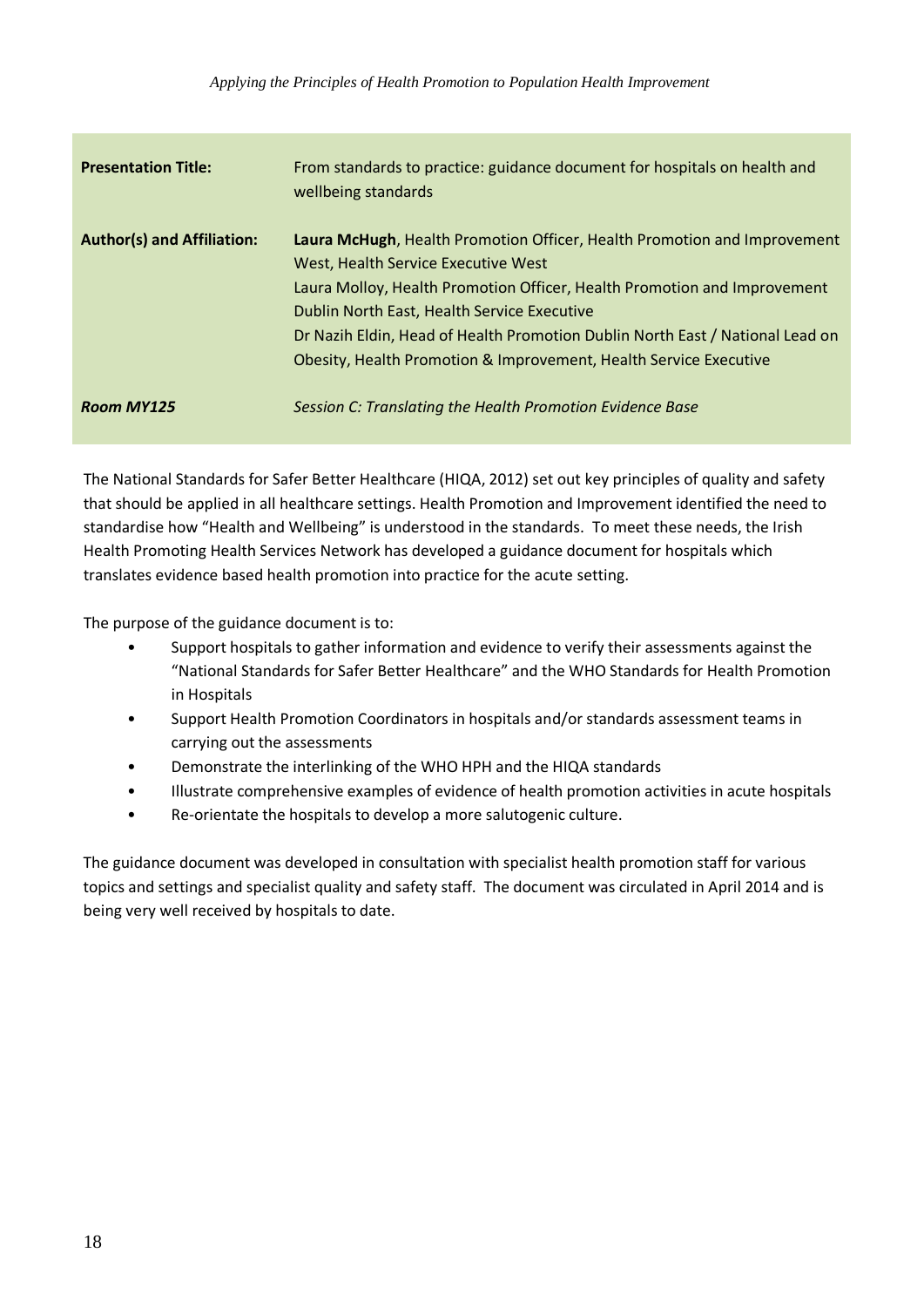| <b>Presentation Title:</b>        | Investigating how research impacts on health policy: a review and proposal                                                   |
|-----------------------------------|------------------------------------------------------------------------------------------------------------------------------|
| <b>Author(s) and Affiliation:</b> | Helen Grealish, National University of Ireland, Galway<br>Saoirse Nic Gabhainn, Health Promotion Research Centre, NUI Galway |
| <b>Room MY125</b>                 | Session C: Translating the Health Promotion Evidence Base                                                                    |

Multiple methods of inquiry are advocated in exploring how research evidence impacts on health and public policy. Two of the most popular methods in the research literature are documentary analysis and in-depth semi-structured interviews. Other research methods that have been used are focus groups and surveys. The reasons why the analysis of documents is most suited to this area of social inquiry are: documents can provide evidence of the context in which policy decision makers and researchers work. The changes and development of policies over time can be tracked and recorded. The analysis of documents can help to validate and corroborate evidence from other sources. The study of documents is a non-intrusive method of data collection and busy professionals do not have to be troubled during the data collection period. However it has been argued that there is an absence of detail in published studies on how documents are and can be analysed. This paper will discuss the approaches and strategies employed in documentary analysis based on a review of the literature. It will propose the use of 'Framework analysis', an analytical tool developed for applied policy research, for the investigation of these issues in Health Promotion.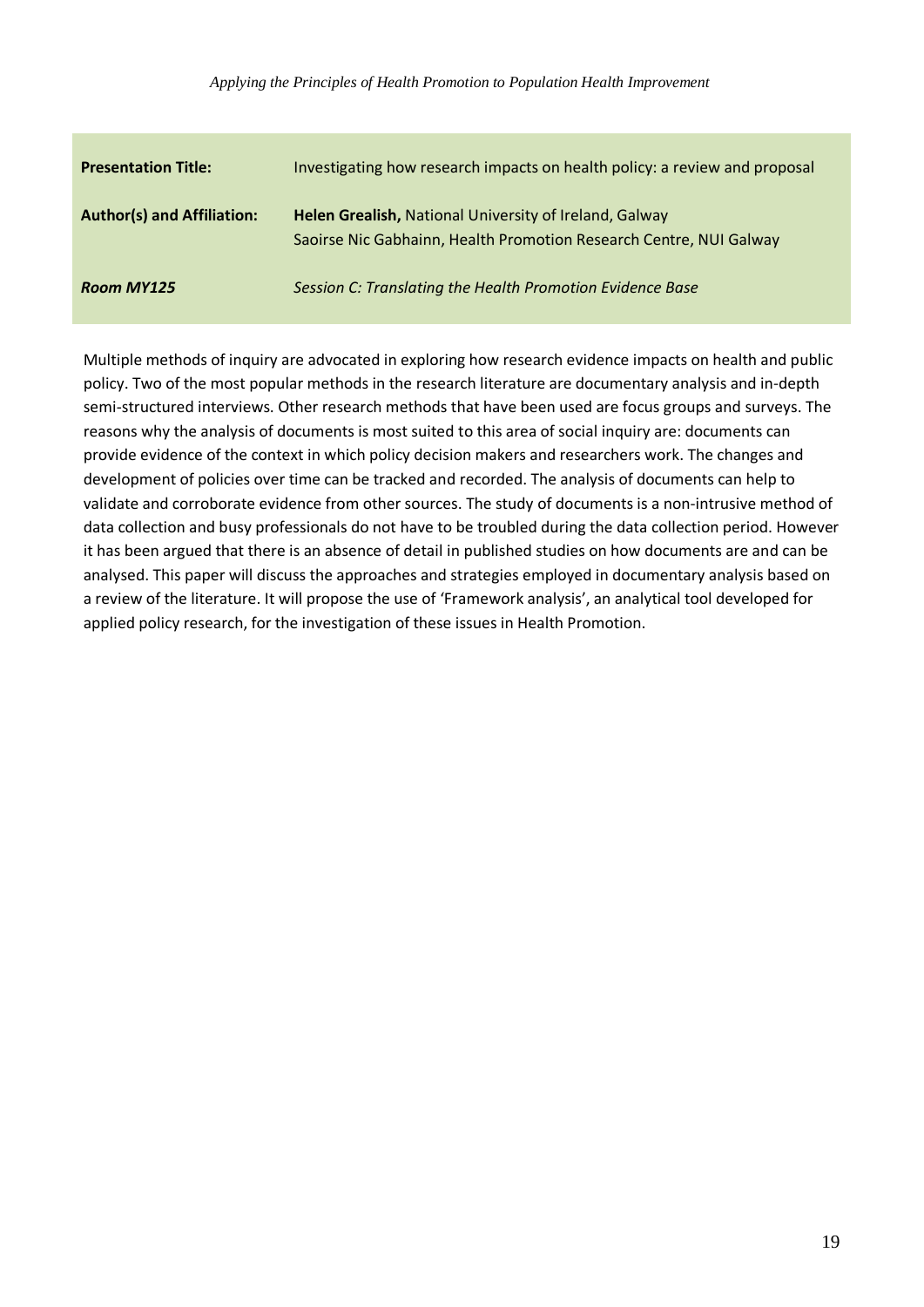| <b>Presentation Title:</b>        | Towards building healthy school communities through healthy food access                                                                                                                                                                                              |
|-----------------------------------|----------------------------------------------------------------------------------------------------------------------------------------------------------------------------------------------------------------------------------------------------------------------|
| <b>Author(s) and Affiliation:</b> | Mary Callaghan, Health Promotion Research Centre, NUI Galway.<br>Michal Molcho, Health Promotion Research Centre, NUI Galway.<br>Saoirse Nic Gabhainn, Health Promotion Research Centre, NUI Galway.<br>Colette Kelly, Health Promotion Research Centre, NUI Galway. |
| <b>Room MY125</b>                 | Session C: Translating the Health Promotion Evidence Base                                                                                                                                                                                                            |

One of the goals of health promotion is to make it easier for people to make the healthy choice. Enabling students to make the healthy choice by improving access to, and availability of, healthy foods is essential in promoting population health. The aim of this study was to explore food availability inside and outside of post-primary schools in Ireland. Schools (n=119) that took part in the 2010 Health Behaviour in School-aged Children study were invited to participate in an online questionnaire which included questions on the internal school food environment. Data were collected from 63 post-primary schools (response rate 55%). The external food environment was characterised by mapping food business locations within 1 kilometre of schools, using ArcGIS 10. Food businesses were categorised based on type of food sold. The majority of schools (68.3%) reported having a canteen, over half (52.5%) had a small food shop and more than a third (37.1%) had a vending machine. Of the schools surveyed, 96.8% had 1 or more food selling businesses, and 75% had 1 or more fast-food businesses within 1 kilometre of the school. This presentation will describe food available in post-primary schools and the categorisation of food businesses in Ireland. The challenges of improving healthy food availability for school communities will be discussed.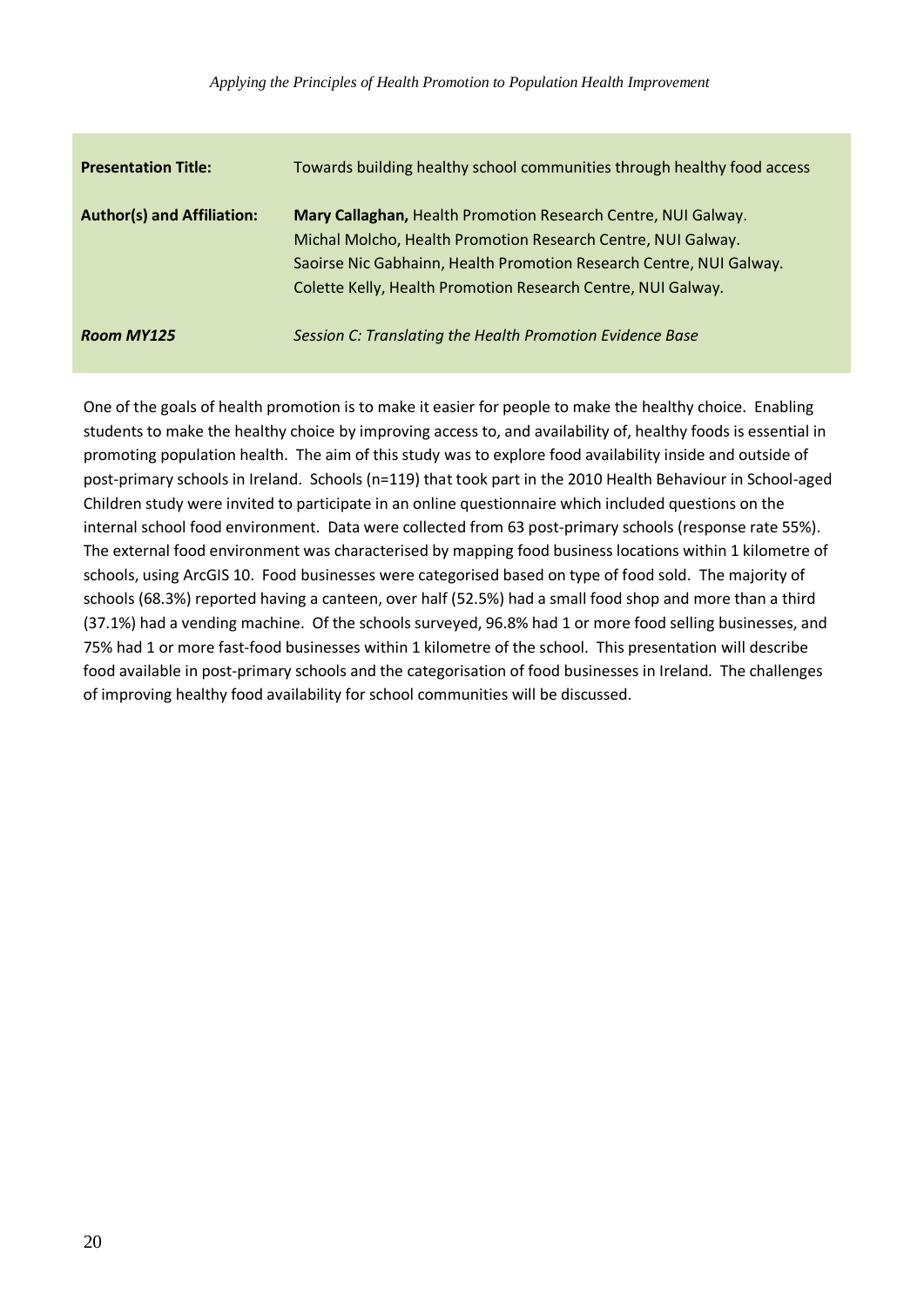| <b>Presentation Title:</b>        | Consulting stakeholders about dissemination                                                                                                                                                                                                                                          |
|-----------------------------------|--------------------------------------------------------------------------------------------------------------------------------------------------------------------------------------------------------------------------------------------------------------------------------------|
| <b>Author(s) and Affiliation:</b> | Lorraine Burke, Health Promotion Research Centre, NUI Galway.<br>Maureen D'Eath, Health Promotion Research Centre, NUI Galway.<br>Saoirse Nic Gabhainn, Health Promotion Research Centre, NUI Galway.<br>Honor Young, Public Health Improvement Research Network, Cardiff University |
| <b>Room MY125</b>                 | Session C: Translating the Health Promotion Evidence Base                                                                                                                                                                                                                            |

It is an ethical imperative of the Health Behaviour in School-aged Children Ireland (HBSC) study to disseminate research findings to as wide an audience as possible, including academics, practitioners, policymakers and non-specialists. A qualitative exploration was carried out to identify alternative and suitable methods for disseminating research findings on the health behaviours of adolescents in Ireland to a range of stakeholder groups and to collate feedback on existing resources. This was carried out through consultation with the stakeholder groups themselves. Participants were recruited from the stakeholder groups of young people, parents, youth workers and teachers. Using a semi-structured format, the discussions covered responses to current dissemination formats, information needs, and current and preferred sources and formats of information. This study elicited a range of opinions about the dissemination of adolescent health behaviour research data with distinct differences between the individual stakeholder groups. The consultation provided valuable and constructive insights into suitable approaches to the distribution of research findings to a variety of audiences. Correctly adopted, this information has the potential to expand the reaches of the HBSC survey and other research findings thereby extending knowledge on adolescent health behaviours to a broader audience and across a number of sectors.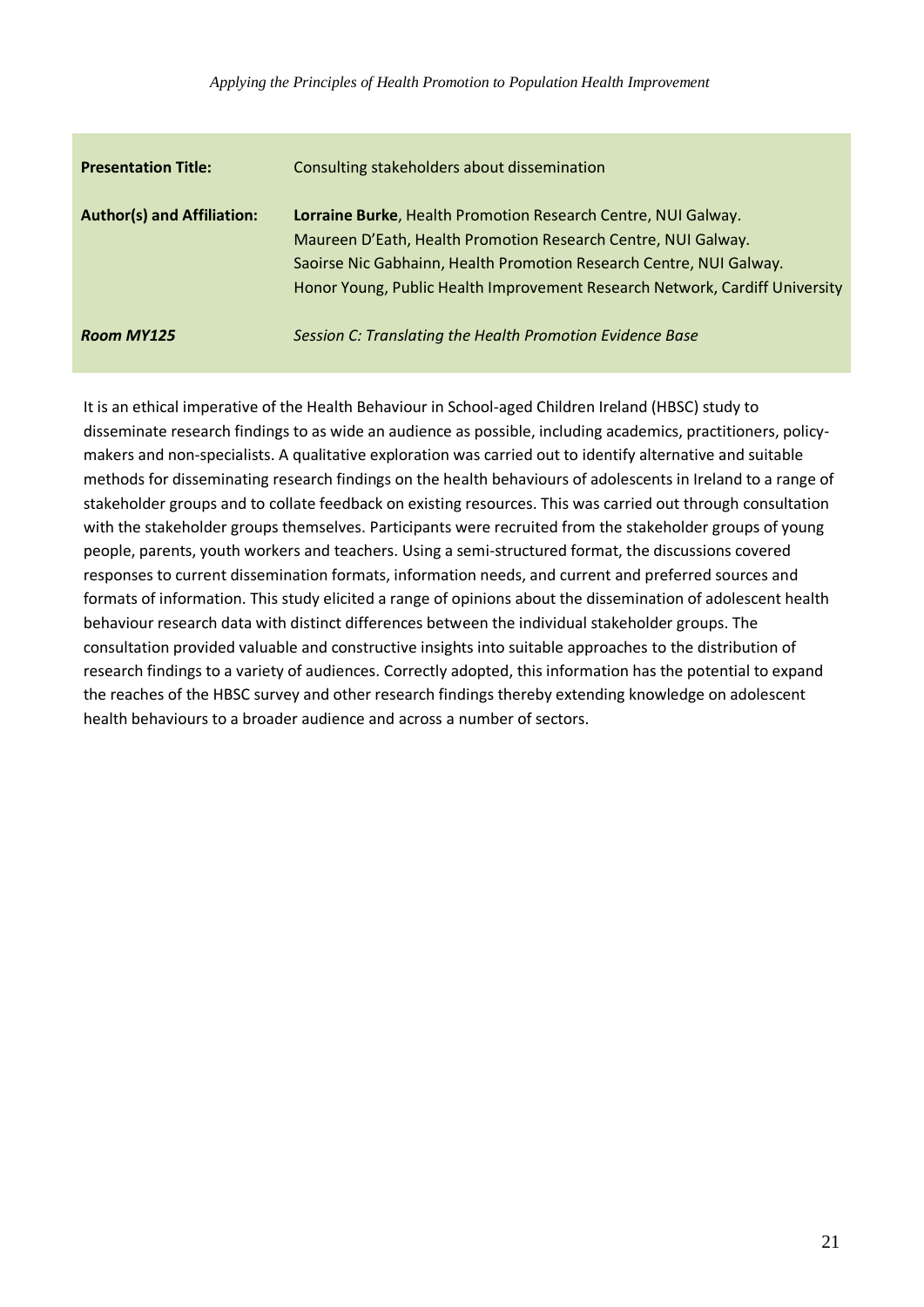| <b>Presentation Title:</b>        | Happy Teeth: promoting oral health for preschool children in disadvantaged<br>communities                                                                                                                                                                                      |
|-----------------------------------|--------------------------------------------------------------------------------------------------------------------------------------------------------------------------------------------------------------------------------------------------------------------------------|
| <b>Author(s) and Affiliation:</b> | <b>Carmel Parnell, HSE Louth/Meath dental service/ Oral Health Services</b><br>Research Centre, Cork<br>Helen Whelton, Oral Health Services Research Centre, Cork<br>Tara Beecher, Oral Health Services Research Centre, Cork<br>Sharon Curtin, University Dental School, Cork |
| Room MY126                        | Session D: Population Interventions                                                                                                                                                                                                                                            |

Background: Dental caries (tooth decay) is a problem for many young children, particularly those who come from disadvantaged backgrounds. The foundations for good oral health are laid during a child's early years, but this crucial period for promoting oral health is often overlooked.

Aim: To develop a community-based Oral Health Promotion (OHP) intervention to encourage tooth brushing for preschoolers in a disadvantaged (RAPID) area.

Methods: Consultation with key stakeholders identified preschools as the most appropriate setting for the intervention. Standards for tooth brushing in preschools were developed in conjunction with a 'Happy Teeth' training programme for preschool staff. A dental examination was offered to all children at baseline. Oral health packs were provided to support home brushing. Process evaluation was by pre-and post-intervention questionnaires.

Results: Four preschools (121 children, age range 2.1-5.0 years) participated in the intervention. 25% of these children had decay. 82% of parents had never received oral health advice. After 6 months, all preschools wanted to continue the programme and most parents reported an improvement in their child's home tooth brushing.

Conclusion: OHP can be effectively integrated into a disadvantaged community setting. Early intervention and a multi-faceted approach are necessary to address the high levels of decay in this population.

This project was supported by HRB grant no. HRA\_PHS/2010/32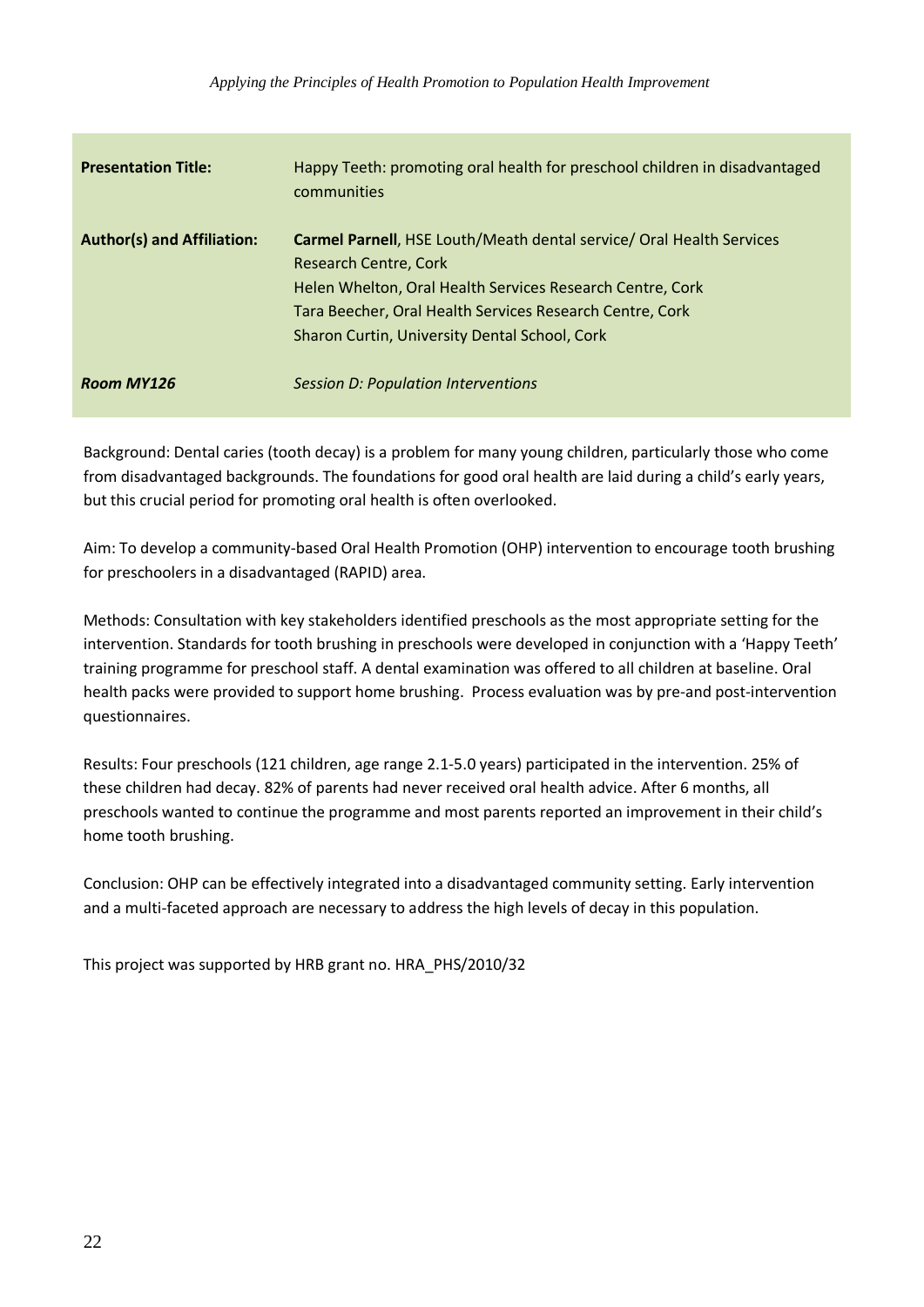| <b>Presentation Title:</b>        | 'Men on the Move' activity programme: an evaluation                                                                            |
|-----------------------------------|--------------------------------------------------------------------------------------------------------------------------------|
| <b>Author(s) and Affiliation:</b> | Lucia Canavan, COPE Galway<br>Paula Carroll, Centre for Health Behaviour Research, Waterford Institute of<br><b>Technology</b> |
| Room MY126                        | <b>Session D: Population Interventions</b>                                                                                     |

Men on the Move (MoM) is a 16-week physical activity (PA) progamme for men over 35 years that aims to increase the level of PA among this priority population. MoM was delivered in 3 locations to 136 men and was independently evaluated using a mixed message approach (Canavan, 2013). In brief, the programme was effective in recruiting physically inactive men, with a high prevalence of risk factors at baseline (BMI: overweight, 33.3%; obese, 65.2%. Waist circumference: 68.9% were in the high risk category. Blood Pressure: 75% ≥140/90mmHg). At the end of the programme, the obese category reduced by 20.2% while the overweight and normal categories increased by 16.6% and 6.8% respectively. Changes in waist circumference categories were also seen; the high risk category reduced by 23%, the increased risk category increased by 13% and the healthy category increased by 10%. An endurance 1-mile fitness test was completed pre and post; 62.5% of men experienced a reduction in their time to complete the 1 mile (25% improved by ≥20%) which is indicative of an improvement in fitness level. Significantly, the increase in 5d/wk activity level at the end of the Mayo programme (30% pre - 39% post) was maintained up to 6 months post (37%) which bodes well for the maintenance of weight reduction. These finding highlight the significant potential for MoM as a weight management intervention for men over 35.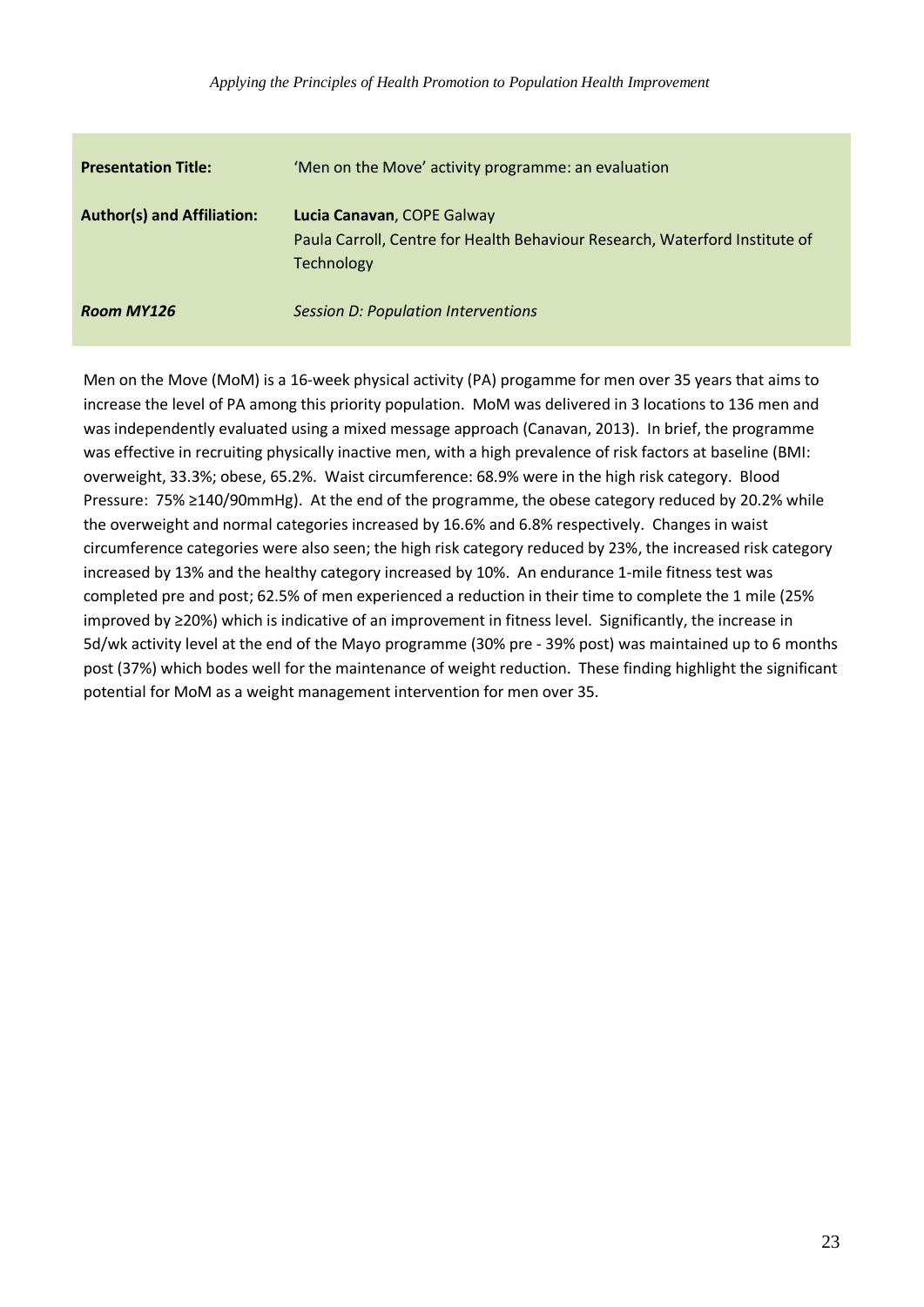| <b>Presentation Title:</b>        | Effects of the Croi CLANN structured lifestyle modification programme on<br>anthropometric and metabolic characteristics in severely obese adults                                                                                                                                                                                                                                                                                                                                                                                                                                                                                                                                                                                                                                                                                                             |
|-----------------------------------|---------------------------------------------------------------------------------------------------------------------------------------------------------------------------------------------------------------------------------------------------------------------------------------------------------------------------------------------------------------------------------------------------------------------------------------------------------------------------------------------------------------------------------------------------------------------------------------------------------------------------------------------------------------------------------------------------------------------------------------------------------------------------------------------------------------------------------------------------------------|
| <b>Author(s) and Affiliation:</b> | <b>Irene Gibson</b> , Croi, the West of Ireland Cardiac Foundation, Galway, Ireland.<br>C. Crowe, Bariatric Medicine Service, Galway Diabetes Research Centre, HRB<br><b>Clinical Research Facility, Ireland</b><br>K. Cunningham, Bariatric Medicine Service, Galway Diabetes Research Centre,<br>HRB Clinical Research Facility, Ireland; Croi, the West of Ireland Cardiac<br>Foundation, Galway, Ireland.<br>C. Kerins, Croi, the West of Ireland Cardiac Foundation, Galway, Ireland.<br>C. Costello, Croi, the West of Ireland Cardiac Foundation, Galway, Ireland.<br>J. Windle, Croi, the West of Ireland Cardiac Foundation, Galway, Ireland.<br>J. Jones, Croi, the West of Ireland Cardiac Foundation, Galway, Ireland.<br>F.M. Finucane, Bariatric Medicine Service, Galway Diabetes Research Centre,<br>HRB Clinical Research Facility, Ireland. |
| <b>Room MY126</b>                 | <b>Session D: Population Interventions</b>                                                                                                                                                                                                                                                                                                                                                                                                                                                                                                                                                                                                                                                                                                                                                                                                                    |

Introduction: Lifestyle modification is fundamental to obesity treatment, but few studies have described the effects of structured lifestyle programmes specifically in bariatric patients. We sought to measure changes in anthropometric and metabolic characteristics in this cohort after participation in a nurse-led, group-based, fully supervised eight week programme, incorporating tailored weekly exercise sessions and educational workshops.

Methods: Weight, height, waist circumference, blood pressure, HbA1c, fasting glucose and lipid profiles as well as functional capacity (Incremental Shuttle Walk Test) and questionnaire-based anxiety and depression scores before and after the programme were compared in per-protocol analyses using a paired t-test. Results: Of 109 bariatric patients enrolled, 100 completed the programme. Mean age was 48.8±11.9 years. 38% were male. Results demonstrated that there was a significant mean improvement in weight, BMI, waist circumference, functional capacity, total cholesterol, HDL cholesterol, triglycerides, anxiety and depression at the end of the programme. However, there were no significant changes seen in LDL cholesterol, blood pressure, fasting glucose or HbA1c.

Conclusions: Bariatric patients completing an eight week, nurse-led structured lifestyle programme had improved adiposity, fitness, lipid profiles and mental health, but not blood pressure or glycaemia. Further assessment of this programme in a pragmatic randomised controlled trial is warranted.

- 1. Conflicts of Interest: None of the authors have a conflict of interest to declare.
- 2. Funding: This project was funded by grant-in-aid from the Health Service Executive, Ireland.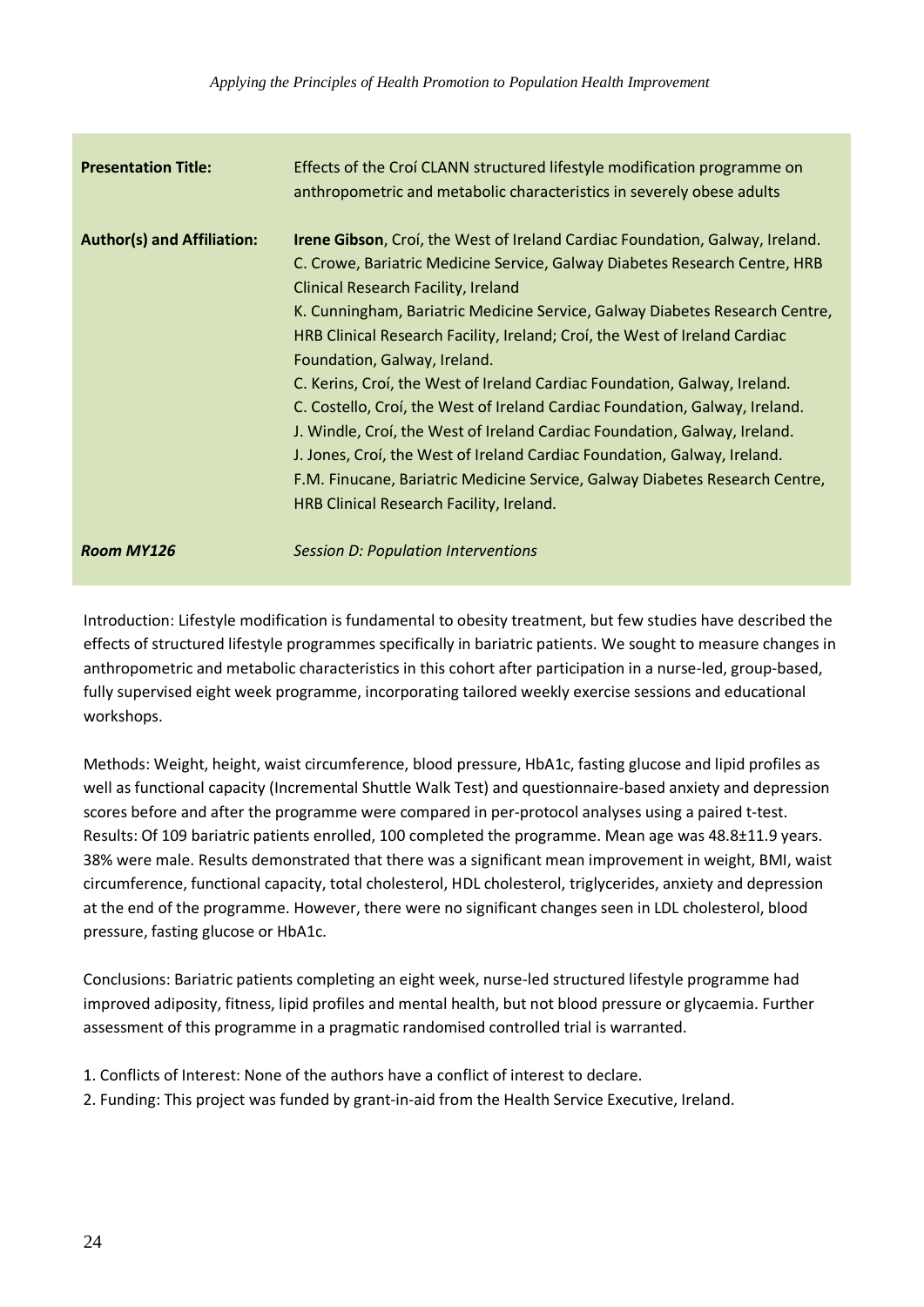| <b>Presentation Title:</b>        | Implementation quality research of prevention programmes in Croatia                                                                                                                                                                                                                                                                 |
|-----------------------------------|-------------------------------------------------------------------------------------------------------------------------------------------------------------------------------------------------------------------------------------------------------------------------------------------------------------------------------------|
| <b>Author(s) and Affiliation:</b> | <b>Miranda Novak, University of Zagreb, Faculty of Education and Rehabilitation</b><br><b>Sciences</b><br>Josipa Mihic, University of Zagreb, Faculty of Education and Rehabilitation<br><b>Sciences</b><br>Clemens Hosman, Radboud University of Nijmegen<br>Celene Domitrovich, Prevention Research Centre, Penn State University |
| <b>Room MY126</b>                 | <b>Session D: Population Interventions</b>                                                                                                                                                                                                                                                                                          |

This paper will present the doctoral research which focused on implementation quality of 24 mental health and preventive interventions. This study was conducted in the collaboration of University of Zagreb, Faculty of Education and Rehabilitation Sciences and the Region of Istria, Department of Health and Social Services and is the first study of implementation in Croatia. Presented study was a part of the wider project "Preffi: Quality assurance in the Region of Istria". The main aim of the study was to monitor overall level and variability of implementation quality in programs that represent community interventions financed though the public funds.

Three different measures of implementation quality were constructed, including items covering factors which affect the implementation quality i.e. implementation drivers (attitudes towards the intervention, training and knowledge, support for implementer, monitoring system, implementer's skill, program standardization) and different aspects of implementation quality (fidelity, dosage, participants' responsiveness, quality, perception of program impact).

Conceptual model of implementation will be presented, together with implementation quality measures proven valid and reliable. This paper will offer contributions for implementation research field in general, especially regarding the community-based interventions that still have to be researched.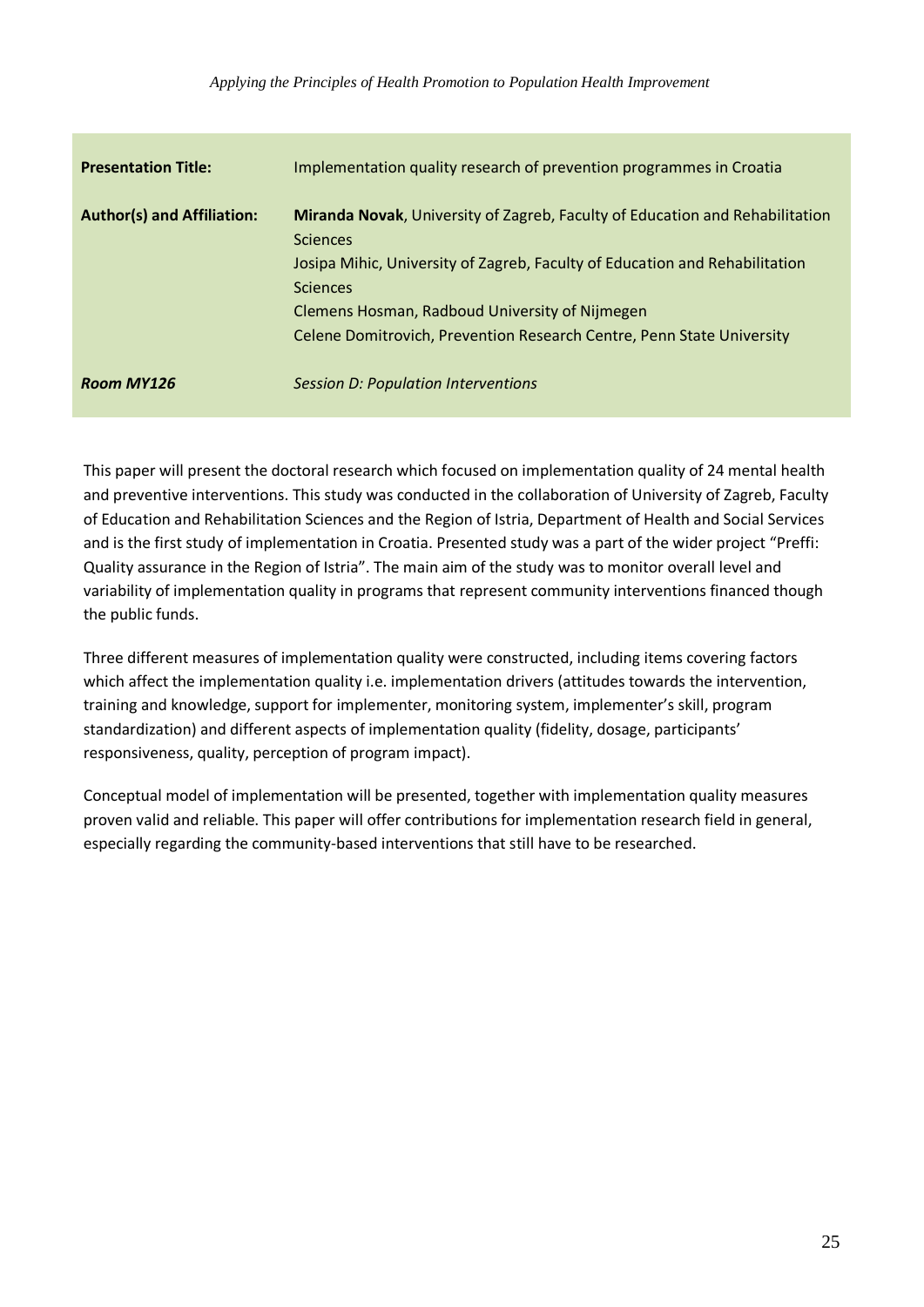| <b>Presentation Title:</b>        | 'Beyond the blue line': evaluating Galway University Hospitals tobacco-free<br>campus initiative                                                                                                                                                                                                                                                             |
|-----------------------------------|--------------------------------------------------------------------------------------------------------------------------------------------------------------------------------------------------------------------------------------------------------------------------------------------------------------------------------------------------------------|
| <b>Author(s) and Affiliation:</b> | David S. Evans, Department of Public Health, HSE West<br>Maria Faney, Student in Public Health and Health Promotion, Sligo Institute of<br><b>Technology</b><br>Laura McHugh, Health Promotion and Improvement, Health and Wellbeing<br>Division, HSE<br>Irene O'Byrne, Galway University Hospitals<br>Deirdre Goggin, Department of Public Health, HSE West |
| <b>Room MY127</b>                 | <b>Session E: Community Interventions</b>                                                                                                                                                                                                                                                                                                                    |

In recognition that health services can have a fundamental role in reducing the impact of smoking, Galway University Hospitals (GUH) introduced a tobacco free campus policy in 2012. This prohibits smoking on the hospital grounds. The study aimed to assess the level of compliance with the policy at GUH. An observation audit of compliance and a count of cigarette butts were undertaken at UHG and Merlin Park Hospital. Chi square, Fishers exact test, and independent t tests were utilised to analyse key issues emerging from the data. Data was collected in July 2013.

Of those observed smoking, 52% were outside the perimeter entrance, with 48% within the hospital grounds. On average, 35 cigarette butts were collected within the hospital grounds during each observation period. The greatest proportion of those observed smoking on the hospital grounds were visitors (57%), followed by patients (33%), and staff (10%). Over two thirds (68%) of those observed smoking outside the hospital perimeter were staff, with 3% visitors and one patient (1%).

Compliance by over half of observed smokers is promising, yet demonstrates considerable scope for improvement. Key recommendations included the need to set targets, modify employee contracts, and review enforcement and awareness raising systems.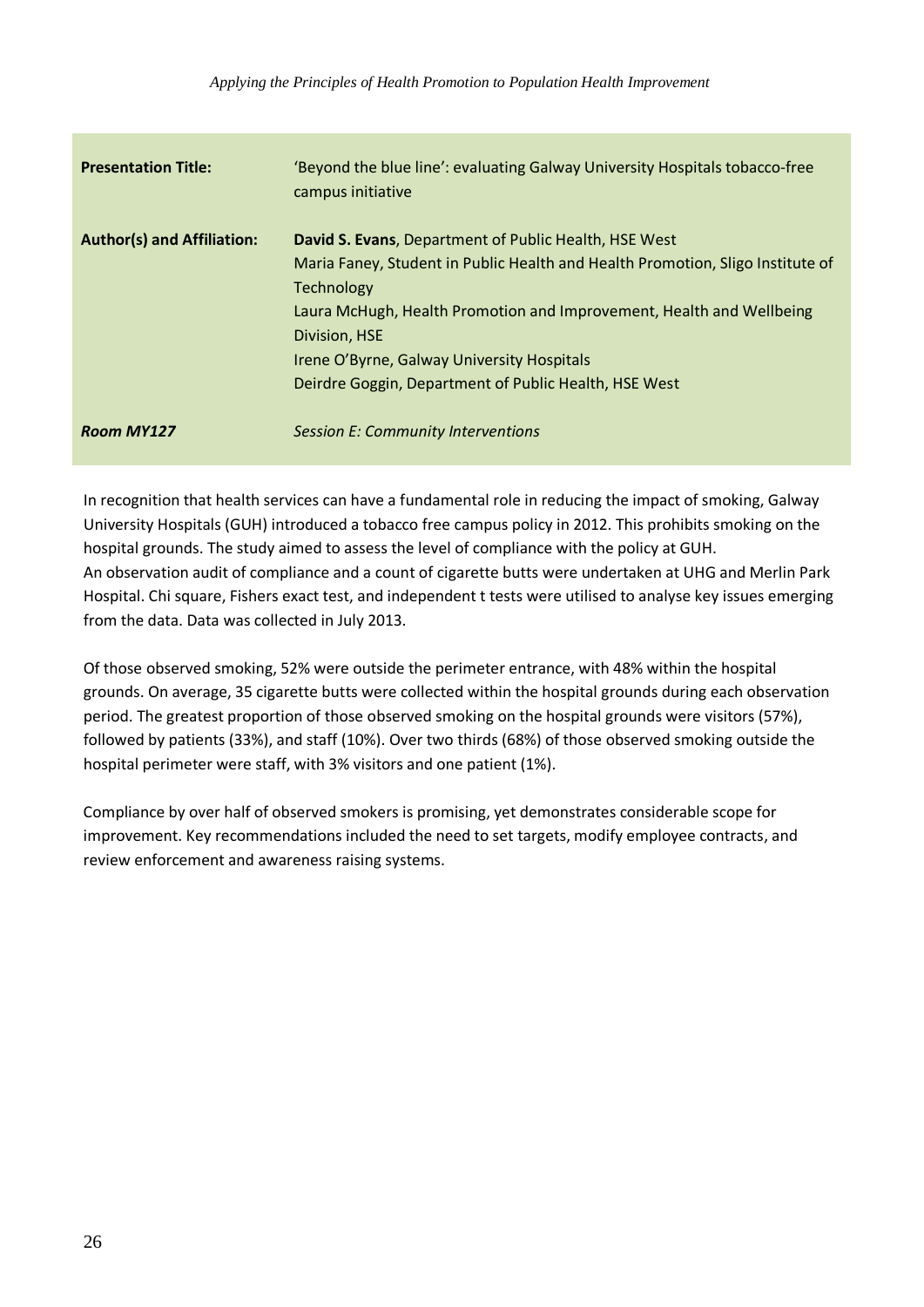| <b>Presentation Title:</b>        | Community based Health Promotion for men: a guide for practitioners                                                                                                                                                                                                                                                                                          |
|-----------------------------------|--------------------------------------------------------------------------------------------------------------------------------------------------------------------------------------------------------------------------------------------------------------------------------------------------------------------------------------------------------------|
| <b>Author(s) and Affiliation:</b> | Paula Carroll, Centre for Health Behaviour Research, Waterford Institute of<br><b>Technology</b><br>Lisa Kirwan, Centre for Health Behaviour Research, Waterford Institute of<br><b>Technology</b><br>Lorcan Brennan, Men's Development Network, Waterford<br>Barry Lambe, Centre for Health Behaviour Research, Waterford Institute of<br><b>Technology</b> |
| <b>Room MY127</b>                 | Session E: Community Interventions                                                                                                                                                                                                                                                                                                                           |

The Carlow Men's Health Project (CMHP) is the umbrella term given to a partnership of community organisations that joined forces to improve the health and well-being of 'hard to reach' men (as defined by unemployment, low educational attainment, poor income and social isolation) via community based health promotion initiatives. The CMHP strategy was delivered over a 15-month period and included raising health awareness among 'hard to reach' men; a health needs assessment (HNA) and health check (n=164) were conducted and a six-week men's health series, based upon the issues raised at the HNA, was published in a local broadsheet. The strategy was independently investigated and the findings indicated that the men's health series, while well received by those who read it, was poorly positioned within the local broadsheet. Consequently, the CMHP developed the articles into a health booklet which was edited by the National Adult Literacy Agency (NALA) and awarded the 'Plain English' logo. The development and dissemination of this booklet will be the subject of this presentation.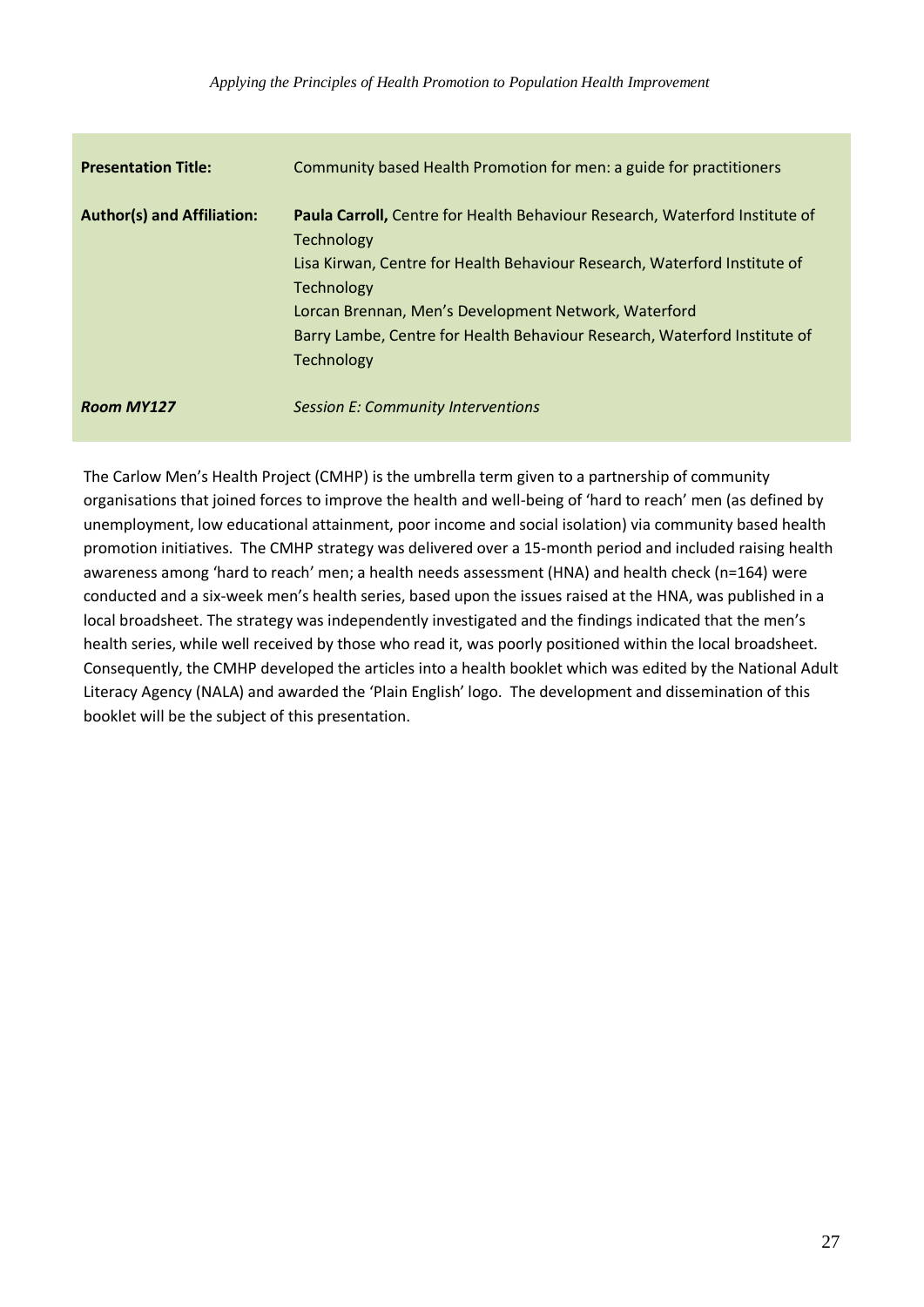| <b>Presentation Title:</b>        | Let's take on childhood obesity one step at a time - an all island campaign of<br>practical solutions for parents |
|-----------------------------------|-------------------------------------------------------------------------------------------------------------------|
| <b>Author(s) and Affiliation:</b> | <b>Marian Faughnan, Safefood</b><br>Cliodhna Foley-Nolan, Safefood                                                |
| <b>Room MY127</b>                 | <b>Session E: Community Interventions</b>                                                                         |

One in four Irish children is carrying excess weight (1). *Safefoo***d** in partnership with Healthy Ireland in Republic of Ireland and Choose to Live Better in Northern Ireland launched a three-year mass-media campaign in October 2013 to provide parents with practical solutions in tackling childhood obesity. Evidence informed practice has been essential to campaign development. At the outset, scientific evidence suggested that the campaign focus on the poor parental recognition of excess weight in children (2). However following 18 focus groups with parents of 1-12 year olds it was clear that parents were aware of this health issue and wanted practical solutions. The campaign comprises six evidence-based messages – more water and less sugary drinks, child size portions, fewer treat foods, more physical activity, less screen time and adequate sleep.

The Health Service Executive is a key partner in this campaign in raising awareness of childhood obesity and disseminating campaign resources through its health professional and community services.

Benchmark research and advertising recall were conducted in September and December 2013 respectively among a representative sample of parents (n=909 and 405 respectively). Results will be presented.

### **References:**

1. ESRI. Growing Up in Ireland. 2014 [cited 2014 03/03]; Available from: [http://www.growingup.ie/index.php?id=83.](http://www.growingup.ie/index.php?id=83)

2. Safefood. Consumer Food Behaviour Report Consumer Focused Review. June 2012.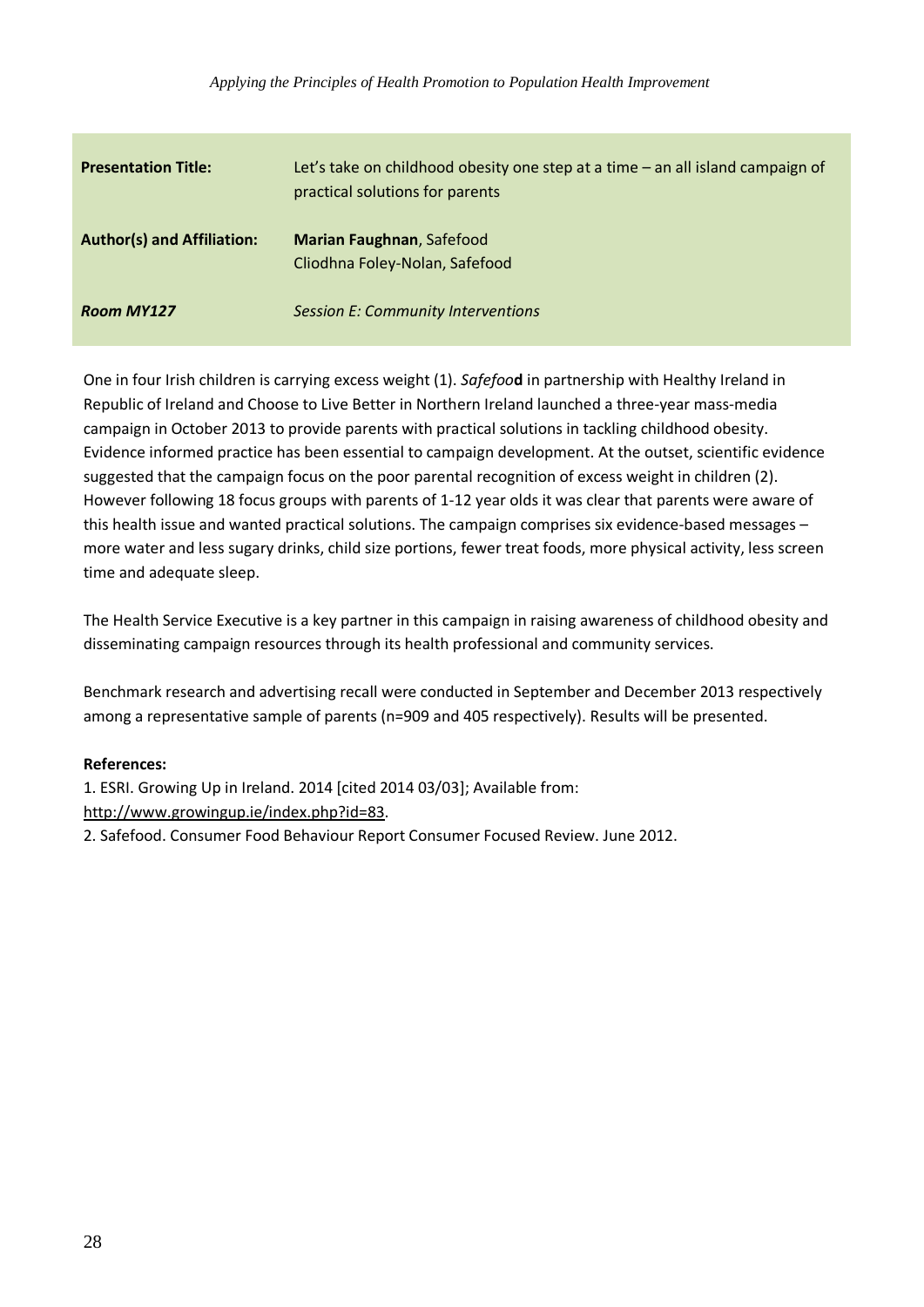| <b>Presentation Title:</b>        | Effects of the sipITT alcohol misuse intervention $-$ a pilot project                      |
|-----------------------------------|--------------------------------------------------------------------------------------------|
| <b>Author(s) and Affiliation:</b> | Jackie Ruttledge, Health and Leisure Department, Institute of Technology,<br><b>Tralee</b> |
| <b>Room MY127</b>                 | <b>Session E: Community Interventions</b>                                                  |

Background: Alcohol misuse and the associated adverse consequences among 3<sup>rd</sup> level students in Ireland is of concern. This pilot project aims to reduce harmful drinking and improve student retention among first year health and leisure students in the Institute of Technology Tralee.

Methods: A holistic Intervention incorporating a variety of methods was designed, implemented and evaluated in consultation with students and staff and in partnership with local agencies. The e-PUB online intervention which incorporates the Alcohol Use Disorders Identification (AUDIT) questionnaire was completed at two time points in 2013 (time 1, n=107, time 2 n=78)

Results: AUDIT scores of 8 or more are associated with hazardous and harmful alcohol consumption. Students' scores decreased from time 1 to time 2 (65.4% v 55.2%). Males increased from 28.6% (time 1) to 41.3% (time 2) for scores 0 to 7. Female students who indicated likely alcohol dependence (score of 13 or more) decreased from 21.6% (time 1) to 12.5% (time 2). The percentage of first year students who withdrew/deregistered from the health and leisure course in 2012/13 was 12.15% (n=13). The following academic year (2013/2014) 5.61% (n=6) withdrew/deregistered.

Conclusion: This pilot project successfully decreased alcohol consumption and improved student retention.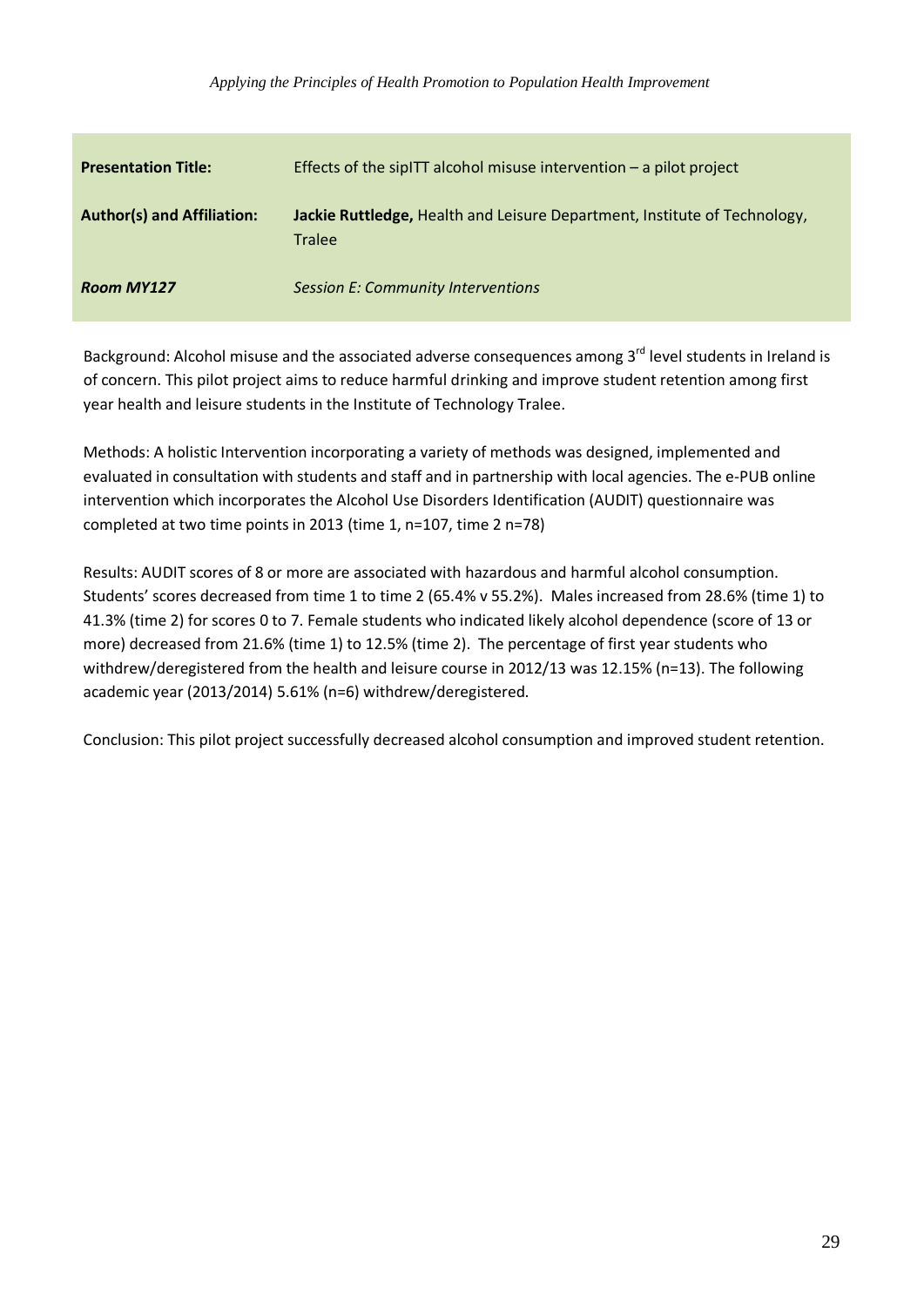# **Poster Communications**

| $\mathbf{1}$   | Ali Alwabel          | The Role of Pharmacy Students in Health Education                        |
|----------------|----------------------|--------------------------------------------------------------------------|
| $\overline{2}$ | Natasha Daniels      | Youth Participation in the 2014 HBSC research process: An overview       |
| 3              | Joan Dineen          | Project Weight Loss: A Community based Health Promotion                  |
|                |                      | intervention targeted at overweight/obese individuals                    |
| $\overline{4}$ | Priscilla Doyle      | Introducing the IROHLA (Intervention Research on Health Literacy         |
|                |                      | among Ageing population) project                                         |
| 5              | Kathy Ann Fox        | Alcohol Marketing and Young People's Health                              |
| 6              | Karen Heavey         | Triple P: A Successful Population Health Promoting Programme             |
| 7              | Yomna Hussein        | Exploring Non-attendance at Outpatient Appointments in a Public          |
|                |                      | Hospital Using an Equity Lens                                            |
| 8              | Yetunde John Akinola | Associations between dimensions of primary school socio-ecological       |
|                |                      | environments and health and wellbeing outcomes for pupils                |
| 9              | Colette Kelly        | Examining school children's responses to a food frequency                |
|                |                      | questionnaire                                                            |
| 10             | Ursula Kenny         | What influences adolescent body image in Ireland?                        |
| 11             | Áine O'Brien         | Injury-related Mortality in the West of Ireland; Investigating Coroners  |
|                |                      | reports.                                                                 |
| 12             | Mary O'Farrell       | Healthy Lifesmiles: an oral health promotion training programme for      |
|                |                      | nurses and carers of older people in County Meath, Ireland               |
| 13             | Kevin O'Hagan        | X-HALE Youth Awards - A youth smoking prevention programme               |
| 14             | Kevin O'Hagan        | Lung Cancer: You can avoid it, get it, survive it - An evaluation of the |
|                |                      | Irish Cancer Society's Annual lung cancer awareness campaign from        |
|                |                      | 2011-2013                                                                |
| 15             | Muriel Redmond       | The Development of an Online Support Environment to promote              |
|                |                      | lifestyle strategies at mid-life to deter/defer dementia in later life.  |
| 16             | Lynn Swinburne       | Applying the principles of health promotion to population based          |
|                |                      | screening - a five year reflection                                       |
| 17             | Joanne Vance         | We Can Quit: Supporting Low Income Women Smokers to Stop                 |
|                |                      | Smoking 2013-2014                                                        |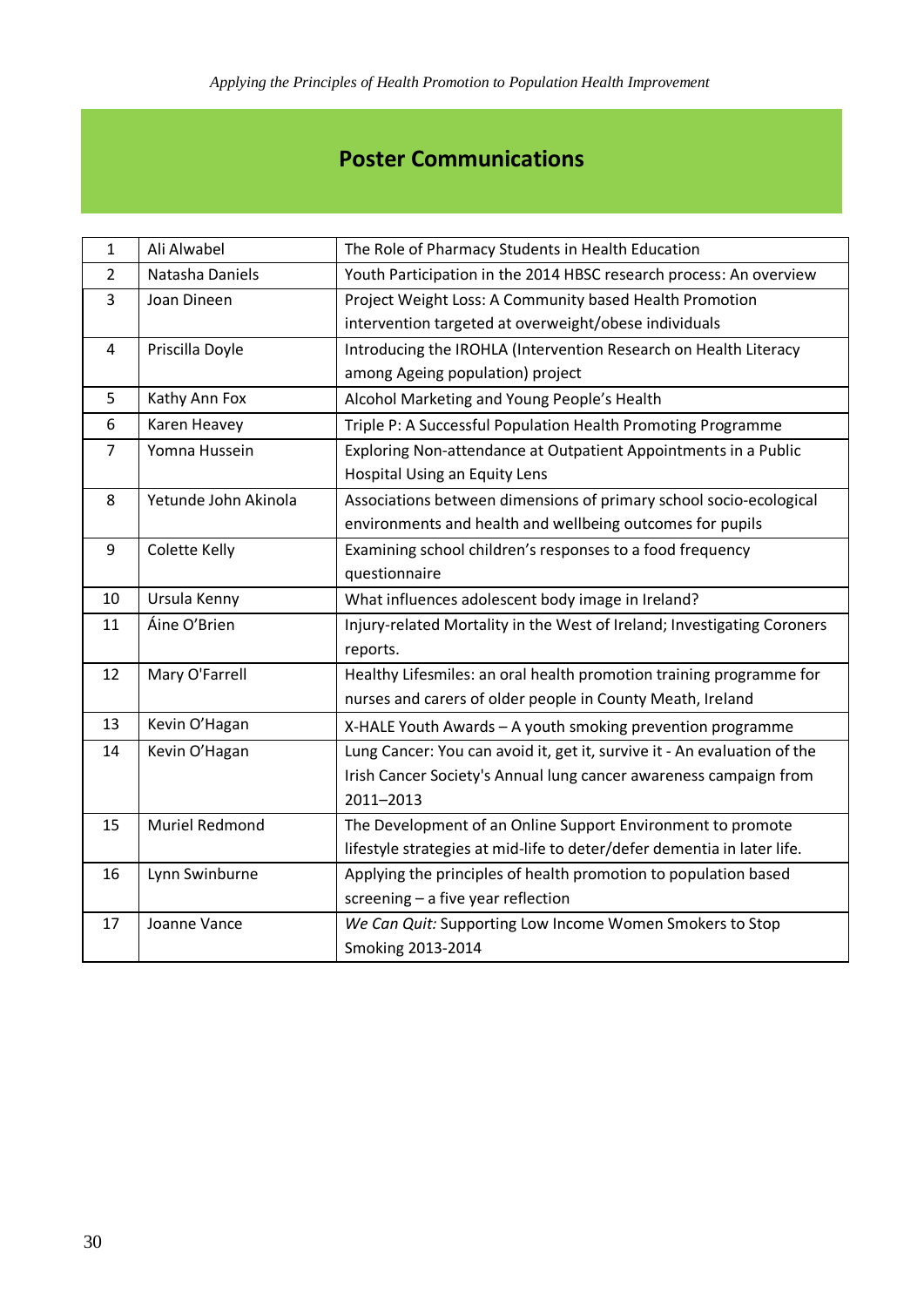## **Poster Communication Abstracts**

| <b>Poster Title:</b>              | The Role of Pharmacy Students in Health Education                                                                                                                                                                                  |
|-----------------------------------|------------------------------------------------------------------------------------------------------------------------------------------------------------------------------------------------------------------------------------|
| <b>Author(s) and Affiliation:</b> | Ali Alwabel, pharmacist at Saudi Food and Drug Authority, Master student at<br>KAU-HS<br>Ahmad Al-Ghamdi, pharmacist at Saudi Food and Drug Authority<br>Hoda Jradi, Assistant Professor in the department of Public Health KAU-HS |

The pharmacist's primary role is to ensure that a patient's medications are the most effective and are used in the most appropriate manner. Health education is any combination of learning experiences designed to help individuals and communities improve their health by increasing their knowledge or influencing their attitudes.

Objective: This study was designed to elaborate the extent and degree of pharmacy student participation as well as the importance of their role in promoting health for their community. In addition, the college curricula can and should prepare students to share in the process of health education.

Methodology: Cross sectional study conducted research on 257 students randomly selected (117 males and 140 females) from the College of Pharmacy in King Saud University at Saudi Arabia.

Results: It was determined that 94% of students believe in a major role played by pharmacy students in the process of health education to their surrounding community. Unfortunately, according to the results, 71.5% of the pharmacy students indicated that they did not have sufficient materials and moral support to accomplish their role as heath educators. The results showed that 55% of students view the college curricula as deficient in accomplishing the students' role in health education, especially when concerned with their pharmacy-training program (60%). In order to develop their communication skills, 82% of the students agreed that their participation markedly improved these skills especially in terms of dealing with community populations. Although 68% of the students had previously participated in volunteer heath education programs or campaigns, they indicated that the community did not understand the actual role of pharmacists in health education.

Conclusion: From this study, it can be concluded that pharmacy students are sufficiently capable and enthusiastic to play a remarkable role in the process of health education. It is suggested that an introduction in the College of Pharmacy curricula would improve and increase the participation of the students in health education and provide students the opportunity to be responsible and accountable for the provision of direct patient care. Further studies are needed to measure the extent of community participation in health education programs and campaigns, especially those conducted by pharmacy students.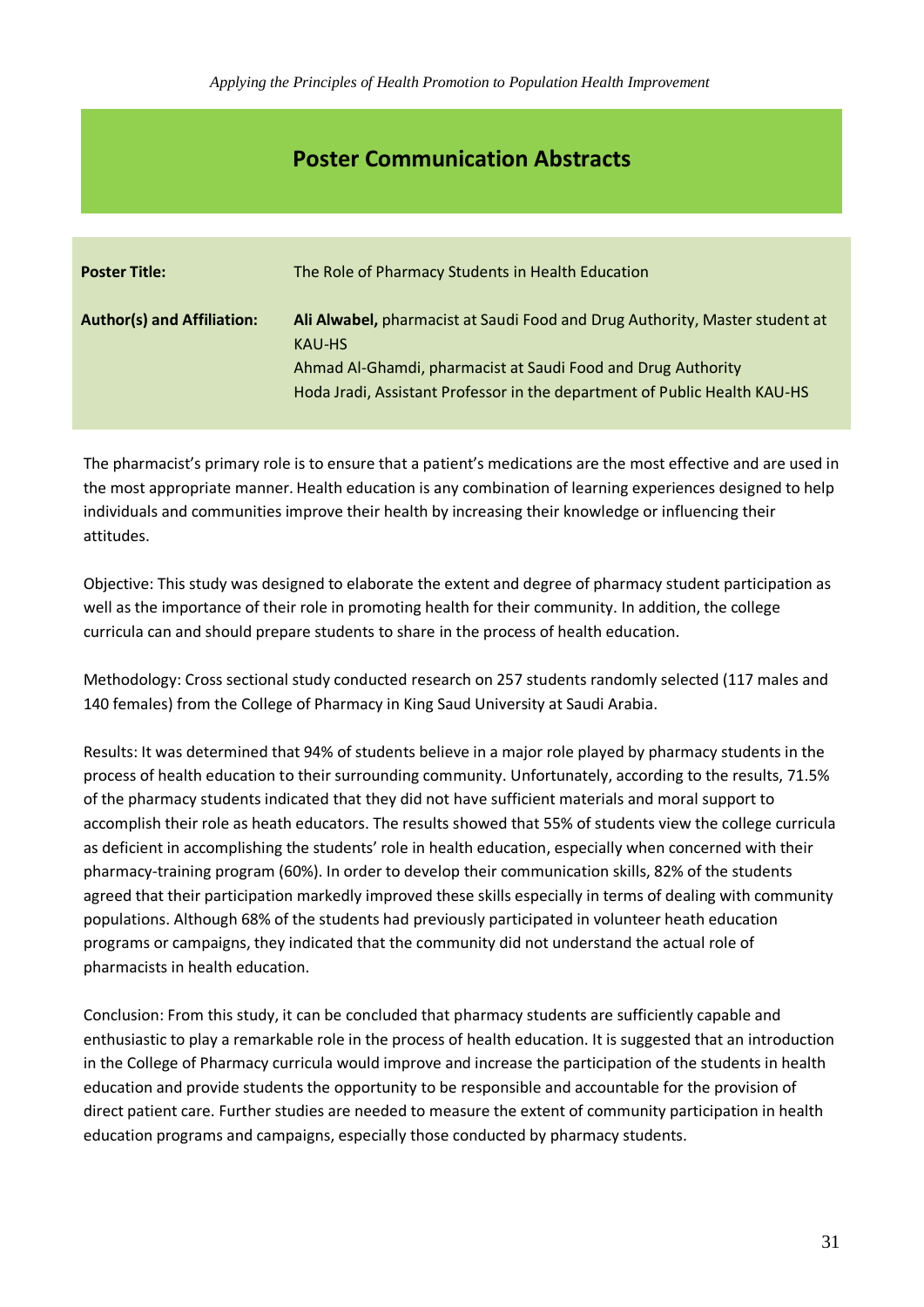| <b>Poster Title:</b>              | Youth Participation in the 2014 HBSC research process: An overview                                                                                                                                                                                                                                                                                                                                                                                                                                                                |
|-----------------------------------|-----------------------------------------------------------------------------------------------------------------------------------------------------------------------------------------------------------------------------------------------------------------------------------------------------------------------------------------------------------------------------------------------------------------------------------------------------------------------------------------------------------------------------------|
| <b>Author(s) and Affiliation:</b> | Natasha Daniels, Health Promotion Research Centre, NUI Galway.<br>Lorraine Burke, Health Promotion Research Centre, NUI Galway.<br>Anne O'Donnell, Citizen Participation Unit, Department of Children and Youth<br>Affairs.<br>Olive McGovern, Citizen Participation Unit, Department of Children and Youth<br>Affairs.<br>Christina Murphy, Health Promotion Research Centre, NUI Galway.<br>Colette Kelly, Health Promotion Research Centre, NUI Galway.<br>Saoirse Nic Gabhainn, Health Promotion Research Centre, NUI Galway. |

There is increasing recognition of the value of involving young people in research. A key function of the Irish Health Behaviour in School-aged Children (HBSC) study is to inform both policy and practice. In order to do this efficiently it is vital that the research is inclusive of young people's own views and priorities. In attempting to achieve this, a series of participatory workshops with specific objectives relating to the HBSC research process were carried out with young people, in partnership with the Department of Children and Youth Affairs Citizen Participation Unit.

These workshops resulted in the creation of a range of themes that the participants felt were important in the lives of young people in Ireland. Next, a question development workshop involved the re-consideration of the themes and the development of questionnaire items. The next step in the process allowed the young people to review and test the proposed questions and finally they were asked to pilot the questions and provide feedback on them.

The young people participated in the process with great interest and the information and opinions they shared were very valuable in preparations for the 2014 HBSC research cycle. Many of the questions created by the young people were included in the 2014 HBSC questionnaire.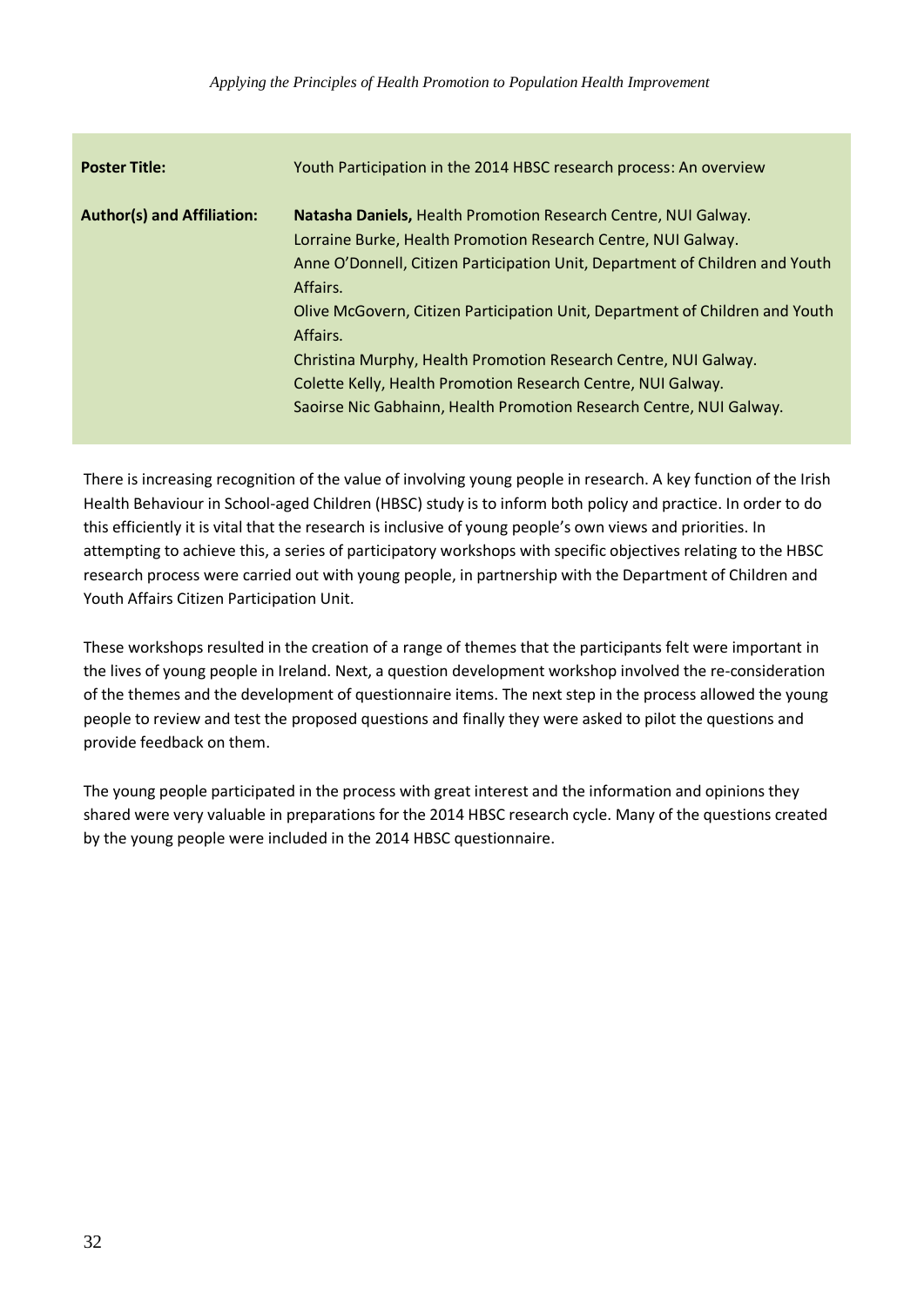| <b>Poster Title:</b>              | Project Weight Loss: A Community based Health promotion intervention<br>targeted at overweight/obese individuals                           |
|-----------------------------------|--------------------------------------------------------------------------------------------------------------------------------------------|
| <b>Author(s) and Affiliation:</b> | Joan Dinneen, Dept Sport, Leisure & Childhood Studies, Cork Institute of<br>Technology<br>Shirley O'Shea, Health Promotion Dept, HSE South |

Project Weightloss (PWL) is a 12-week, community-based, targeted exercise intervention programme with concurrent healthy eating advice and monitoring. The target group is individuals who are inactive and have a BMI over 25 $kg/m^2$ . The goals of the programme are:

- To offer individuals with a BMI > 25 kg/m<sup>2</sup>, a tailored and safe opportunity to exercise in their communities.
- To enable individuals to achieve a measureable change to their fitness.
- To improve overall body composition.
- To empower and equip individuals with lifelong skills around goal setting, motivation, healthy eating and physical activity
- To provide a good practice intervention that is affordable & embraces an appropriate philosophy for this client group.

PWL is delivered in leisure centres with qualified gym instructors as leaders. These staff received training prior to delivering the programme. An evaluation of the Leader Training Programme formed part of this research; results showed that leaders were central to the success of the programme.

### **Results:**

- Significant changes in levels of physical activity
- Maintaining positive changes to eating habits
- Changes to weight and BMI
- Improvements in physiological measurements

Although the sample size was small (n=48) this research provides a valuable contribution to the evidence base in Ireland in relation to community based weight loss interventions.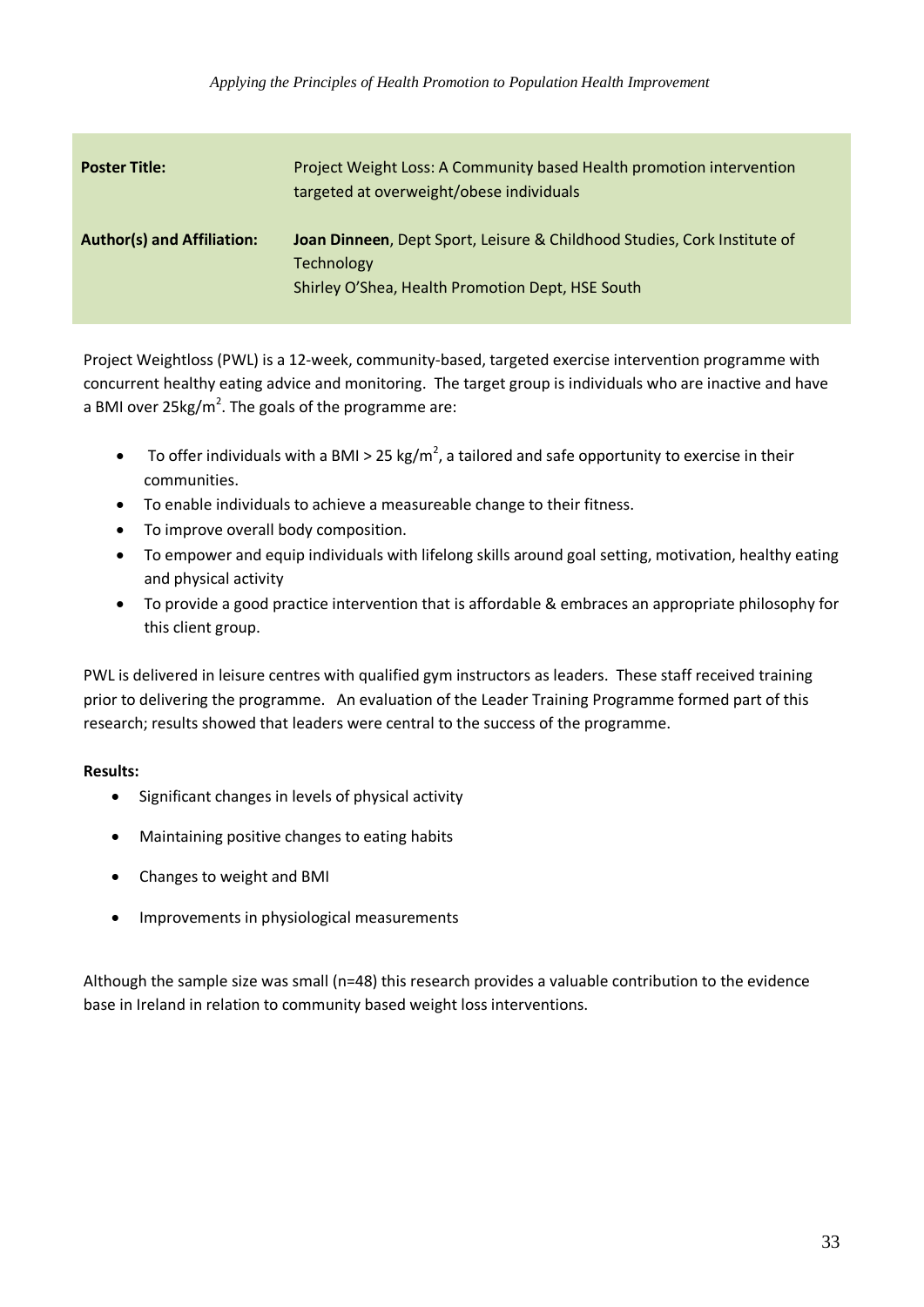| <b>Poster Title:</b>              | Introducing the IROHLA (Intervention Research on Health Literacy among<br>Ageing population) project                                                                                                |
|-----------------------------------|-----------------------------------------------------------------------------------------------------------------------------------------------------------------------------------------------------|
| <b>Author(s) and Affiliation:</b> | <b>Priscilla Doyle, Health Promotion Research Centre, NUI Galway</b><br>Jane Sixsmith, Health Promotion Research Centre, NUI Galway<br>Margaret Barry, Health Promotion Research Centre, NUI Galway |

IROHLA - Intervention Research on Health Literacy among the Ageing population, is a three year European research (FP7) collaborative project with 21 partners from across the European region. HPRC is a project partner in this initiative, which is co-ordinated by the University Medical Centre Groningen. The purpose of IROHLA is to introduce in European Member States evidence-informed guidelines for policy and practice for a comprehensive approach to improving health literacy in the ageing population. This is coherent with Irish developments where an action point under the theme empowering people and communities in the Healthy Ireland Framework (Department of Health, 2013) is to address and prioritise health literacy in developing future policy, educational and information interventions. This poster presents an overview of the IROHLA project which, by its completion, plans to deliver a comprehensive model for classification of health literacy interventions for the ageing population in Europe. The project will also produce a set of instruments to assess the feasibility and sustainability of health literacy interventions for an ageing population and will identify 20 of the most promising interventions which will constitute the core of a comprehensive approach to health literacy interventions in Member States of the European Union.

IROHLA website link:<http://www.irohla.eu/home/>

### References:

Department of Health (2013) Healthy Ireland: A framework for improved health and wellbeing 2013-2025. IROHLA Manual for Data Gathering and Analysis of Interventions, The IROHLA consortium, UMCG, Groningen, The Netherlands (2013) [unpublished].

Understanding Health Literacy and the Development of an Intervention Model, The IROHLA consortium, UMCG, Groningen, The Netherlands (2013) [unpublished].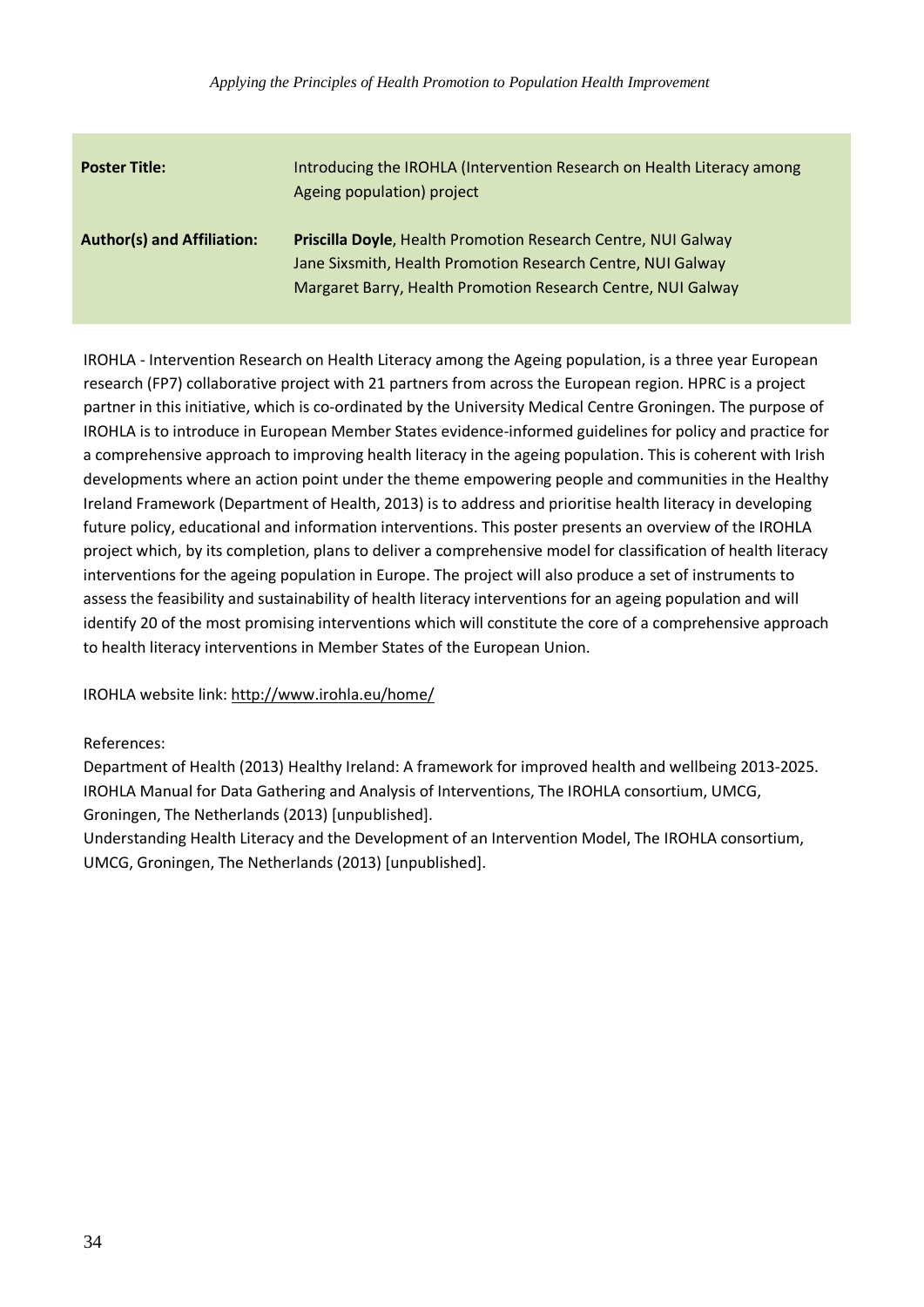| <b>Poster Title:</b>              | Alcohol Marketing and Young People's Health                                                                                                                                                 |
|-----------------------------------|---------------------------------------------------------------------------------------------------------------------------------------------------------------------------------------------|
| <b>Author(s) and Affiliation:</b> | Kathy Ann Fox, Health Promotion Research Centre, NUI Galway.<br>Colette Kelly, Health Promotion Research Centre, NUI Galway.<br>Michal Molcho, Health Promotion Research Centre, NUI Galway |

Alcohol related health problems are a significant public health concern in Ireland. According to the 2010 Irish Health Behaviour in School-aged Children (HBSC) survey 46% of children reported ever drinking, 21% reported being current drinkers and 18% reported having been drunk in the last 30 days. There is a growing body of evidence suggesting that excessive alcohol consumption among young people is associated with a variety of negative outcomes including fatal and non-fatal injuries, academic failure and violence. Research has also shown that the prevalence of negative effects from alcohol (on oneself or on other people) can range from 10-30% within a 12 month period.

This study aimed to assess the degree and nature of alcohol marketing exposure among Irish adolescents, and to investigate the relationship between alcohol marketing exposure and alcohol drinking behaviour in adolescents. A cross-sectional study design was employed and data were collected using a self-administered questionnaire and an alcohol marketing diary. A total of 686 young people who attended post-primary schools in Ireland participated in the study.

Results from this research will be presented focusing on problematic drinking behaviours among young people. Study findings will assist in informing policy and translating evidence into health promotion practice by identifying key areas for action.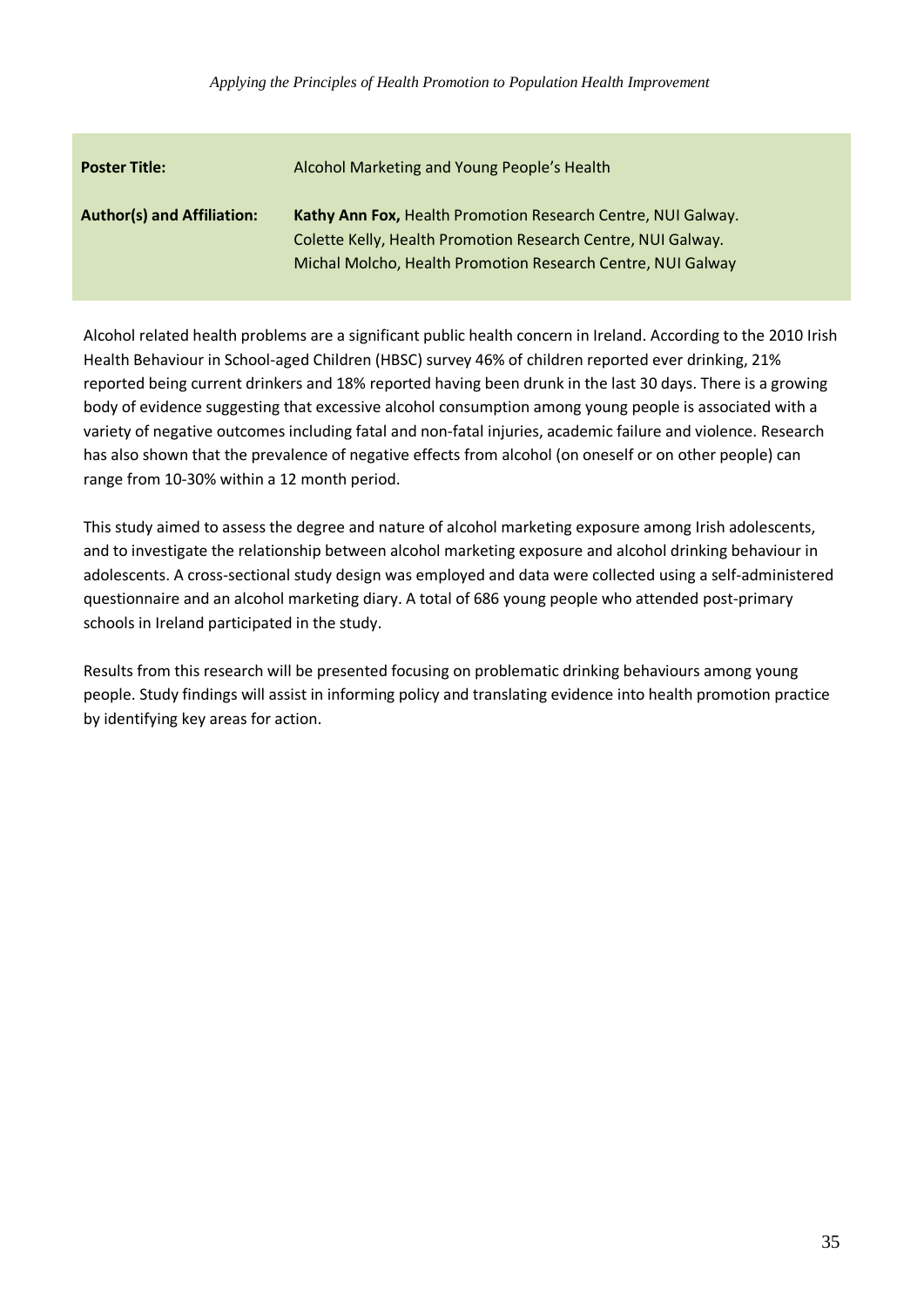| <b>Poster Title:</b>              | Triple P: A Successful Population Health Promoting Programme                                                                                        |
|-----------------------------------|-----------------------------------------------------------------------------------------------------------------------------------------------------|
| <b>Author(s) and Affiliation:</b> | Karen Heavey, Health Promotion and Midlands Area Parenting Partnership<br>Fiona Gallagher, Health Promotion and Midlands Area Parenting Partnership |

The evidence based Triple P positive parenting programme was implemented in Longford Westmeath over a 2.5 yr. period using a partnership model (Longford Westmeath Parenting Partnership (LWPP). This is a successful example of Population Health Promotion<sup>1</sup> in action and will be illustrated through the adapted Population Health Promotion Model.

Parenting has been repeatedly proven to play a fundamental role in determining future mental health, health related lifestyles (including healthy eating, substance misuse, teenage pregnancy) injury rates, aspects of physical health, social competence and educational achievement<sup>2</sup>.

Triple P Programme, together with the LWPP implementation plan, provides a clear example of a population health approach to promoting the health of both parents and children and achieving positive impacts at an individual, family and societal level. Evaluation<sup>3</sup> shows significant effects both in terms of child and parent outcomes, and in terms of prevalence rates. An important feature of implementation was the development of a Core Team for technical support, capacity building and regular delivery of this multi-level parenting programme.

This implementation of Triple P which encompasses health promotion, prevention and intervention has resulted in positive population level effects for children and parents in Longford Westmeath.

1 Saskatchewan Health Authority (2002). *A Population Health Promotion Framework for Saskatchewan Regional Health Authority*. Saskatchewan, Canada.

2 Simkess, D. *et al.,* Effectiveness and cost-effectivess of a universal parenting skills programme in deprived communities: multi-centre RCT. *BMJ*, May 2014.

3 Fives, A., Pursel,l L., Heary, C., Nic Gabhainn, S. and Canavan, J. (2014). *Evaluation of The Triple P Programme in Longford and Westmeath*. Athlone: Longford Westmeath Parenting Partnership.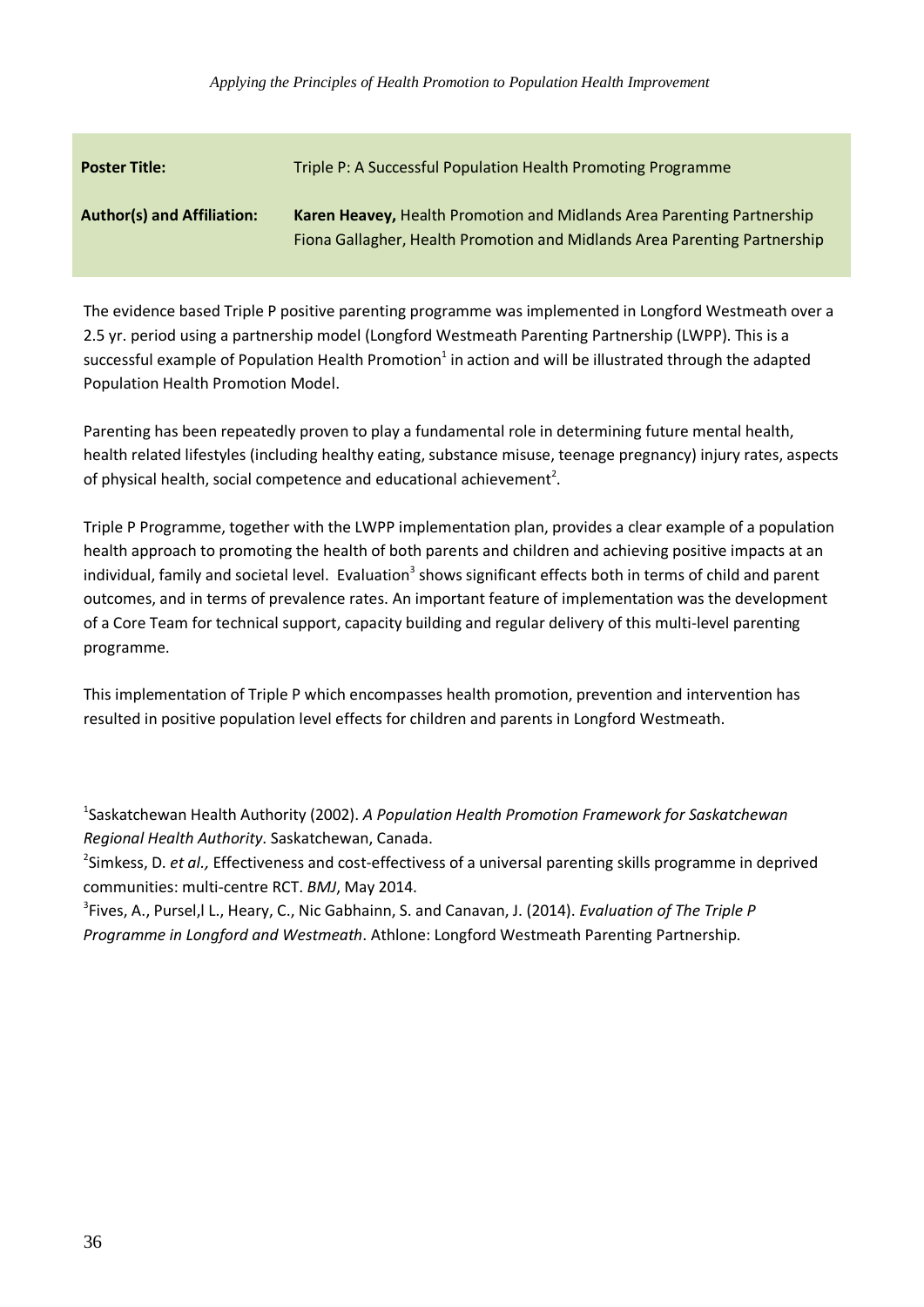| <b>Poster Title:</b>              | Exploring Non-attendance at Outpatient Appointments in a Public Hospital<br>Using an Equity Lens                                                                                                                |
|-----------------------------------|-----------------------------------------------------------------------------------------------------------------------------------------------------------------------------------------------------------------|
| <b>Author(s) and Affiliation:</b> | <b>Yomna Hussein, Health Promotion Student at NUI, Galway</b><br>Laura McHugh, Health Promotion and Improvement, Health and Wellbeing<br>Division, HSE<br>David S. Evans, Department of Public Health, HSE West |

Non-attendance at outpatient appointments adversely affects healthcare performance. Identifying population groups at risk of defaulting is a cost-effective approach to reducing non-attendance and ensuring equity of access to healthcare for all. This study aimed to explore socio-demographic and other factors that may contribute to patients not attending their outpatient appointments.

A cross-sectional study was conducted over a one-week period in seven outpatient clinics at University Hospital Galway (UHG). Structured questionnaires were self-completed by attendees and interviewer-led by phone for defaulters. Pearson's Chi square and Fishers exact tests were utilised to analyse key issues.

Letter conflicts accounted for 54% of non-attendance. In addition, 17% reported cancelling before the appointment. The remaining 29% reported forgetting, illness, family emergency, and confusion with multiple appointments. Patients receiving text message reminders were less likely to default (p<0.05). For those that did receive letters, non-attendance was significantly associated with several disabilities (p<0.05).

Administration errors contribute to the majority of non-attendance at outpatients. Current mailing, telephone, and text messaging reminder systems should be reviewed which could reduce non-attendance and provide cost savings for the hospital. Further consideration should be given to the findings that illustrate the significant impact of certain conditions and disabilities associated with non-attendance.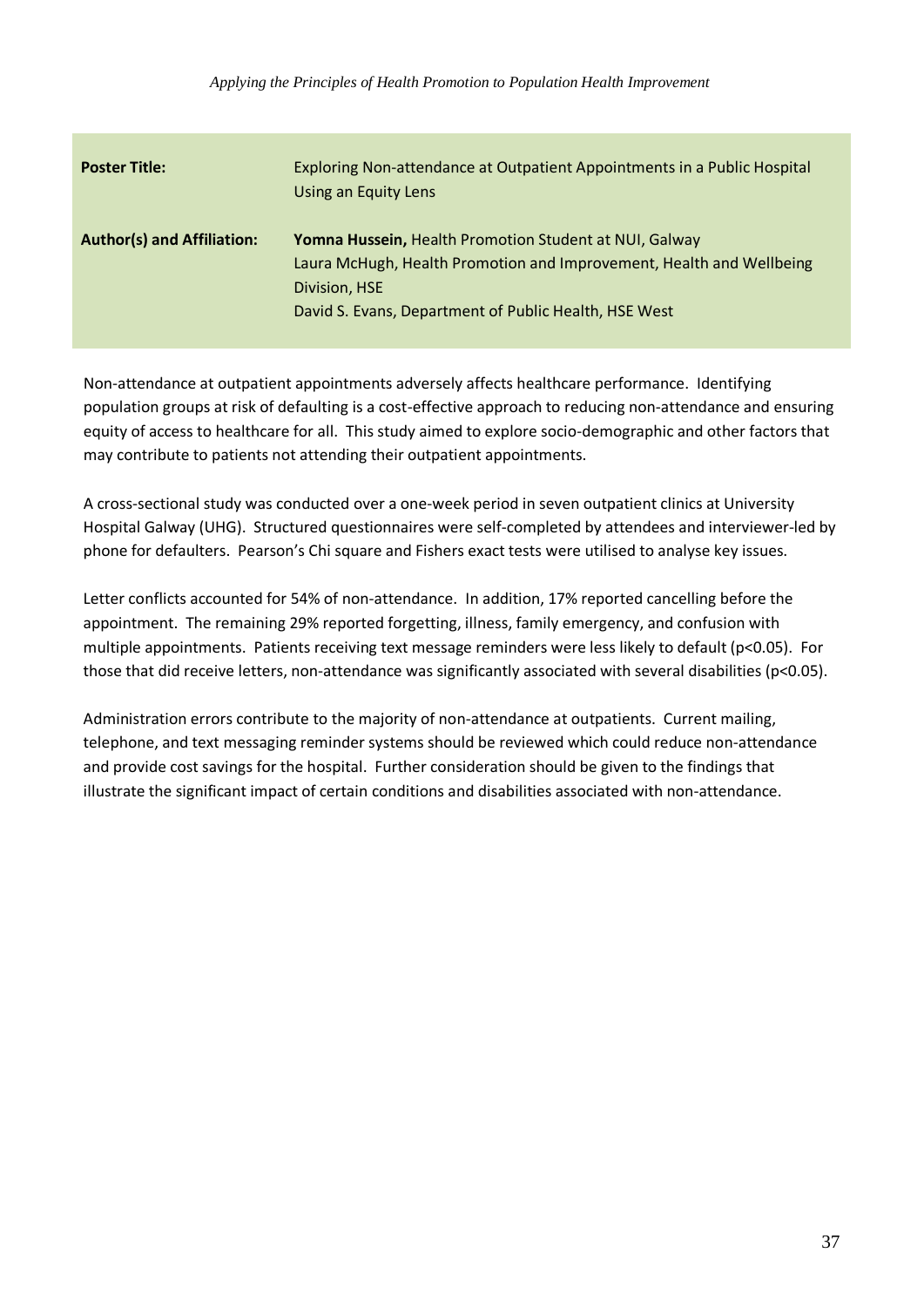| <b>Poster Title:</b>              | Examining school children's responses to a food frequency questionnaire                                                                                                                                                                                                                                                                                                                                                                                                                                                                                                                                                                                                                                                        |
|-----------------------------------|--------------------------------------------------------------------------------------------------------------------------------------------------------------------------------------------------------------------------------------------------------------------------------------------------------------------------------------------------------------------------------------------------------------------------------------------------------------------------------------------------------------------------------------------------------------------------------------------------------------------------------------------------------------------------------------------------------------------------------|
| <b>Author(s) and Affiliation:</b> | <b>Colette Kelly, Health Promotion Research Centre, NUI Galway.</b><br>Kristiina Ojala, Research Centre for Health Promotion, University of Jyväskylä,<br>Finland,<br>Raili Välimaa, Research Centre for Health Promotion, University of Jyväskylä,<br>Leena Paakkari, Research Centre for Health Promotion, University of<br>Jyväskylä,<br>Jorma Tynjälä, Research Centre for Health Promotion, University of Jyväskylä,<br>Kwok Ng, Research Centre for Health Promotion, University of Jyväskylä,<br>Kathy Ann Fox, Health Promotion Research Centre, NUI Galway, Ireland<br>Lorraine Burke, Health Promotion Research Centre, NUI Galway, Ireland<br>Natasha Clarke, Health Promotion Research Centre, NUI Galway, Ireland |

Measuring dietary habits among adolescents is challenging particularly if cross-national comparisons are of interest. The existing food frequency items used in the Health Behaviour in School-aged Children (HBSC) study aims to examine intake of key food groups among 11, 13 and 15 year olds across 43 countries/regions. Items of interest since 2001 include fruit, vegetables, soft drinks and sweets (i.e., candy and chocolate).

The aim of the present study, conducted in Finland and Ireland, was to examine children's responses to the FFQ in more detail, and to understand the food items included in the responses by adolescents. Examples of foods within food groups were provided and children were asked to indicate if they included them when answering the FFQ. Data were collected as part of the pilot surveys for HBSC 2013/14 among 12-15 year olds (n=304) in Finland and among 9-18 year olds in Ireland (n=240).

Daily fruit and vegetable consumption was insufficient in both countries, but higher in Ireland than in Finland. In Ireland, reported daily consumption of sweets was greater than in Finland. Overall the respondents recognized the examples provided albeit with some exceptions. The usefulness of this data for cross-national dietary studies will be discussed.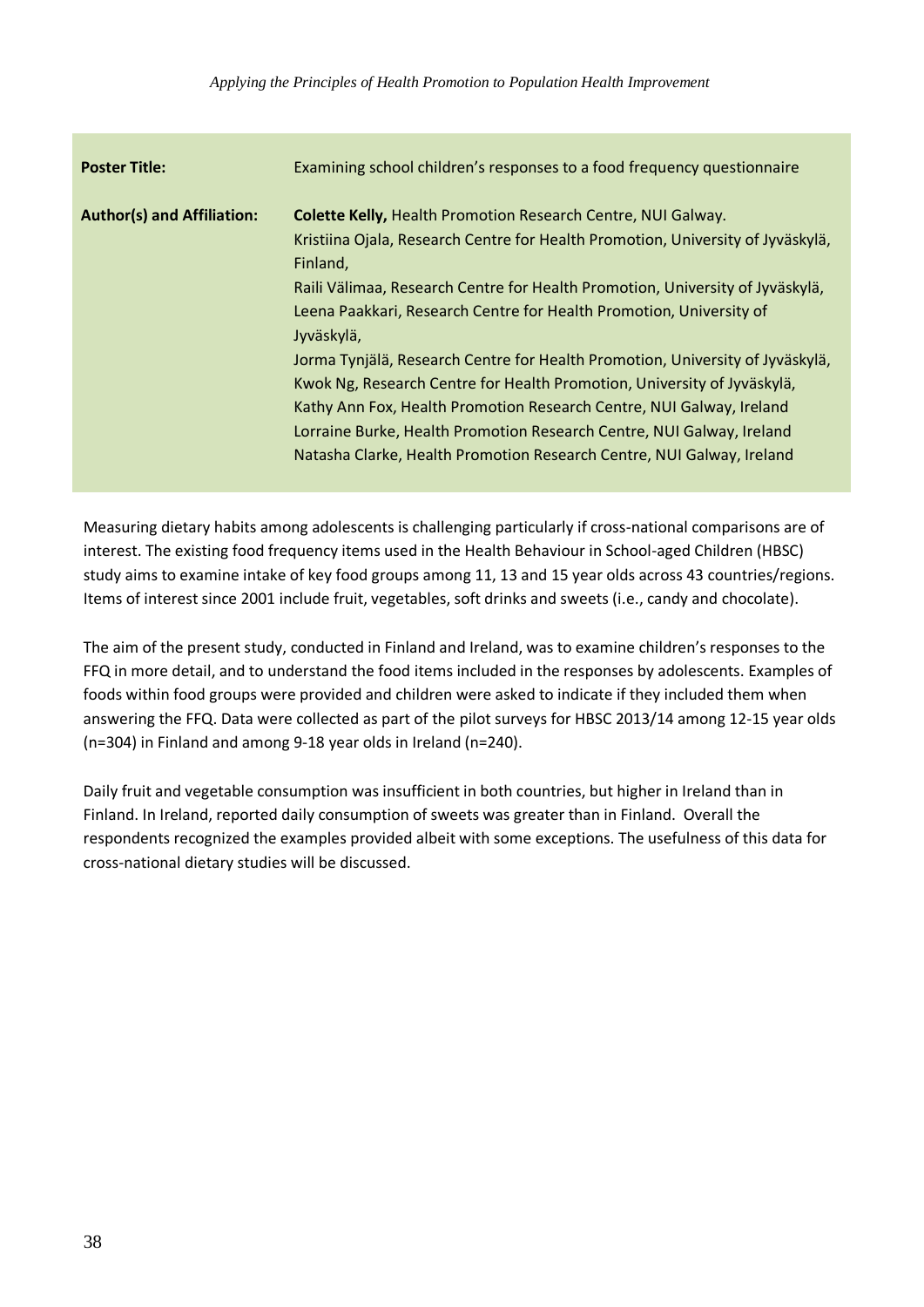| <b>Poster Title:</b>              | What influences adolescent body image in Ireland?                                                                                                                                                                                                                                                                            |
|-----------------------------------|------------------------------------------------------------------------------------------------------------------------------------------------------------------------------------------------------------------------------------------------------------------------------------------------------------------------------|
| <b>Author(s) and Affiliation:</b> | Ursula Kenny, Health Promotion Research Centre, NUI Galway.<br>Colette Kelly, Health Promotion Research Centre, NUI Galway.<br>Michal Molcho, Health Promotion Research Centre, NUI Galway.<br>Kathy Ann Fox, Health Promotion Research Centre, NUI Galway.<br>Lorraine Burke, Health Promotion Research Centre, NUI Galway. |

In Ireland, young people have highlighted body image as an issue of concern for them. Consequently, the Department of Health (DoH) requested that HBSC Ireland investigate the factors influencing adolescent body image in the 2013/14 survey. Therefore, the aim of this study was to develop and pilot a question for use in the 2013/14 HBSC Ireland study. A literature review was conducted to investigate whether other crossnational surveys have included a question exploring body image influences. International experts on body image were also contacted to assist in identification of a question. A single item was not identified thus the following question was developed: ''What influences how you feel about your body image?''. The question was piloted with 75 adolescents aged 13-17 years from two post-primary schools. This presentation will present the findings from the qualitative data collected as part of the pilot study. While parents, peers and the media were identified by students and corroborate the existing international literature, other factors too can play a role for Irish adolescents. It is anticipated that inclusion of the new question on body image in the HBSC Ireland study will lead to a better understanding of the factors at play and thus lead to possible interventions and strategies for improving body image for youth.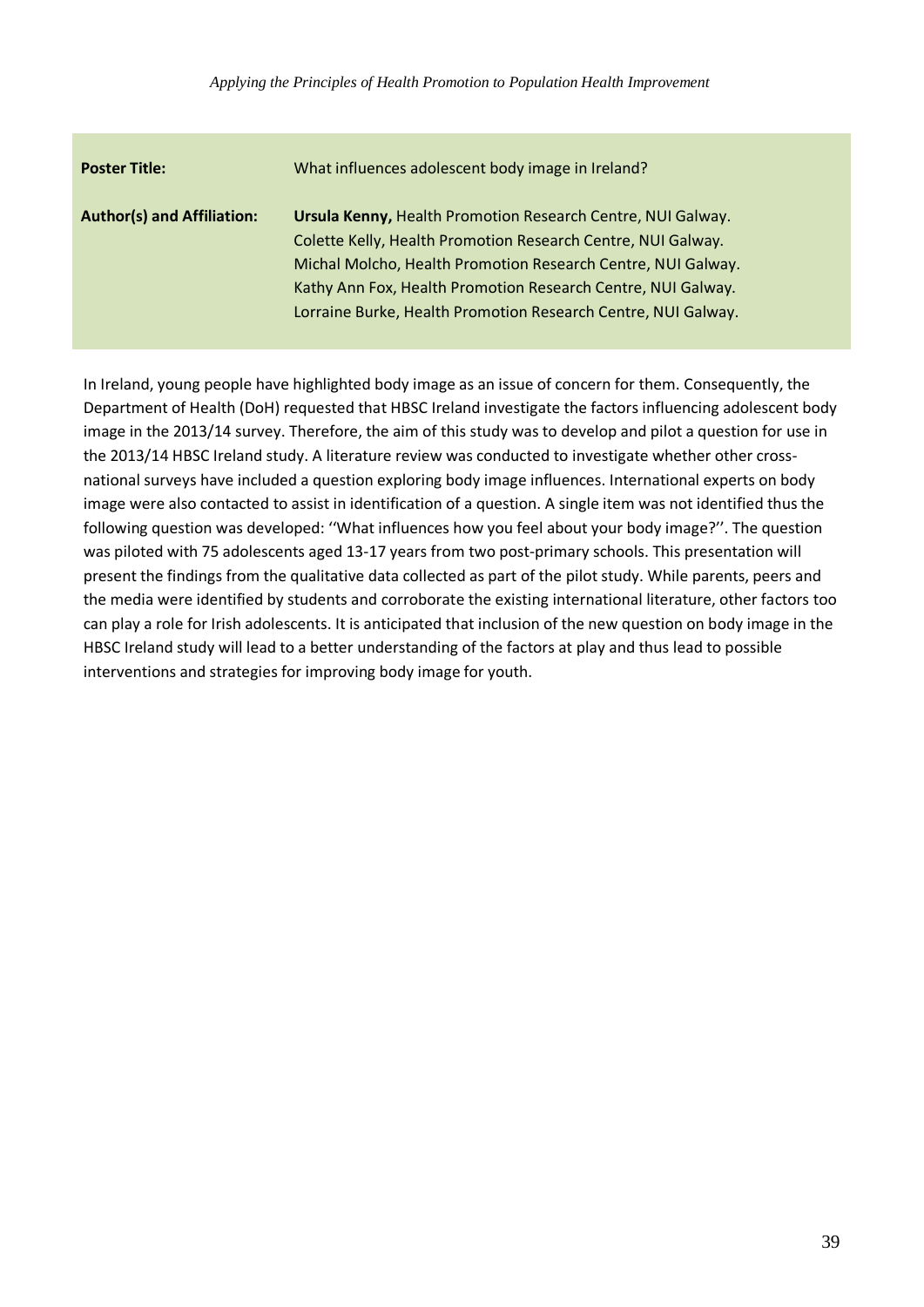| <b>Poster Title:</b>              | Associations between dimensions of primary school socio-ecological<br>environments and health and wellbeing outcomes for pupils |
|-----------------------------------|---------------------------------------------------------------------------------------------------------------------------------|
| <b>Author(s) and Affiliation:</b> | Yetunde O. John-Akinola, NUI Galway<br>Saoirse Nic Gabhainn, Health Promotion Research Centre, NUI Galway.                      |

Purpose: The role of the school environment in supporting improved health and wellbeing has a theoretical base, but has rarely been directly investigated empirically. The aim of this study was to investigate the associations between dimensions of the socio-ecological environment of school and health and wellbeing outcomes.

Methodology: Questionnaire data were collected from 231 pupils in nine primary schools; urban and rural, single and mixed gender, disadvantaged and non-disadvantaged and Health Promoting Schools (HPS) and non-HPS. Questionnaire items included perceptions of the school socio-ecological environment (school perception, class relationships, teacher relationships, school policy and parental participation) and health and wellbeing outcomes.

Findings: Reported school perception (OR 1.21, 95% CI 1.12-1.30), class relationships (OR 1.13, 95% CI 1.06- 1.21), relationship with teacher (OR 1.20, 95% CI 1.11-1.29), perception of school policy (OR 1.25, 95% CI 1.13-1.37) and parents' participation in school life (OR 1.32, 95% CI 1.15-1.51) were all significantly associated with health and wellbeing outcomes for all groups of pupils. Very few differences emerged between different school types on the measures of either school socio-ecological environment or measures of health and wellbeing.

Conclusion: The socio-ecological environment is clearly related to general health and wellbeing outcomes, which underlines its relevance to school health promotion. The lack of systematic differences between HPS and non-HPS demonstrate the lack of clarity in definitions of the health promoting status of schools.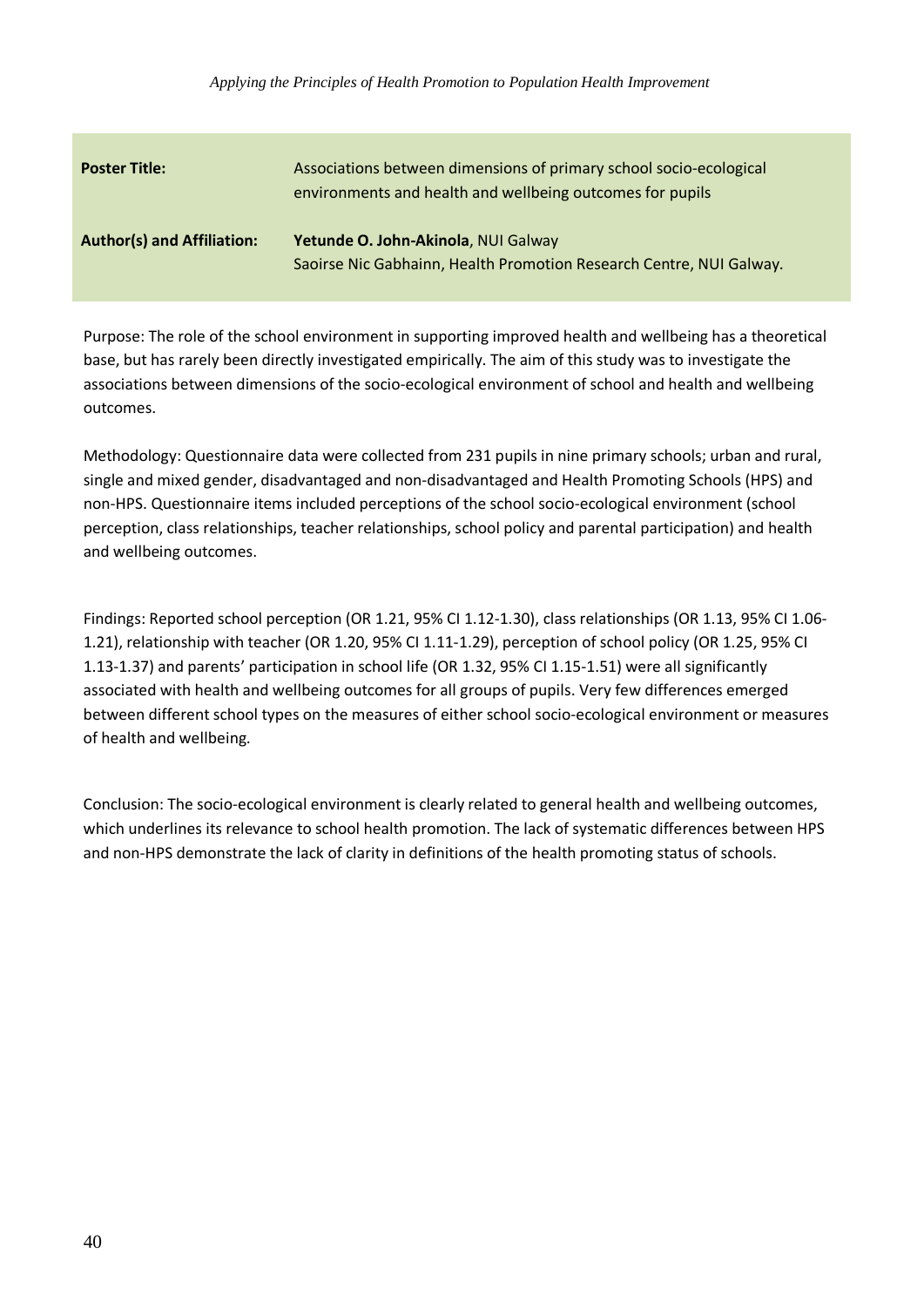| <b>Poster Title:</b>              | Injury-related Mortality in the West of Ireland; Investigating Coroners reports                                                  |
|-----------------------------------|----------------------------------------------------------------------------------------------------------------------------------|
| <b>Author(s) and Affiliation:</b> | <b>Áine O'Brien, Health Promotion Research Centre, NUI Galway</b><br>Michal Molcho, Health Promotion Research Centre, NUI Galway |

Trauma from injury and violence represents a major public health problem which undermines fundamental social institutions such as the family, communities and the public health care system. This study adopts a record-base retrospective design with a quantitative method approach to investigate injury-related mortality in counties Galway and Mayo. It examines the types of injuries and the circumstances and mechanism leading to the injury event over a five year period. A total of 723 injury-related deaths occurred in Galway and Mayo during 2006-2010. A distinct difference in injury-related deaths between genders was found, with 71.6% of all fatalities being males. The highest proportion of injury-related deaths was found among those aged between 15-44 years. The main causes of injury-related deaths in Galway and Mayo were road traffic accidents (20.6%), hanging (18.0%), falls (17.4%) and drowning (13.4%). The occurrences of road traffic accidents varied by time of day, day of week and month of year; the greatest number of road traffic deaths occurred on Sunday (23.1%) and Saturday ( 15.4%), with most road traffic accidents (59.0 %) happening between the hours of 4pm and 4am. A peak in road traffic accident rates was evident in July (16.8%), November (13.4%) and February (10.7%).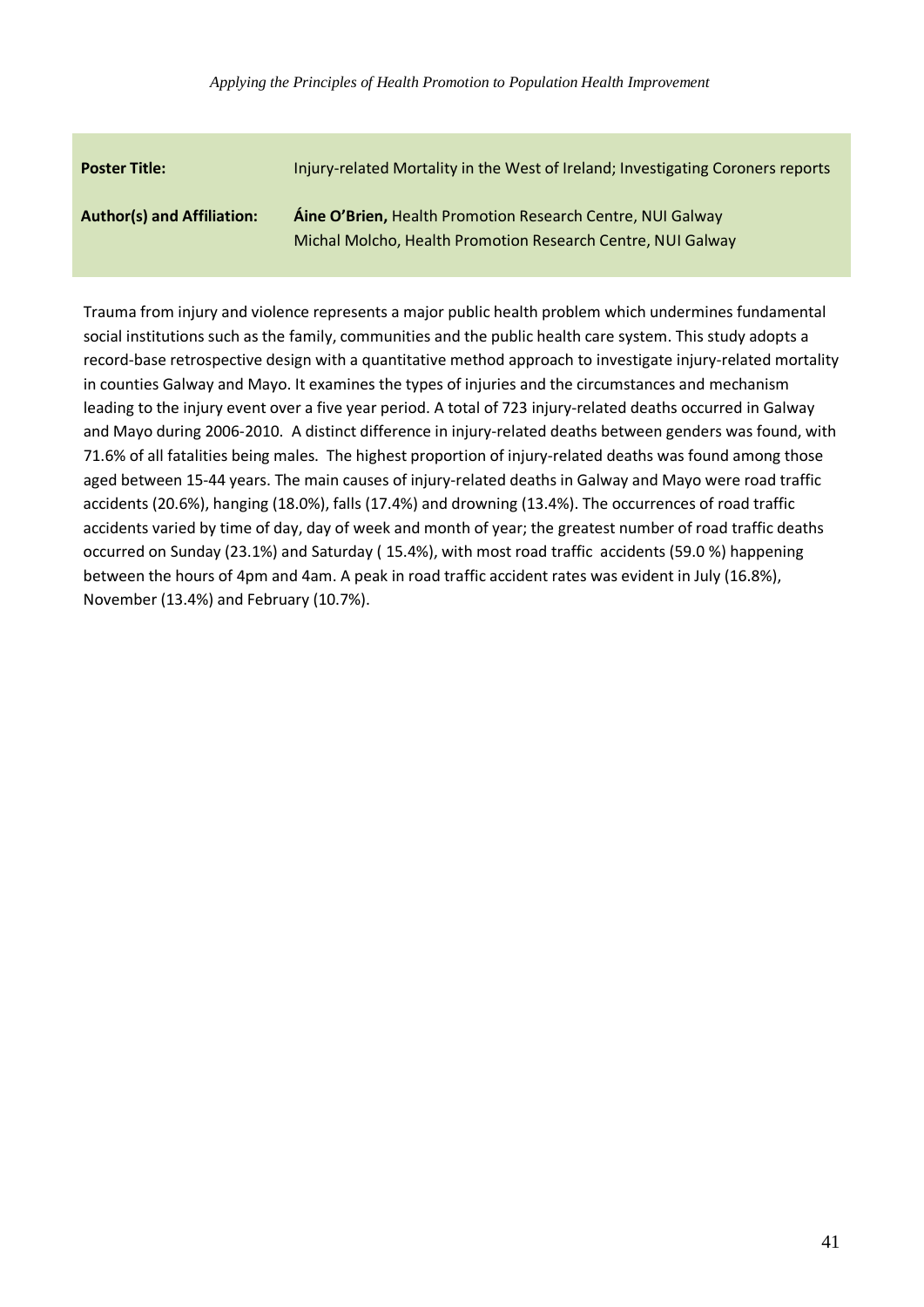| <b>Poster Title:</b>              | Healthy Lifesmiles: an oral health promotion training programme for nurses<br>and carers of older people in County Meath, Ireland |
|-----------------------------------|-----------------------------------------------------------------------------------------------------------------------------------|
| <b>Author(s) and Affiliation:</b> | Mary O'Farrell, HSE Louth / Meath Public Dental Service<br>Carmel Parnell, HSE Louth / Meath Public Dental Service                |

Introduction: The HSE Meath Public Dental Service (former North Eastern Health Board) identified the need for a more comprehensive dental service to older people in residential units. One barrier to improving oral health care for this population is lack of oral health knowledge among carers.

Objectives: The aim of Healthy Lifesmiles was to improve the skills of staff in providing oral healthcare for residents in St Joseph's hospital, Meath.

Methods: A needs assessment of residents and staff was conducted. A multi-disciplinary working group established good practice standards for oral healthcare at the hospital. The OHP team developed a training programme and resource pack in consultation with target users. Access to dental services was improved.

Results: Ninety staff at the hospital were trained. Pre/post training evaluation highlighted the low pretraining awareness of oral health among staff. Qualitative programme evaluation indicated that staff had a greater appreciation of the importance of oral health for residents and valued the standards that had been introduced, such as denture labelling and oral health assessment at admission.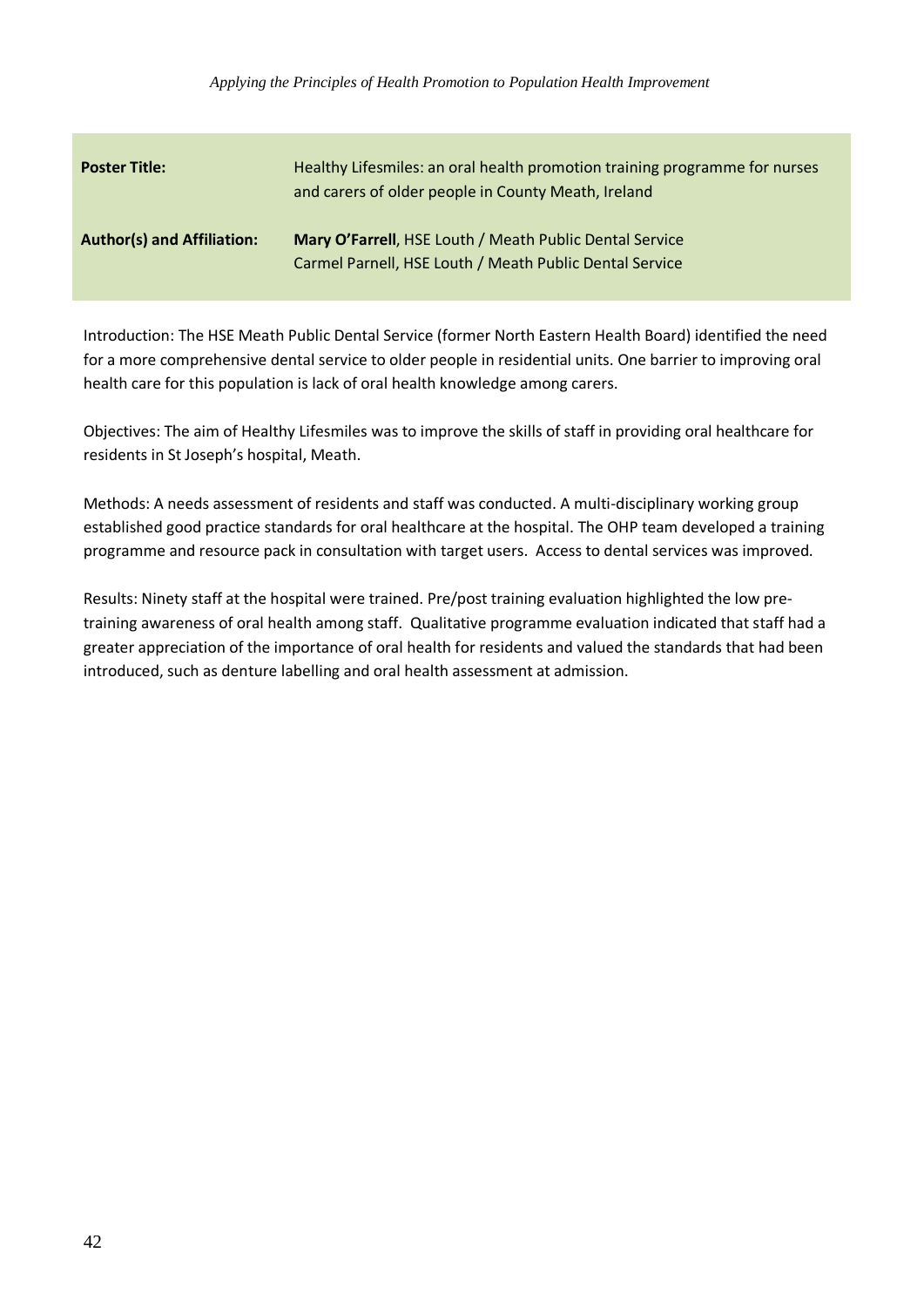| <b>Poster Title:</b>              | $X$ -HALE Youth Awards – A youth smoking prevention programme                                                                                                   |
|-----------------------------------|-----------------------------------------------------------------------------------------------------------------------------------------------------------------|
| <b>Author(s) and Affiliation:</b> | <b>Eimear Cotter Irish Cancer Society</b><br>Kevin O' Hagan Irish Cancer Society<br>Joanne Vance Irish Cancer Society<br><b>Mark Morgan St Patricks College</b> |

X-HALE is a programme of the Irish Cancer Society (ICS), which aims to prevent young people from starting to smoke. Since 2011 X-HALE has supported 57 youth organisations across Ireland to develop community based youth led projects that tackle the area of young people and smoking. Approximately 2000 young people have been involved. In 2013 the X-HALE Short Film Competition and Festival was launched and this presentation will outline on how X-HALE has contributed to changing beliefs and behaviours related to smoking in the young people involved. It will also explore youth workers views on the impact of X-HALE.

Methodology: Quantitative pre and post questionnaire with young people involved. Qualitative interviews and case studies with youth workers were also carried out.

When compared to similar national studies the following results were observed; the perceived risks of occasional smoking were higher in X-HALE participants. Those surveyed were more aware of the negative consequences of smoking (e.g. becoming addicted). Young people were less likely to list the positive consequences of smoking. The power of advertising by the Tobacco Industry was strongly recognized as an important influence on starting to smoke. Youth workers valued X-HALE as a model of engagement, new skills development, learning and self-development for young people, which opened debate and exploration of smoking amongst young people.

XHALE takes a novel approach at a time when there is a need for new directions in prevention programmes with its emphasis on social media and skills development. X-HALE should continue as a model for smoking prevention in the future with an emphasis on tackling the health inequalities associated with smoking.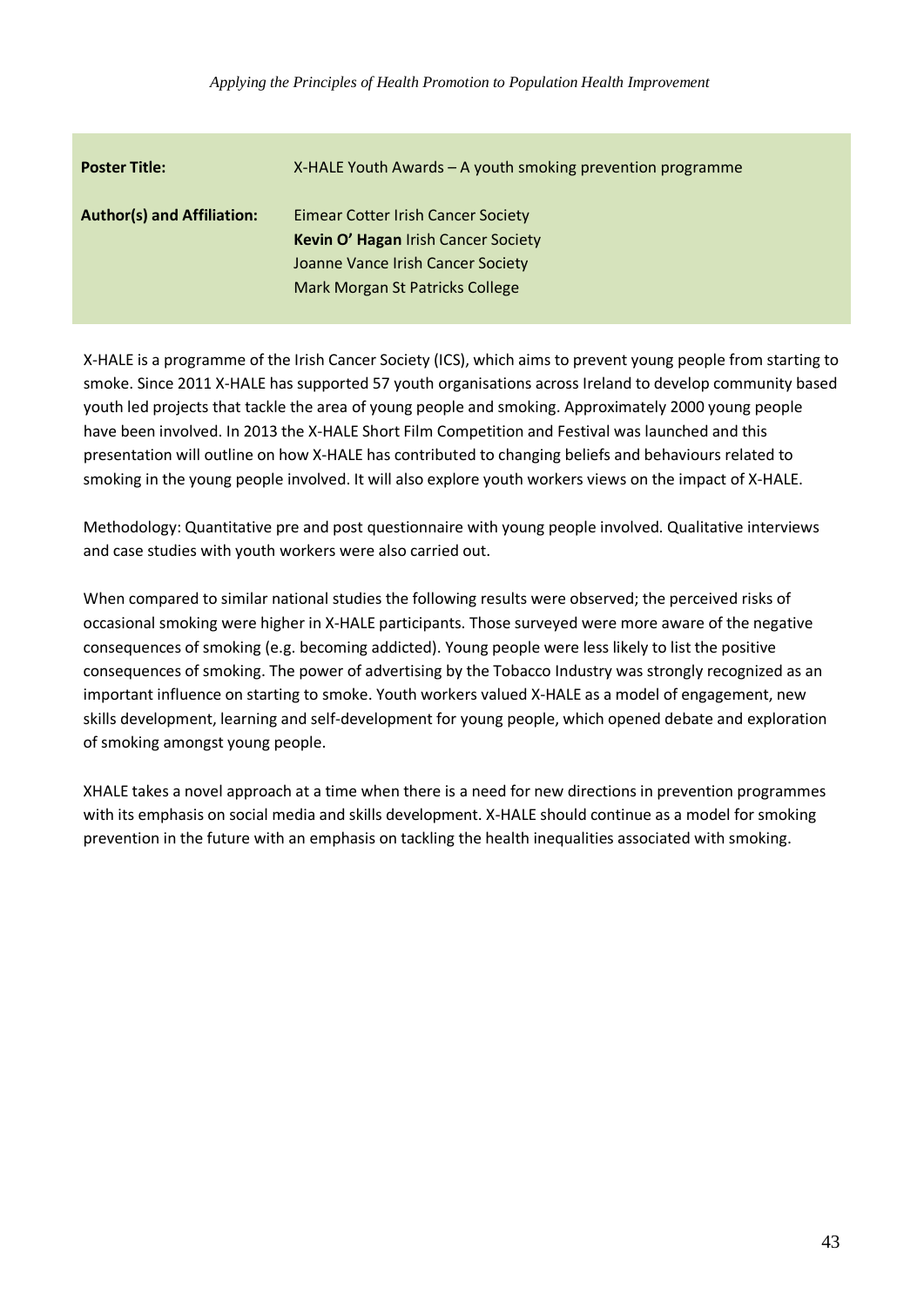| <b>Poster Title:</b>              | Lung Cancer: You can avoid it, get it, survive it - An evaluation of the Irish<br>Cancer Society's Annual lung cancer awareness campaign from 2011-2013                      |
|-----------------------------------|------------------------------------------------------------------------------------------------------------------------------------------------------------------------------|
| <b>Author(s) and Affiliation:</b> | Kevin O'Hagan, Irish Cancer Society<br>Aoife Mc Namara, Cancer Information Service, Irish Cancer Society<br>Aishling Deegan, Communications Department, Irish Cancer Society |

Background: In 2011 the Irish Cancer Society launched a 3 year advertising and PR campaign to raise awareness of lung cancer in a novel and engaging way. The aim was to move away from the grim, grey, tobacco led and often frightening messages and imagery normally associated with lung cancer.

Methods: The Society undertook market research in 2011 and 2013 to evaluate the impact of the campaign. The objective of the quantitative survey was to evaluate public awareness of lung cancer as well as prompted awareness of the campaign. This survey was nationally representative and 1,000 interviews were completed.

Results: Just under 3million adults recall some media attention on the issue of lung cancer in February (2013). This is up considerably on 2011 levels (2.1 million Vs. 2.8 million). In total 34,342 enquiries about lung cancer were recorded during the two week campaign.

Conclusion: Using traditional as well as online advertising mediums, PR and social media platforms also worked well to reach a wide audience and campaign evaluations show traction with both young and old. Delinking lung cancer from tobacco and going with an empowering message meant that more people engaged with the campaign.

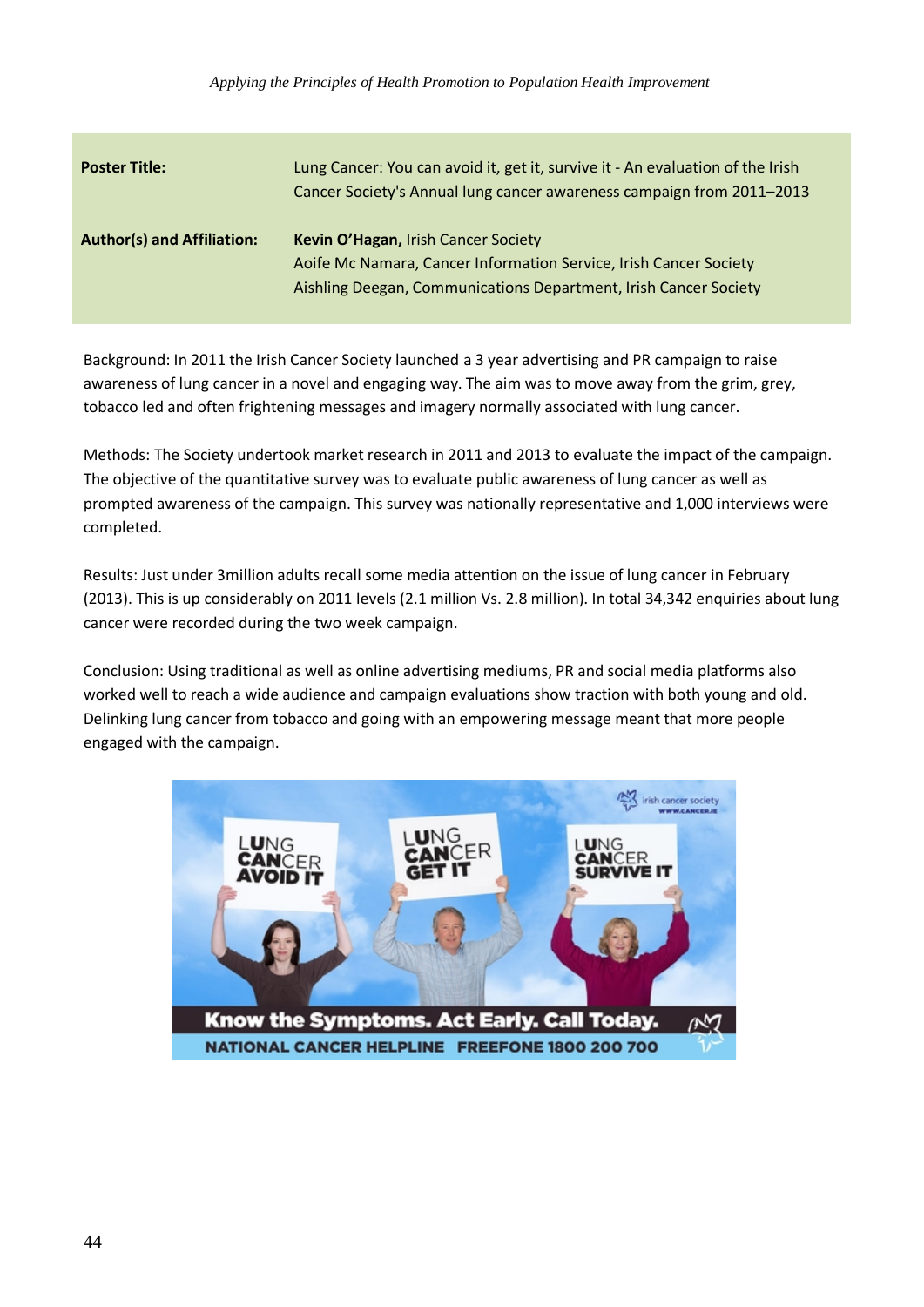| <b>Poster Title:</b>              | The Development of an Online Support Environment to promote lifestyle<br>strategies at mid-life to deter/defer dementia in later life. |
|-----------------------------------|----------------------------------------------------------------------------------------------------------------------------------------|
| <b>Author(s) and Affiliation:</b> | <b>Muriel Redmond, Dublin City University</b><br>Kate Irving, Dublin City University                                                   |

Dementia is a serious loss of cognitive ability beyond what might be expected from normal ageing. Dementia is currently incurable, but a number of factors have been identified which can enhance/reduce an individual's risk of developing dementia. While some of the principal risk factors are non-modifiable (e.g. age, genetics), a surprising number are modifiable including hypertension; cholesterol; obesity; alcohol consumption; smoking; physical and cognitive activity. The In-MINDD (Innovative Midlife Intervention for Dementia Deterrence) EU funded FP7 Project aims to: (i) develop a robust dementia risk model based on modifiable risk factors; (ii) implement this risk model in collaboration with patients and practitioners, by designing an on-line user environment; (iii) test the feasibility of the In-MINDD system through a primary care-based feasibility randomised controlled trial.

An online user support environment is a key component of the In-MINDD system. This tool will be used to support patients in making changes to the modifiable risks that have been identified through the brain health profiler. Individuals will be given a brain health score and a personalised plan that will target their particular risk factors. The In-MINDD system will promote healthy lifestyle choices and support patients in achieving their individual goals, while raising awareness of strategies to improve brain health.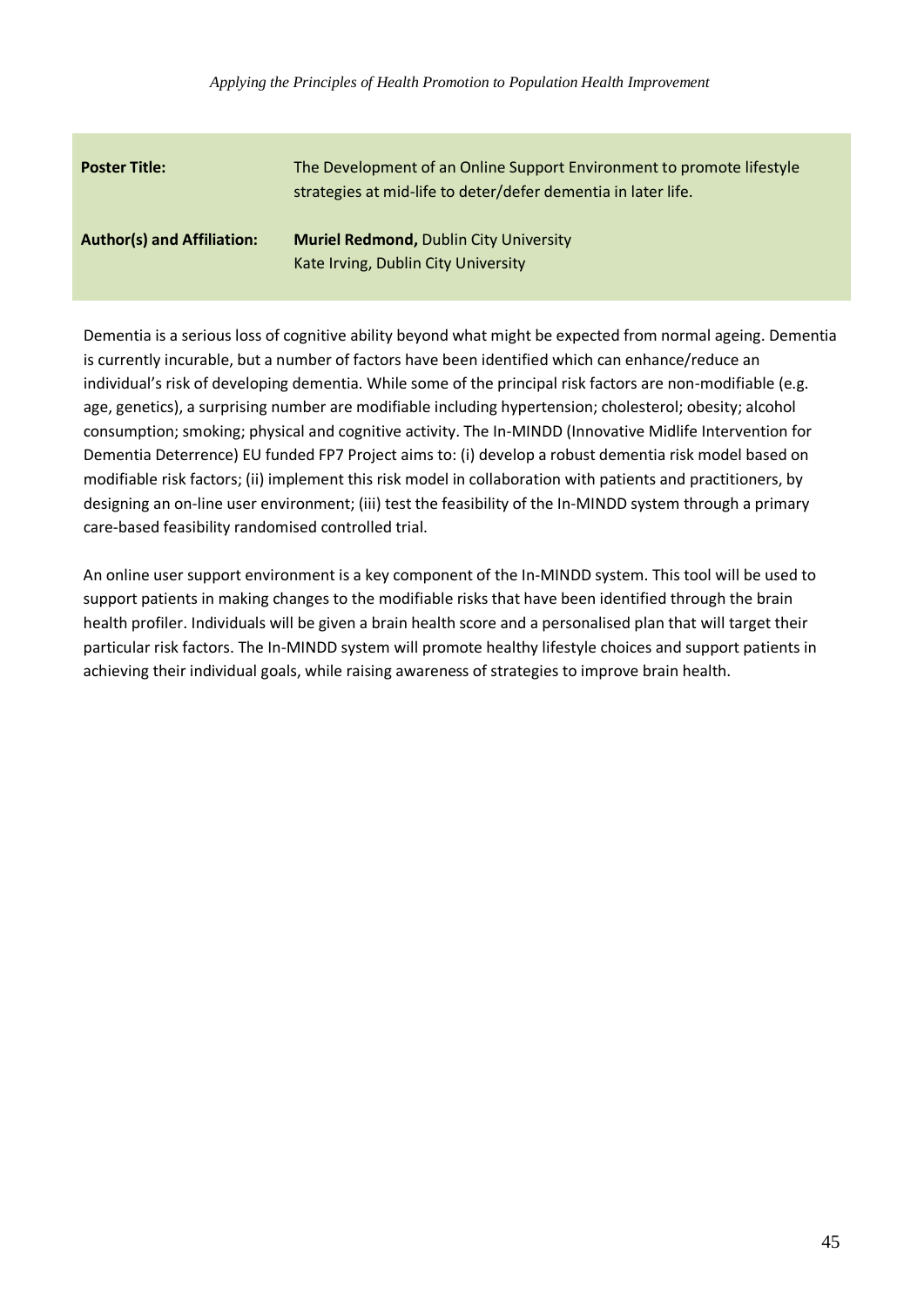| <b>Poster Title:</b>              | Applying the principles of health promotion to population based screening -<br>a five year reflection |
|-----------------------------------|-------------------------------------------------------------------------------------------------------|
| <b>Author(s) and Affiliation:</b> | Lynn Swinburne National Screening Service, HSE                                                        |

The National Cancer Screening Service (NCSS) encompasses BreastCheck - The National Breast Screening Programme, CervicalCheck - The National Cervical Screening Programme and BowelScreen – The National Bowel Screening Programme. The NCSS is also responsible for developing Diabetic RetinaScreen – The National Diabetic Retinal Screening Programme. The overall aim of screening programmes is to reduce incidence and mortality in the screened population.

The strategic aim of the health promotion team in NCSS is to *deliver the health promotion function within the National Screening Service adhering to our core ethos*. The health promotion team work to principles that fit a health promotion/community development ethos, while focusing on early detection, prevention and cancer screening. These include, support for informed choice, improving the screening experience for the person, remaining evidence based and innovative in our approach, recognising the importance of health literacy, reducing inequalities, social inclusion, participation of communities in health promotion strategies, intersectoral partnership working, providing an equitable service and the use of multi-strategy approaches.

On reflection of the past five years of applying the principles of health promotion to population based screening, the health promotion team have summarised their work into the following categories: community development, community mobilisation, public engagement, social inclusion, access, training and education, media and campaigns, health professional alliances, workplace health, advocacy and health promotion practice.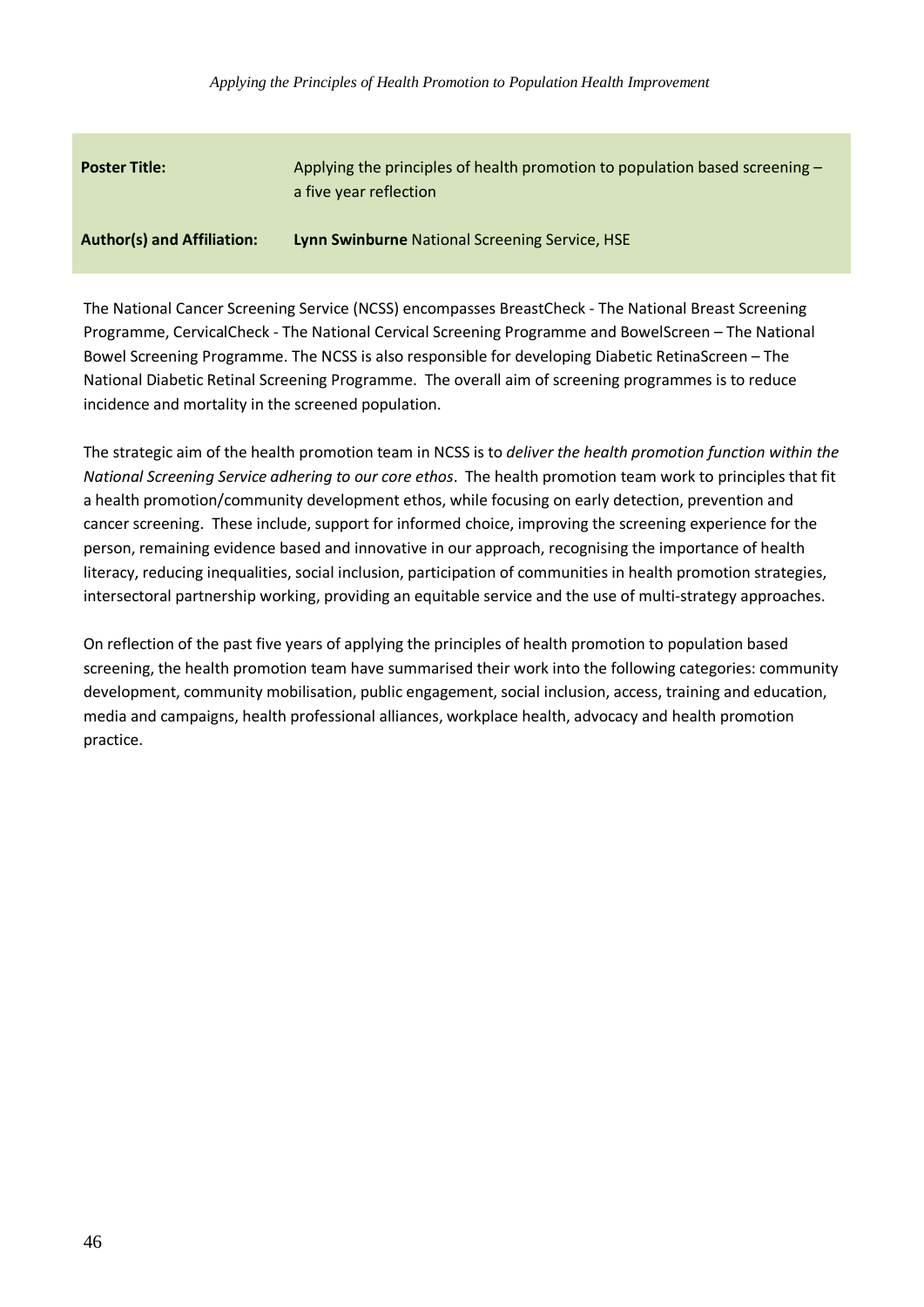| <b>Poster Title:</b>              | We Can Quit: Supporting Low Income Women Smokers to Stop Smoking 2013-<br>2014                                                                                                                                                                                |
|-----------------------------------|---------------------------------------------------------------------------------------------------------------------------------------------------------------------------------------------------------------------------------------------------------------|
| <b>Author(s) and Affiliation:</b> | Linda Bauld, Institute of Social Marketing, University of Stirling, Scotland<br>Fiona Dobbie, Institute of Social Marketing, University of Stirling, Scotland<br>Deirdre Fullerton, Insights Health and Social Research<br>Joanne Vance, Irish Cancer Society |

Background: The Irish Cancer Society initiated *We Can Quit* action research study to develop and evaluate a community based smoking cessation intervention for women. The first phase study findings from explore the barriers and facilitators of smoking cessation for women low income communities to stop smoking and propose key elements for such a targeted intervention to support women at community level.

Methods: A literature review of smoking cessation interventions directed to women from lower socioeconomic groups and stakeholder consultation via focus groups with women and an online survey with professionals across Ireland.

Results: Barriers were identified for women to access smoking cessation interventions and services in Ireland, but also for staff trying to engage and deliver smoking cessation. Several community based approaches to smoking cessation for women were identified from the literature, focus groups and survey. These ranged from tailoring interventions to social marketing campaigns.

Conclusion: Tailored interventions can be effective but no single model was recommended from the literature or stakeholder consultation, further identifying a need for an intervention development such *We Can Quit.* This should include:

- tailored effective tailored smoking cessation support
- support from community leaders who understand the contexts of women's lives
- the culture of smoking within the community and to encourage a cultural shift
- the wider factors that contribute to smoking e.g. stress, childcare, parenting alone, dealing with debt, low confidence/self esteem and others.

*We Can Quit* is currently being piloted and evaluated in two areas in North Dublin.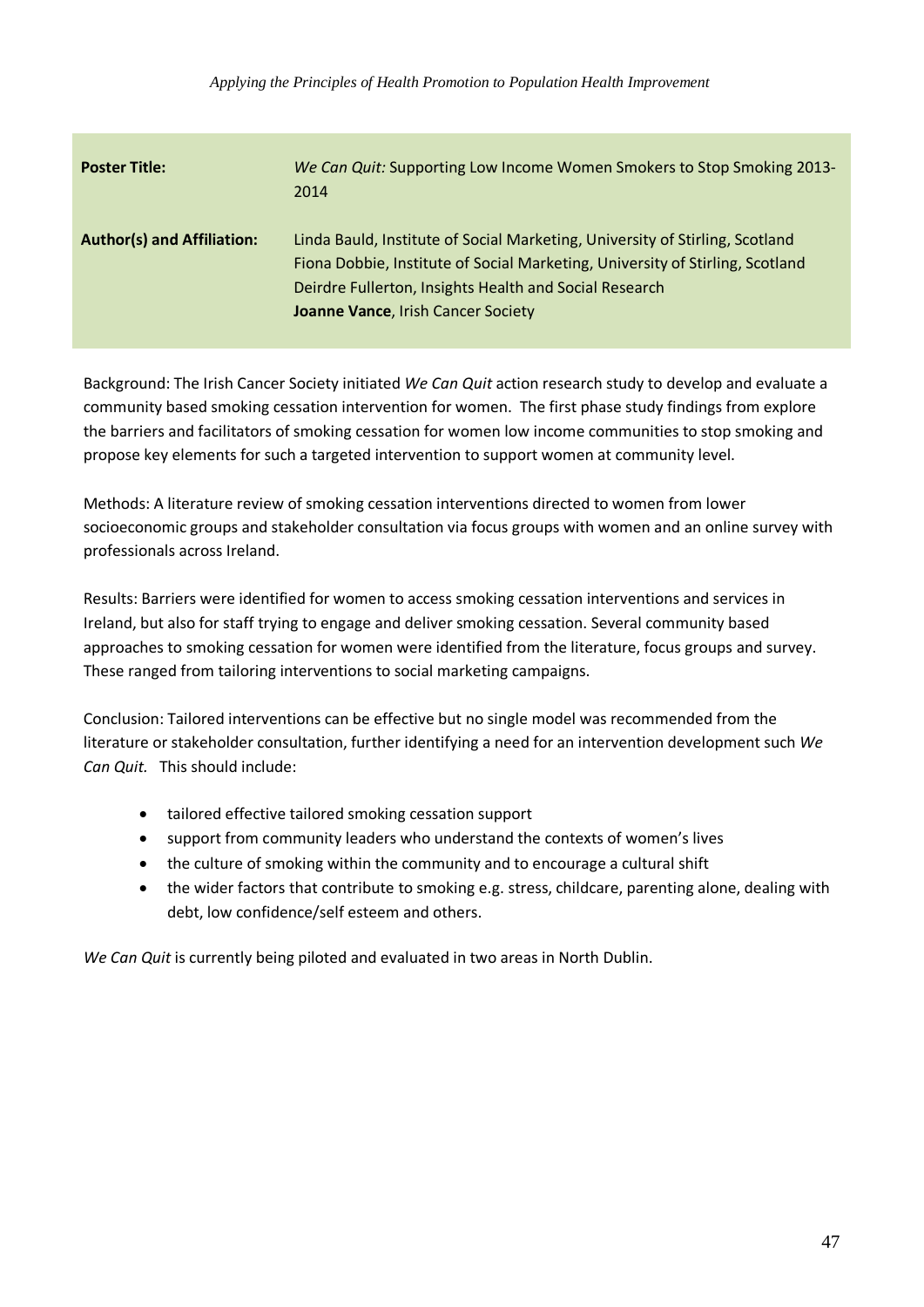## **Conference Evaluation**

In order to assess whether the Conference was satisfactory and that the needs and expectations of the delegates were met, it would be helpful if you would spend a few minutes of your time completing our evaluation form on Survey Monkey at: <https://www.surveymonkey.com/s/Q7SHBWW> . An email will be sent to you after the conference containing this link.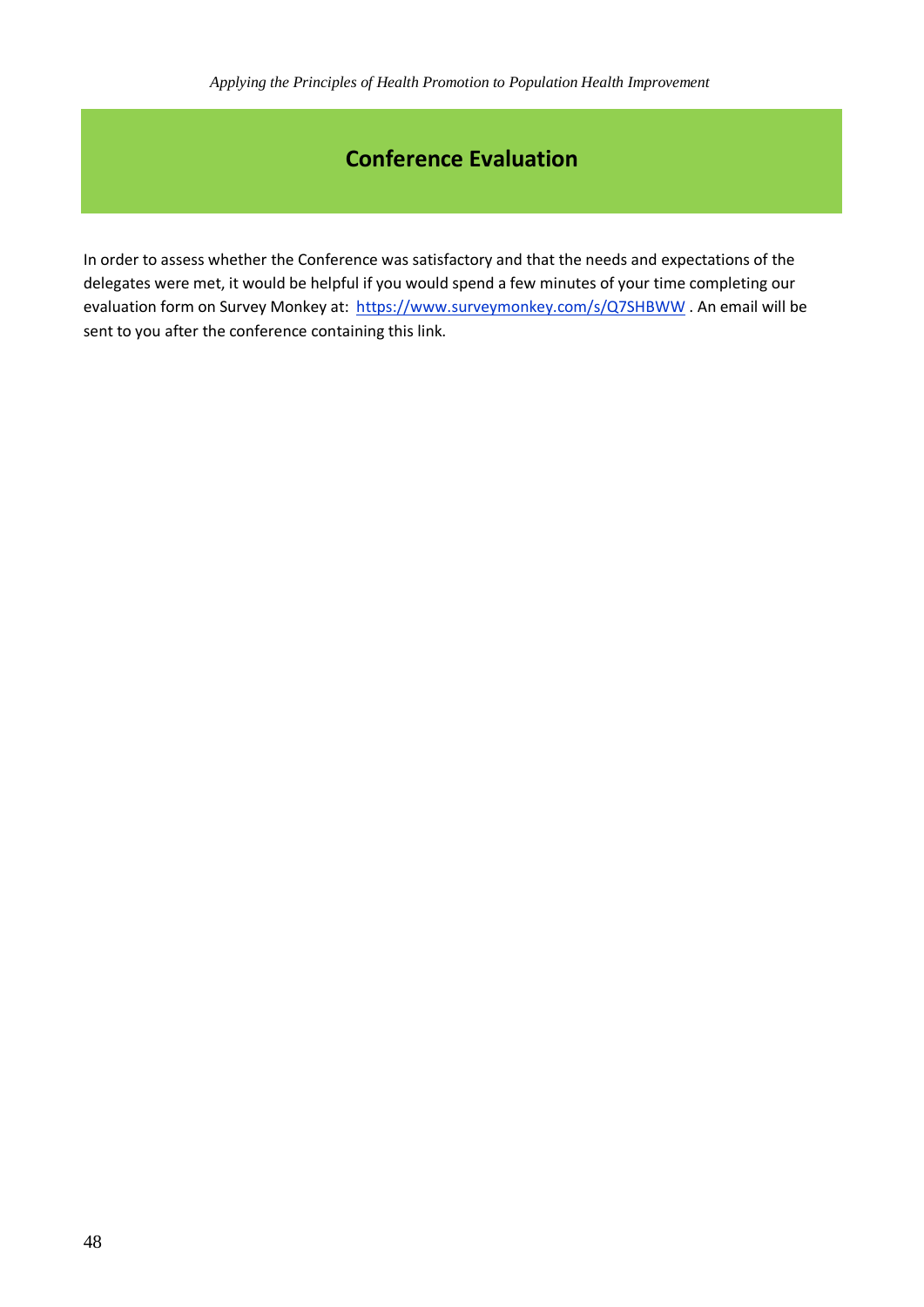**Notes**